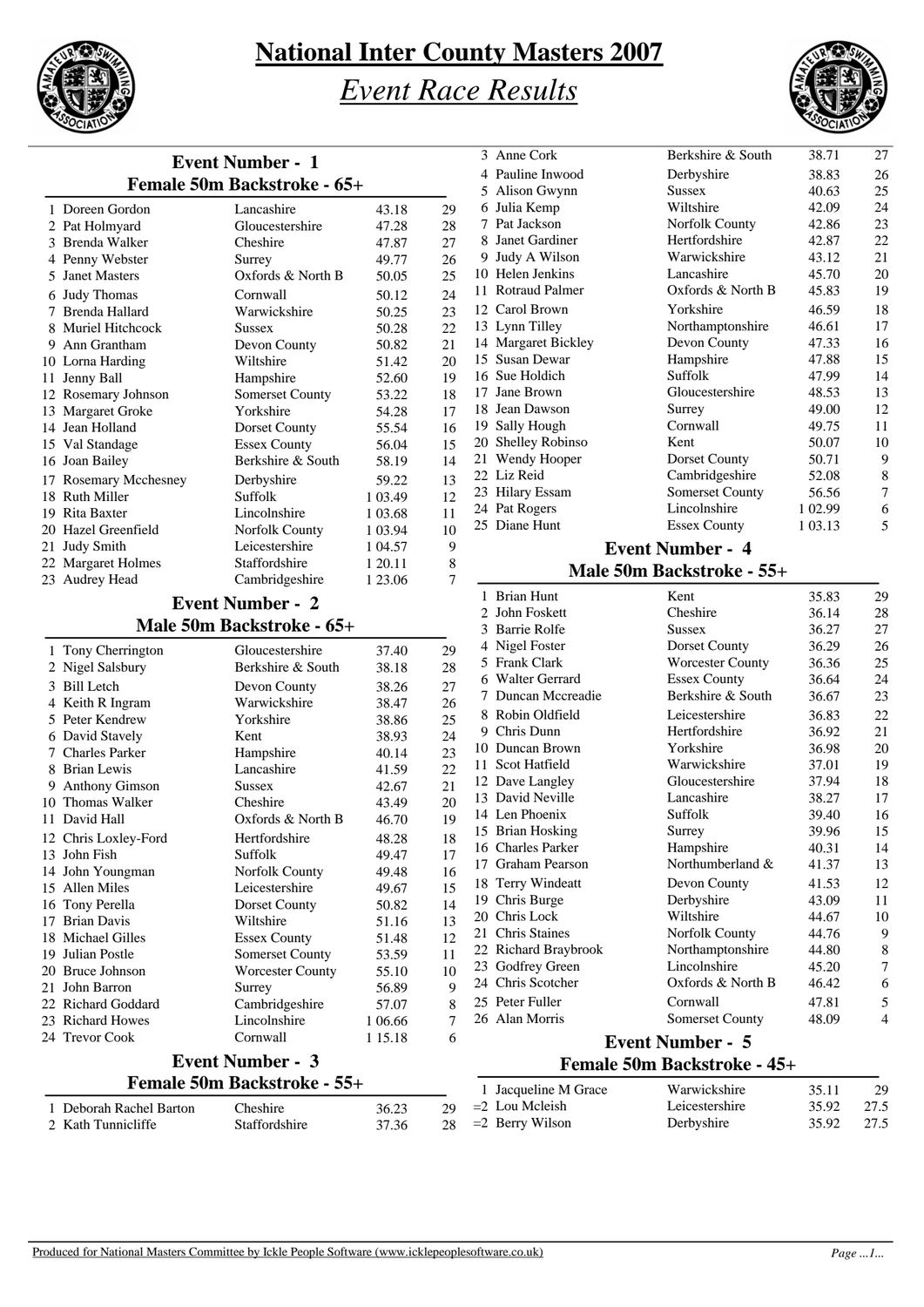

# *Event Race Results*



| 4 Alyson Fordham       | <b>Essex County</b>     | 36.61 | 26             |
|------------------------|-------------------------|-------|----------------|
| 5 Sue Armitage         | Hertfordshire           | 36.81 | 25             |
| 6 Ruth Lowe            | Staffordshire           | 37.45 | 24             |
| 7 Claire Dickinson     | Cheshire                | 37.64 | 23             |
| 8 Jane Snedden         | Wiltshire               | 37.87 | 22             |
| 9 Kathy Bidnall        | <b>Sussex</b>           | 38.13 | 21             |
| 10 Verity Dobbie       | Northumberland &        | 38.26 | 20             |
| 11 Trish Warren        | Devon County            | 39.65 | 19             |
| $=12$ Amanda Heath     | Berkshire & South       | 39.96 | 17.5           |
| $=12$ Gill Ferris      | Gloucestershire         | 39.96 | 17.5           |
| 14 Helen Dickens       | Dorset County           | 40.52 | 16             |
| 15 Brigitte Lord       | <b>Worcester County</b> | 40.85 | 15             |
| 16 Janis White         | Surrey                  | 41.36 | 14             |
| 17 Jacqueline Robinson | Yorkshire               | 41.50 | 13             |
| 18 Lindsey Shenton     | Hampshire               | 41.93 | 12             |
| 19 Susan Kay           | Norfolk County          | 42.00 | 11             |
| 20 Ninette Hibbs       | Cornwall                | 42.07 | 10             |
| Julie Aust<br>21       | Oxfords & North B       | 43.46 | 9              |
| 22 Lesley Harris       | Kent                    | 43.88 | 8              |
| 23 Elaine Bagshaw      | Suffolk                 | 46.19 | 7              |
| 24 Linda Corcoran      | Lancashire              | 47.81 | 6              |
| 25 Wendy Morgan        | <b>Somerset County</b>  | 48.64 | 5              |
| 26 Judith Brand        | Lincolnshire            | 53.76 | $\overline{4}$ |
|                        |                         |       |                |

#### **Event Number - 6 Male 50m Backstroke - 45+**

| 1 | Simon Veale        | Devon County            | 29.77 | 29                      |
|---|--------------------|-------------------------|-------|-------------------------|
|   | 2 Colin Holmes     | Cheshire                | 30.26 | 28                      |
| 3 | Christopher Brown  | Yorkshire               | 31.22 | 27                      |
|   | 4 Tony Brett       | Hertfordshire           | 31.67 | 26                      |
|   | 5 Martin Fenner    | <b>Essex County</b>     | 31.84 | 25                      |
|   | 6 Trevor J Clark   | Warwickshire            | 31.86 | 24                      |
|   | 7 Dale Barker      | Suffolk                 | 32.16 | 23                      |
|   | 8 Gavin Kilpatrick | Cambridgeshire          | 32.49 | 22                      |
|   | 9 Iain Gerrard     | Berkshire & South       | 33.23 | 21                      |
|   | 10 Simon Davis     | <b>Sussex</b>           | 33.40 | 20                      |
|   | 11 Peter Kirk      | Dorset County           | 33.47 | 19                      |
|   | 12 John Rhodes     | Cornwall                | 33.51 | 18                      |
|   | 13 Mick Commons    | Leicestershire          | 34.01 | 17                      |
|   | 14 Roman Walczak   | Oxfords & North B       | 34.07 | 16                      |
|   | 15 Mark Walsh      | <b>Somerset County</b>  | 34.13 | 15                      |
|   | 16 David Shamp     | Surrey                  | 34.71 | 14                      |
|   | 17 Kevin Honour    | Kent                    | 35.07 | 13                      |
|   | 18 Rory Fitzgerald | Hampshire               | 35.16 | 12                      |
|   | 19 Chris Roberts   | Nottinghamshire         | 35.26 | 11                      |
|   | 20 Alan Marsh      | Derbyshire              | 35.62 | 10                      |
|   | 21 Steven Wall     | Lancashire              | 36.83 | 9                       |
|   | 22 Philip Cotton   | Norfolk County          | 37.33 | 8                       |
|   | 23 Pete Woodams    | <b>Worcester County</b> | 37.64 | 7                       |
|   | 24 Rob Hutchinson  | Gloucestershire         | 37.85 | 6                       |
|   | 25 Brendan Harvey  | Staffordshire           | 38.12 | 5                       |
|   | 26 Martin Hayward  | Wiltshire               | 38.18 | $\overline{4}$          |
|   | 27 David Kaczmaryk | Northamptonshire        | 40.03 | 3                       |
|   | 28 John Forster    | Northumberland &        | 41.58 | $\overline{\mathbf{c}}$ |
|   | 29 Alistair Godwin | Lincolnshire            | 44.40 | 1                       |
|   |                    |                         |       |                         |

|                      | <b>Event Number - 7</b><br>Female 50m Backstroke - 35+ |       |                |
|----------------------|--------------------------------------------------------|-------|----------------|
| 1 Helen Sadler       | Cheshire                                               | 32.43 | 29             |
| 2 Kate Veale         | Devon County                                           | 32.63 | 28             |
| 3 Suzanne C Linton   | Warwickshire                                           | 33.83 | 27             |
| 4 Lucie Turcotte     | Northumberland &                                       | 34.11 | 26             |
| 5 Angela Wilson      | Berkshire & South                                      | 34.12 | 25             |
| 6 Meera Siva         | Surrey                                                 | 34.91 | 24             |
| 7 Nic James          | Leicestershire                                         | 35.17 | 23             |
| 8 Helen Reader       | Derbyshire                                             | 35.24 | 22             |
| 9 Karen Holden       | Yorkshire                                              | 35.52 | 21             |
| 10 Diane Chrismas    | <b>Sussex</b>                                          | 37.85 | 20             |
| 11 Jenny Swallow     | <b>Essex County</b>                                    | 37.93 | 19             |
| 12 Tracy Barnes      | Lancashire                                             | 37.96 | 18             |
| 13 Marie Royal       | Oxfords & North B                                      | 38.06 | 17             |
| 14 Nell Walker       | Wiltshire                                              | 38.35 | 16             |
| 15 Helen Gray        | Kent                                                   | 38.58 | 15             |
| 16 Ruth Brown        | Cambridgeshire                                         | 38.80 | 14             |
| 17 Ruth Lowe         | Staffordshire                                          | 38.90 | 13             |
| 18 Giovanna Bertoldi | Norfolk County                                         | 39.20 | 12             |
| 19 Kay Murphy        | Hertfordshire                                          | 39.21 | 11             |
| 20 Oline Baker       | Cornwall                                               | 39.43 | 10             |
| 21 Helen Eke         | Lincolnshire                                           | 39.61 | 9              |
| 22 Caroline Slimin   | Hampshire                                              | 39.62 | 8              |
| 23 Helen Ward        | <b>Somerset County</b>                                 | 40.35 | 7              |
| 24 Suzanne Williams  | <b>Worcester County</b>                                | 41.34 | 6              |
| 25 Maxine Robbins    | Nottinghamshire                                        | 41.37 | 5              |
| 26 Sue Leach         | Gloucestershire                                        | 42.65 | $\overline{4}$ |
| 27 Nicky Brunell     | Dorset County                                          | 43.01 | 3              |
| 28 Sam Fulcher       | Suffolk                                                | 45.64 | $\overline{c}$ |
| 29 Tracey Dowdy      | Northamptonshire                                       | 46.81 | 1              |

#### **Event Number - 8 Male 50m Backstroke - 35+**

|                | 1 Peter Jones         | Lancashire              | 29.20 | 29   |
|----------------|-----------------------|-------------------------|-------|------|
| $\mathfrak{D}$ | Ian Hardern           | Cheshire                | 30.26 | 28   |
|                | 3 Paul Ross           | Northumberland &        | 30.30 | 27   |
|                | Mark Salway           | Sussex                  | 30.58 | 26   |
| 5              | Malcolm Latta         | <b>Worcester County</b> | 30.70 | 25   |
| $= 6$          | <b>Steve Burcham</b>  | Warwickshire            | 31.08 | 23.5 |
| $= 6$          | <b>Mark Patterson</b> | Nottinghamshire         | 31.08 | 23.5 |
| 8              | Stephen Allen         | Yorkshire               | 31.19 | 22   |
| 9              | <b>Martin Gale</b>    | Norfolk County          | 31.35 | 21   |
|                | 10 Mark Osterritter   | <b>Essex County</b>     | 31.64 | 20   |
| 11             | Philip Icke           | Wiltshire               | 31.80 | 19   |
|                | 12 Rob Pullan         | Staffordshire           | 31.87 | 18   |
|                | 13 Craig Kirkland     | Hertfordshire           | 31.98 | 17   |
|                | 14 Steve Crane        | Leicestershire          | 32.09 | 16   |
|                | 15 Mark Plumridge     | Devon County            | 32.54 | 15   |
|                | 16 David Elliston     | <b>Suffolk</b>          | 32.59 | 14   |
|                | 17 Al Stewart         | Cornwall                | 32.65 | 13   |
|                | 18 Carl Mann          | Derbyshire              | 32.80 | 12   |
| 19             | Peter Dispaine        | Oxfords & North B       | 33.16 | 11   |
|                | 20 Kieron Taylor      | Surrey                  | 33.30 | 10   |
|                | 21 Paul James         | Cambridgeshire          | 33.41 | 9    |
|                | 22 Mark Phillips      | Kent                    | 33.46 | 8    |
|                | 23 Guy Hird           | Lincolnshire            | 33.89 | 7    |
|                |                       |                         |       |      |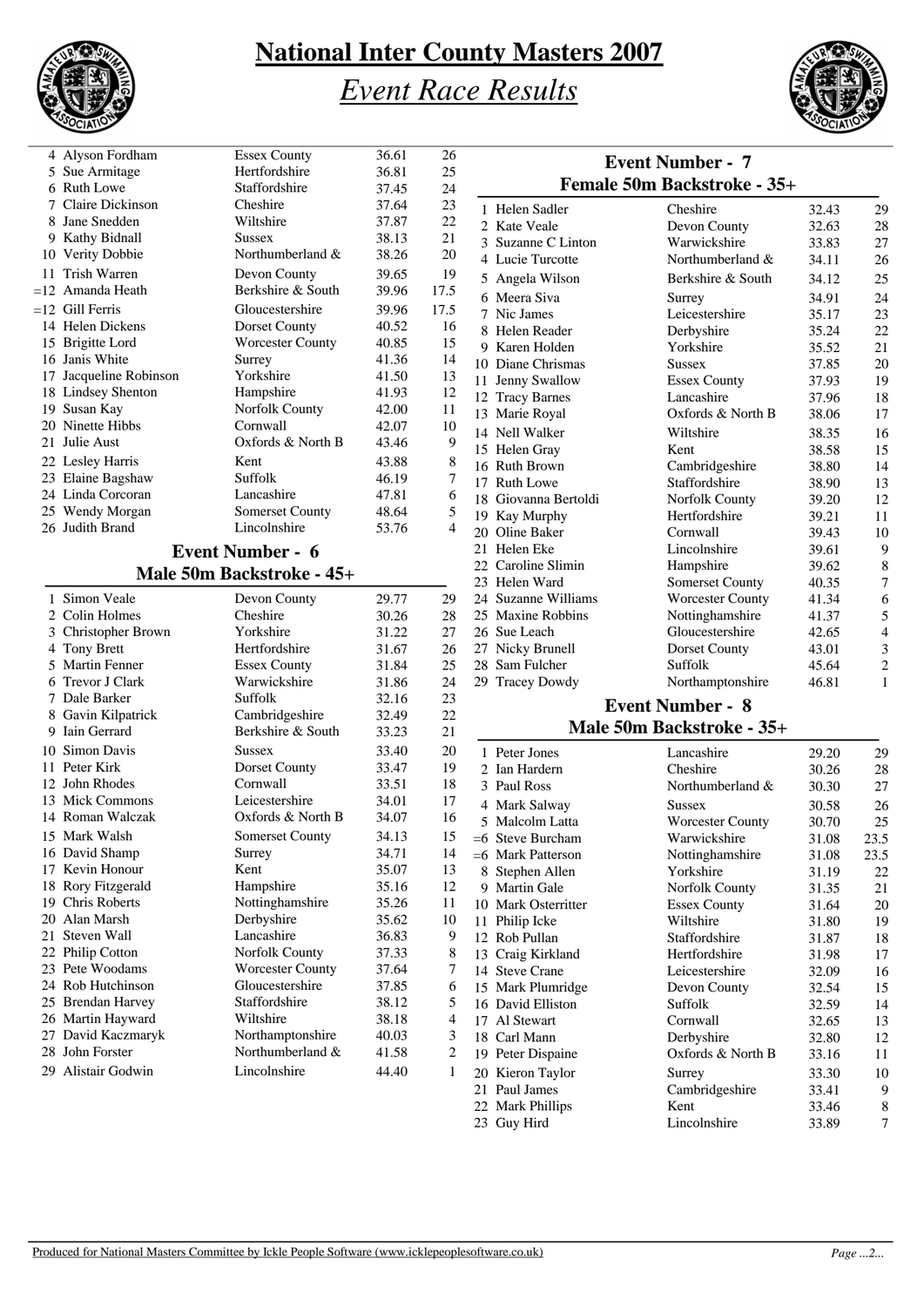

# *Event Race Results*



|     | 24 Shawn Morgan          | Berkshire & South           | 34.00 | 6              |
|-----|--------------------------|-----------------------------|-------|----------------|
|     | 25 Alan Werring          | Dorset County               | 34.83 | 5              |
|     | 26 Rory Fitzgerald       | Hampshire                   | 35.33 | 4              |
|     | 27 Mark Partridge        | Gloucestershire             | 35.67 | 3              |
|     | 28 Kevin Odams           | Northamptonshire            | 36.79 | $\overline{c}$ |
|     | 29 Gavin Munnery         | <b>Somerset County</b>      | 39.39 | 1              |
|     |                          | <b>Event Number - 9</b>     |       |                |
|     |                          | Female 50m Backstroke - 25+ |       |                |
|     | 1 Sarah Lambert          | Yorkshire                   | 31.05 | 29             |
|     | 2 Alison Jill Groves     | Warwickshire                | 33.19 | 28             |
|     | 3 Laura Sims             | Staffordshire               | 33.55 | 27             |
|     | 4 Rebecca Smith          | Wiltshire                   | 34.46 | 26             |
|     | 5 Elizabeth Mckinnon     | <b>Essex County</b>         | 34.59 | 25             |
|     | 6 Belinda Mcgingley      | Hertfordshire               | 34.86 | 24             |
|     | 7 Lucie Turcotte         | Northumberland &            | 35.13 | 23             |
|     | 8 Lesley Cordial         | Berkshire & South           | 35.23 | 22             |
|     | 9 Michelle Trudgeon      | Surrey                      | 35.29 | 21             |
|     | 10 Rebecca Henly         | Sussex                      | 35.36 | 20             |
| 11- | Steph Brakespear         | Nottinghamshire             | 35.51 | 19             |
|     | 12 Aneska Binks          | Leicestershire              | 35.58 | 18             |
|     | 13 Claire Liggins        | Hampshire                   | 35.68 | 17             |
|     | 14 Catherine Markwell    | Norfolk County              | 35.90 | 16             |
|     | 15 Phillipa O'Grady      | <b>Somerset County</b>      | 35.91 | 15             |
|     | 16 Rachel Potter         | Dorset County               | 36.24 | 14             |
|     | 17 Samantha Hayman       | Devon County                | 36.26 | 13             |
|     | 18 Helen Tonge           | Cheshire                    | 36.31 | 12             |
|     | 19 Sandy Jones           | Gloucestershire             | 36.53 | 11             |
|     | 20 Caroline Sutton       | Derbyshire                  | 36.93 | 10             |
|     | 21 Christine Butterworth | Lancashire                  | 37.36 | 9              |
|     | 22 Samantha Smith        | Lincolnshire                | 37.55 | 8              |
|     | 23 Katie Davies          | Suffolk                     | 37.93 | 7              |
|     | 24 Louisa Wallace        | Northamptonshire            | 38.37 | 6              |
|     | 25 Lindsey Walker        | Oxfords & North B           | 39.06 | 5              |
|     | 26 Becci Harvey          | Kent                        | 39.91 | $\overline{4}$ |
|     | 27 Joanne Walker         | Cambridgeshire              | 39.96 | 3              |
|     | 28 Alison Postings       | Worcester County            | 42.81 | $\overline{c}$ |
|     | 29 Dorinda Outram        | Cornwall                    | 43.66 | 1              |
|     |                          | <b>Event Number - 10</b>    |       |                |
|     |                          | Male 50m Backstroke - 25+   |       |                |
|     | 1 Noale Savle            | Chochiro                    | 27.50 | 20             |

|   | 1 Neale Sayle       | Cheshire           | 27.59 | 29 |
|---|---------------------|--------------------|-------|----|
|   | 2 Jon Audis         | Wiltshire          | 27.62 | 28 |
|   | 3 Philip Pratt      | Yorkshire          | 28.52 | 27 |
|   | 4 Ashley Buck       | Suffolk            | 28.80 | 26 |
|   | 5 Andrew Seggie     | Warwickshire       | 28.98 | 25 |
|   | 6 Karl Buchholtz    | Berkshire & South  | 29.58 | 24 |
|   | 7 David Bower       | Derbyshire         | 29.61 | 23 |
|   | 8 Paul Hancock      | Kent               | 29.67 | 22 |
| 9 | Craig Steenhof      | <b>Sussex</b>      | 29.81 | 21 |
|   | 10 Chris Godfrey    | Hampshire          | 29.91 | 20 |
|   | 11 Dominic Johnston | Northumberland $&$ | 29.95 | 19 |
|   | 12 David Denny      | Oxfords & North B  | 30.00 | 18 |
|   | 13 Oliver White     | Devon County       | 30.62 | 17 |
|   | 14 Dave Holland     | Staffordshire      | 30.80 | 16 |
|   | 15 Otakar Klempt    | Gloucestershire    | 30.81 | 15 |
|   | 16 Ed Stevens       | Dorset County      | 31.00 | 14 |
|   | 17 Kev James        | Leicestershire     | 31.10 | 13 |
|   |                     |                    |       |    |

| 18 Haseley Gordon    | Nottinghamshire             | 31.11 | 12             |
|----------------------|-----------------------------|-------|----------------|
| 19 David Stewart     | <b>Somerset County</b>      | 31.86 | 11             |
| 20 James Grigg       | <b>Essex County</b>         | 32.11 | 10             |
| 21 Frazier Pressde   | <b>Worcester County</b>     | 32.48 | 9              |
| 22 William Appleby   | Norfolk County              | 33.00 | 8              |
| 23 Ben May           | Cornwall                    | 33.13 | 7              |
| 24 Sam Chadwick      | Surrey                      | 33.36 | 6              |
| 25 Steve Buckley     | Cambridgeshire              | 33.61 | 5              |
| 26 C French          | Lincolnshire                | 33.64 | $\overline{4}$ |
| 27 Martin Smith      | Lancashire                  | 34.04 | $\mathfrak{Z}$ |
| 28 Tim Warner        | Hertfordshire               | 34.54 | 2              |
| 29 Adrian Homer      | Northamptonshire            | 35.68 | 1              |
|                      | <b>Event Number - 11</b>    |       |                |
|                      | Female 50m Backstroke - 18+ |       |                |
|                      |                             |       |                |
| 1 Jenny Pearson      | Northumberland &            | 31.78 | 29             |
| 2 Kerrie Aldridge    | Gloucestershire             | 32.41 | 28             |
| 3 Marie Jones        | Cheshire                    | 32.60 | 27             |
| 4 Emma Robinson      | Devon County                | 32.73 | 26             |
| 5 Laura Bale         | <b>Dorset County</b>        | 33.17 | 25             |
| $=6$ Alison Peakman  | Warwickshire                | 33.52 | 23.5           |
| =6 Laura Healey      | Suffolk                     | 33.52 | 23.5           |
| 8 Vanessa Grayson    | Yorkshire                   | 33.79 | 22             |
| 9 Aimee Drake        | <b>Essex County</b>         | 33.83 | 21             |
| 10 Stephanie Rich    | Berkshire & South           | 33.85 | 20             |
| 11 Debbie Beadle     | Oxfords & North B           | 34.13 | 19             |
| 12 Lauren Hemsley    | <b>Sussex</b>               | 34.20 | 18             |
| 13 Laura Gallop      | <b>Worcester County</b>     | 34.29 | 17             |
| 14 Terri-Anne Sutton | Leicestershire              | 34.32 | 16             |
| 15 Kathryn Roffe     | Kent                        | 34.47 | 15             |
| 16 Mandy Bedder      | Norfolk County              | 34.58 | 14             |
| 17 Harriett Lerwill  | Wiltshire                   | 34.68 | 13             |
| 18 Lucy Hammond      | Northamptonshire            | 35.13 | 12             |
| 19 Natalie Massey    | Lancashire                  | 35.44 | 11             |
| 20 Laura Brown       | Staffordshire               | 35.87 | 10             |
| 21 Sarah Linguard    | Cambridgeshire              | 35.91 | 9              |
| 22 Lorna White       | Cornwall                    | 36.16 | $\,$ 8 $\,$    |
| 23 Claire Liggins    | Hampshire                   | 36.33 | 7              |
| 24 Emily Dix         | Lincolnshire                | 36.39 | 6              |
| 25 Hayley Wearn      | Surrey                      | 36.78 | 5              |
| 26 Karen Denning     | Derbyshire                  | 36.89 | $\overline{4}$ |
| 27 Roberta Gordon    | Nottinghamshire             | 37.55 | 3              |
| 28 Sara Matthews     | Hertfordshire               | 38.82 | $\sqrt{2}$     |
| 29 Lindsay Aldington | <b>Somerset County</b>      | 39.30 | 1              |
|                      |                             |       |                |

#### **Event Number - 12 Male 50m Backstroke - 18+**

| 1 Chris Hulme        | Northumberland &        | 28.50 | 29 |
|----------------------|-------------------------|-------|----|
| 2 Adam Valenta       | Oxfords & North B       | 28.52 | 28 |
| 3 Kevin Pickard      | <b>Sussex</b>           | 28.56 | 27 |
| 4 Alistair Garmendia | Hampshire               | 28.81 | 26 |
| 5 Nye Levett         | Cornwall                | 29.05 | 25 |
| 6 Danny Martland     | Yorkshire               | 29.24 | 24 |
| 7 Simon Morley       | Suffolk                 | 29.26 | 23 |
| 8 Chris Sansom       | Leicestershire          | 29.31 | 22 |
| 9 Matt Hooper        | <b>Worcester County</b> | 29.47 | 21 |
| 10 Matt J Wardle     | Warwickshire            | 29.77 | 20 |
| 11 Scott Newson      | Lincolnshire            | 30.08 | 19 |
|                      |                         |       |    |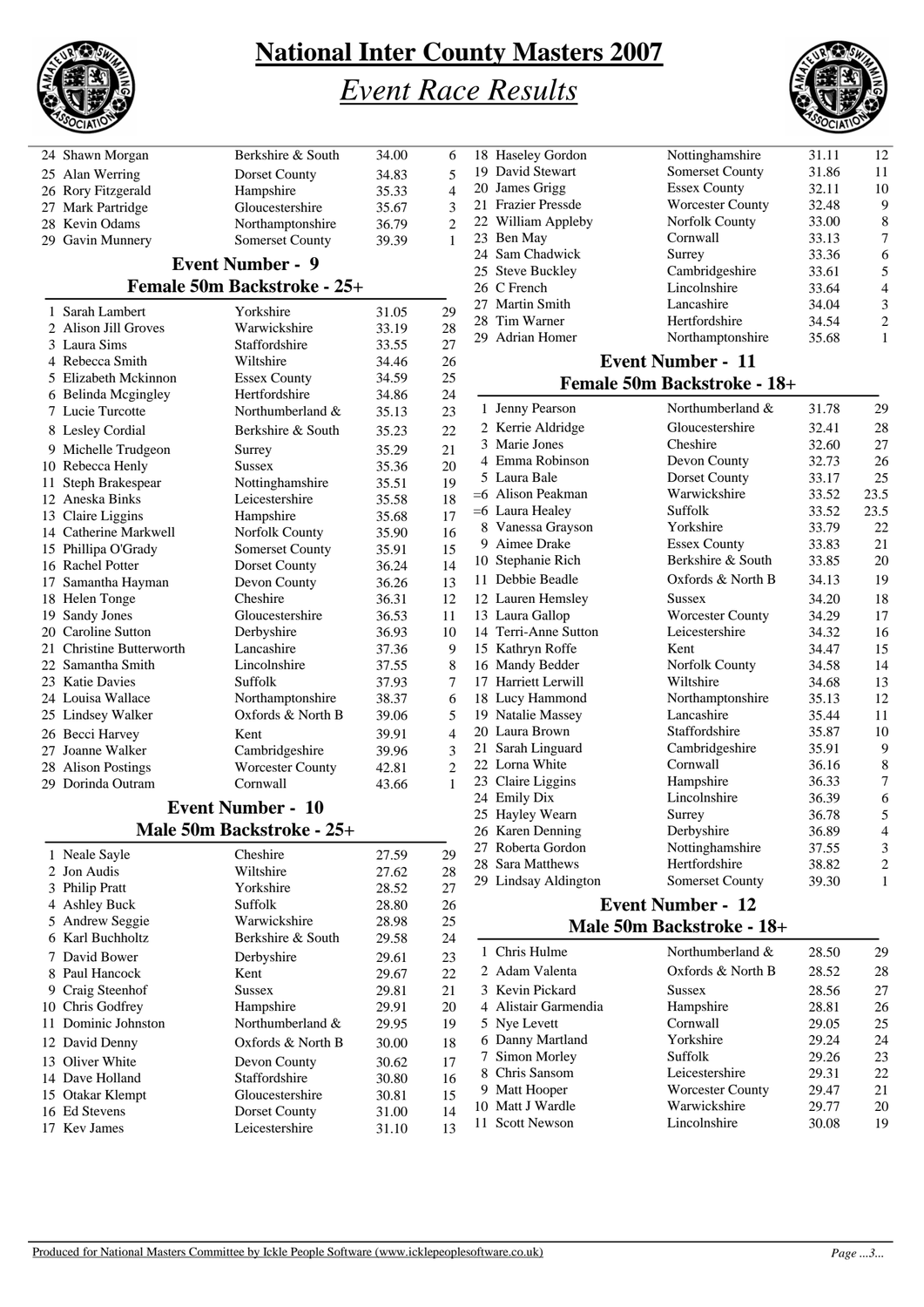

# *Event Race Results*



| 12 Richard Symons    | Cheshire               | 30.14 | 18             |
|----------------------|------------------------|-------|----------------|
| $=13$ Richard Lander | Devon County           | 30.15 | 16.5           |
| $=13$ Chris Nisbit   | Berkshire & South      | 30.15 | 16.5           |
| 15 Gary Smith        | Cambridgeshire         | 30.37 | 15             |
| 16 James Price       | Wiltshire              | 31.34 | 14             |
| 17 James Mantle      | Derbyshire             | 31.44 | 13             |
| $=18$ Tom Cunningham | Dorset County          | 31.59 | 11.5           |
| $=18$ Dave Holland   | Staffordshire          | 31.59 | 11.5           |
| 20 Russell White     | <b>Essex County</b>    | 31.77 | 10             |
| 21 Peter Gleed       | Gloucestershire        | 32.03 | 9              |
| 22 Jamie Rush        | Norfolk County         | 32.30 | 8              |
| 23 Neil Harris       | Kent                   | 32.36 | 7              |
| 24 Richard Bulbeck   | Surrey                 | 33.00 | 6              |
| 25 Chris Wood        | Lancashire             | 33.49 | 5              |
| 26 Jonathan Page     | Northamptonshire       | 34.42 | $\overline{4}$ |
| 27 Rafal Kaspaski    | Hertfordshire          | 34.49 | 3              |
| 28 Ben Shaw          | <b>Somerset County</b> | 34.56 | $\overline{2}$ |
| 29 Kevin Hughes      | Nottinghamshire        | 36.76 | 1              |
|                      |                        |       |                |

### **Event Number - 13**

| Mixed 4 * 50m Medley Relay - 240+ |  |  |  |  |
|-----------------------------------|--|--|--|--|
|-----------------------------------|--|--|--|--|

|    | 1 Warwickshire          | 2 24.63     | 29 |
|----|-------------------------|-------------|----|
| 2. | Berkshire & South Bucks | 2 2 5 . 4 4 | 28 |
| 3  | Hampshire               | 2 34.62     | 27 |
|    | <b>Essex County</b>     | 2 3 5 1 9   | 26 |
|    | 5 Yorkshire             | 2 3 8 1 3   | 25 |
| 6  | <b>Sussex</b>           | 2 4 0.31    | 24 |
|    | 7 Lancashire            | 242.47      | 23 |
|    | 8 Cheshire              | 242.64      | 22 |
| 9  | Devon County            | 242.65      | 21 |
|    | 10 Surrey               | 244.55      | 20 |
| 11 | Suffolk                 | 248.83      | 19 |
|    | 12 Gloucestershire      | 249.75      | 18 |
|    | 13 Kent                 | 2 50.64     | 17 |
|    | 14 Dorset County        | 2 53.68     | 16 |
|    | 15 Wiltshire            | 2 53.89     | 15 |
|    | 16 Norfolk County       | 2 55.23     | 14 |
|    | 17 Cambridgeshire       | 3 00.77     | 13 |
|    | 18 Leicestershire       | 3 0 7.49    | 12 |
|    | 19 Cornwall             | 3 08.82     | 11 |
|    | 20 Staffordshire        | 3 10.11     | 10 |
|    | 21 Derbyshire           | 3 12.42     | 9  |
|    | 22 Hertfordshire        | 3 14.62     | 8  |
|    | 23 Somerset County      | 3 19.34     | 7  |
|    |                         |             |    |

#### **Event Number - 14 Male 4 \* 50m Medley Relay - 160+**

| 1 Cheshire                | 1 58.68   | 29 |
|---------------------------|-----------|----|
| 2 Yorkshire               | 1 59.15   | 28 |
| 3 Sussex                  | 1 59.49   | 27 |
| 4 Warwickshire            | 1 59.84   | 26 |
| 5 Northumberland & Durham | 1 59.93   | 25 |
| 6 Lancashire              | 201.98    | 24 |
| 7 Leicestershire          | 2 02.16   | 23 |
| 8 Cambridgeshire          | 2 0 2.49  | 22 |
| 9 Berkshire & South Bucks | 2 03.30   | 21 |
| 10 Devon County           | 2 0 3 4 0 | 20 |
| 11 Hertfordshire          | 2 03.86   | 19 |
| 12 Essex County           | 2 04.19   | 18 |
|                           |           |    |

| 13 Dorset County         | 2 05.12     | 17 |
|--------------------------|-------------|----|
| 14 Hampshire             | 2 06.11     | 16 |
| 15 Derbyshire            | 2 06.23     | 15 |
| 16 Worcester County      | 2 0 6 4 3   | 14 |
| 17 Staffordshire         | 2 0 7 . 7 5 | 13 |
| 18 Lincolnshire          | 2 08.11     | 12 |
| 19 Oxfords & North Bucks | 2 08.14     | 11 |
| 20 Surrey                | 2 08.63     | 10 |
| 21 Wiltshire             | 2 08.69     | 9  |
| 22. Kent                 | 2 09.56     | 8  |
| 23 Norfolk County        | 2 10.93     | 7  |
| 24 Cornwall              | 2 12.82     | 6  |
| 25 Nottinghamshire       | 2 13.51     | 5  |
| 26 Suffolk               | 2 13.75     | 4  |
| 27 Northamptonshire      | 2 2 1 . 1 1 | 3  |
| 28 Gloucestershire       | 2 2 1 .5 1  | 2  |
| 29 Somerset County       | 245.56      | 1  |
|                          |             |    |

#### **Event Number - 15 Female 4 \* 50m Medley Relay - 160+**

|    | $\sum_{i=1}^{n}$<br>$\sim$ one extracted around |             |    |
|----|-------------------------------------------------|-------------|----|
|    | 1 Warwickshire                                  | 2 11.62     | 29 |
|    | Leicestershire                                  | 2 15.05     | 28 |
|    | 3 Cheshire                                      | 2 16.46     | 27 |
|    | 4 Berkshire & South Bucks                       | 2 16.84     | 26 |
| 5  | <b>Sussex</b>                                   | 2 19.09     | 25 |
|    | 6 Wiltshire                                     | 2 19.73     | 24 |
| 7  | Devon County                                    | 2 2 0.85    | 23 |
|    | 8 Yorkshire                                     | 2 2 0.98    | 22 |
|    | 9 Hertfordshire                                 | 2 2 1.86    | 21 |
|    | 10 Derbyshire                                   | 2 2 1 .95   | 20 |
| 11 | Kent                                            | 2 2 2 . 3 0 | 19 |
|    | 12 Surrey                                       | 2 2 3 .51   | 18 |
|    | 13 Essex County                                 | 2 2 6 . 6 1 | 17 |
|    | 14 Staffordshire                                | 2 27.97     | 16 |
|    | 15 Hampshire                                    | 2 2 9 .0 6  | 15 |
|    | 16 Gloucestershire                              | 2 30.06     | 14 |
|    | 17 Oxfords & North Bucks                        | 2 3 1 .65   | 13 |
|    | 18 Dorset County                                | 2 3 6 . 6 4 | 12 |
|    | 19 Worcester County                             | 2 3 8 . 2 1 | 11 |
|    | 20 Lancashire                                   | 2 39.98     | 10 |
|    | 21 Cambridgeshire                               | 241.21      | 9  |
|    | 22 Nottinghamshire                              | 241.31      | 8  |
|    | 23 Lincolnshire                                 | 242.97      | 7  |
|    | 24 Cornwall                                     | 244.73      | 6  |
|    | 25 Northamptonshire                             | 246.93      | 5  |
|    | 26 Suffolk                                      | 2 50.27     | 4  |
|    | 27 Somerset County                              | 3 12.28     | 3  |
|    |                                                 |             |    |

#### **Event Number - 16**

### **Male 4 \* 50m Medley Relay - 72+**

| 1 Yorkshire               | 149.09  | 29  |
|---------------------------|---------|-----|
| 2 Hampshire               | 1 50.22 | 28  |
| 3 Suffolk                 | 151.11  | 27  |
| 4 Worcester County        | 1 51.56 | 26  |
| 5 Northumberland & Durham | 1 51.76 | 25  |
| 6 Leicestershire          | 1 52.36 | 24  |
| 7 Warwickshire            | 1 52.81 | 23  |
| 8 Devon County            | 1 53.47 | 22. |
| Cheshire                  | 1 54.02 | 21  |
|                           |         |     |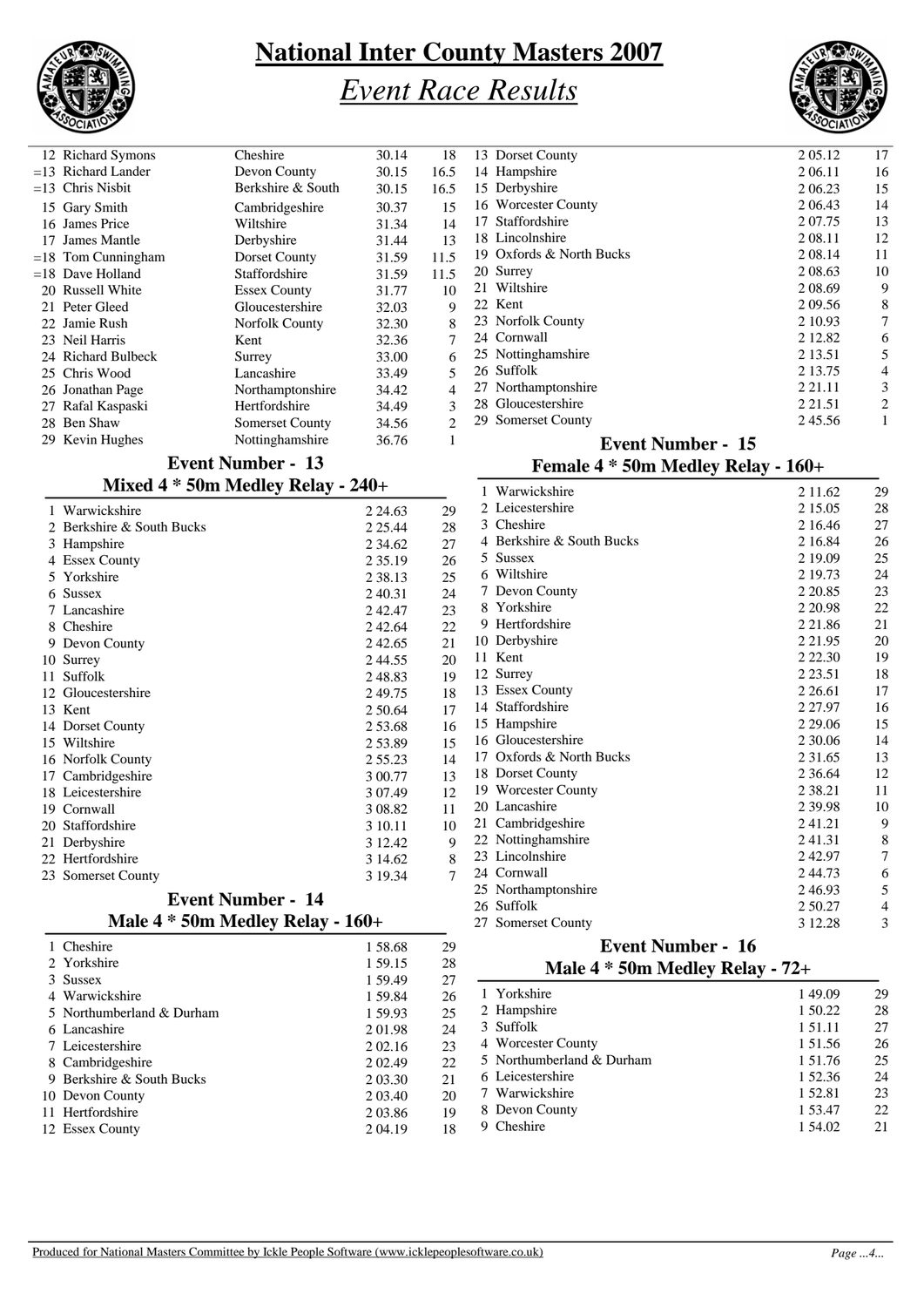

## *Event Race Results*



|     | 10 Cornwall                | 1 54.29     | 20 | 6 Balazs Gyorffy     |
|-----|----------------------------|-------------|----|----------------------|
| 11. | Oxfords & North Bucks      | 1 54.30     | 19 | 7 Paul Webster       |
|     | 12 Berkshire & South Bucks | 1 54.65     | 18 | 8 Stan Clarke        |
|     | 13 Dorset County           | 1 56.11     | 17 | 9 Mike Daniel        |
|     | 14 Sussex                  | 1 56.45     | 16 | 10 Anthony Gimso     |
|     | 15 Kent                    | 1 56.77     | 15 | 11 John Fish         |
|     | 16 Lincolnshire            | 1 57.51     | 14 | 12 David Hall        |
|     | 17 Derbyshire              | 1 58.90     | 13 | 13 Bruce Johnson     |
|     | 18 Wiltshire               | 1 59.92     | 12 | 14 Irving Dixon      |
|     | 19 Nottinghamshire         | 2 02.33     | 11 | 15 Allen Miles       |
|     | 20 Essex County            | 2 0 2 .50   | 10 | 16 Colin Glass       |
|     | 21 Norfolk County          | 2 04.56     | 9  | 17 Richard Godda     |
|     | 22 Staffordshire           | 2 05.27     | 8  | 18 Rodney Prestor    |
|     | 23 Cambridgeshire          | 2 07.58     |    | 19 John Youngma      |
|     | 24 Hertfordshire           | 2 07.60     | 6  | 20 Julian Postle     |
|     | 25 Somerset County         | 2 12.50     | 5  | 21 Brian Davis       |
|     | 26 Lancashire              | 2 12.93     |    | $=22$ Edgar Hastings |
|     | 27 Surrey                  | 2 13.81     | 3  | $=$ 22 Richard Howes |
|     | 28 Northamptonshire        | 2 15.48     |    | 24 Chris Loxley-F    |
|     | 29 Gloucestershire         | 2 2 3 . 1 6 | -1 |                      |
|     |                            |             |    |                      |

| 6 Balazs Gyorffy      | Gloucestershire         | 31.48 | 24  |
|-----------------------|-------------------------|-------|-----|
| 7 Paul Webster        | Kent                    | 32.36 | 23  |
| 8 Stan Clarke         | <b>Essex County</b>     | 32.44 | 22  |
| 9 Mike Daniel         | Berkshire & South       | 32.68 | 21  |
| 10 Anthony Gimson     | <b>Sussex</b>           | 33.00 | 20  |
| 11 John Fish          | <b>Suffolk</b>          | 33.23 | 19  |
| 12 David Hall         | Oxfords & North B       | 35.51 | 18  |
| 13 Bruce Johnson      | <b>Worcester County</b> | 35.95 | 17  |
| 14 Irving Dixon       | Surrey                  | 36.83 | 16  |
| 15 Allen Miles        | Leicestershire          | 37.29 | 15  |
| 16 Colin Glass        | Dorset County           | 37.49 | 14  |
| 17 Richard Goddard    | Cambridgeshire          | 38.28 | 13  |
| 18 Rodney Preston     | Cornwall                | 39.63 | 12  |
| 19 John Youngman      | Norfolk County          | 39.87 | 11  |
| Julian Postle         | Somerset County         | 41.89 | 10  |
| 21 Brian Davis        | Wiltshire               | 43.28 | 9   |
| $=$ 22 Edgar Hastings | Staffordshire           | 50.23 | 7.5 |
| $=$ 22 Richard Howes  | Lincolnshire            | 50.23 | 7.5 |
| 24 Chris Loxley-Ford  | Hertfordshire           | 55.08 | 6   |
|                       |                         |       |     |

### **Event Number - 17**

### **Female 4 \* 50m Medley Relay - 72+**

| $\sum_{i=1}^{n}$           | $\mathbf{v}$ only relately<br>$\mathbf{r}$ |             |                          |
|----------------------------|--------------------------------------------|-------------|--------------------------|
| 1 Yorkshire                |                                            | 2 06.56     | 29                       |
| 2 Devon County             |                                            | 2 06.63     | 28                       |
| 3 Dorset County            |                                            | 207.87      | 27                       |
| 4 Warwickshire             |                                            | 2 08.11     | 26                       |
| 5 Cheshire                 |                                            | 2 1 1 .99   | 25                       |
| 6 Wiltshire                |                                            | 2 13.26     | 24                       |
| 7 Oxfords & North Bucks    |                                            | 2 13.51     | 23                       |
| 8 Northamptonshire         |                                            | 2 13.97     | 22                       |
| 9 Northumberland & Durham  |                                            | 2 14.36     | 21                       |
| 10 Kent                    |                                            | 2 14.91     | 20                       |
| $=11$ Leicestershire       |                                            | 2 15.04     | 18.5                     |
| $=12$ Essex County         |                                            | 2 15.04     | 17.5                     |
| 13 Suffolk                 |                                            | 2 15.53     | 17                       |
| 14 Berkshire & South Bucks |                                            | 2 16.11     | 16                       |
| 15 Gloucestershire         |                                            | 2 16.16     | 15                       |
| 16 Sussex                  |                                            | 2 16.32     | 14                       |
| 17 Derbyshire              |                                            | 2 16.38     | 13                       |
| 18 Staffordshire           |                                            | 2 16.46     | 12                       |
| 19 Norfolk County          |                                            | 2 19.30     | 11                       |
| 20 Hertfordshire           |                                            | 2 2 0.96    | 10                       |
| 21 Hampshire               |                                            | 2 2 1 . 4 6 | 9                        |
| 22 Lincolnshire            |                                            | 2 2 1.8 3   | 8                        |
| 23 Lancashire              |                                            | 2 2 5 . 9 6 | 7                        |
| 24 Nottinghamshire         |                                            | 2 2 6 1 9   | 6                        |
| 25 Surrey                  |                                            | 2 2 9.25    | 5                        |
| 26 Somerset County         |                                            | 2 3 5 . 29  | $\overline{\mathcal{A}}$ |
| 27 Worcester County        |                                            | 2 3 6 1 7   | $\mathfrak{Z}$           |
| 28 Cornwall                |                                            | 2 38.36     | $\overline{2}$           |
|                            | <b>Event Number - 18</b>                   |             |                          |
|                            | Male 50m Freestyle - 65+                   |             |                          |
| 1 Neil Mckinnon            | Cheshire                                   | 29.82       | 29                       |
| 2 Ian Mclean               | Lancashire                                 | 29.86       | 28                       |
| 3 Bill Letch               | Devon County                               | 30.35       | 27                       |
| 4 Geoff Stokes             | Hampshire                                  | 31.11       | 26                       |
|                            |                                            |             |                          |

#### **Event Number - 19**

#### **Female 50m Freestyle - 65+**

| 1  | Jill Complin              | <b>Essex County</b>    | 36.65   | 29 |
|----|---------------------------|------------------------|---------|----|
| 2  | Gail Baptist              | Gloucestershire        | 37.62   | 28 |
| 3  | Penny Webster             | Surrey                 | 37.93   | 27 |
| 4  | Doreen Gordon             | Lancashire             | 37.97   | 26 |
| 5  | Elisabeth Green           | Warwickshire           | 38.04   | 25 |
| 6  | <b>Judy Thomas</b>        | Cornwall               | 38.86   | 24 |
| 7  | Ann Grantham              | Devon County           | 39.06   | 23 |
| 8  | Brenda Walker             | Cheshire               | 42.32   | 22 |
| 9  | <b>Margaret Groke</b>     | Yorkshire              | 42.33   | 21 |
| 10 | Muriel Hitchcock          | <b>Sussex</b>          | 43.70   | 20 |
| 11 | <b>Janet Masters</b>      | Oxfords & North B      | 43.76   | 19 |
|    | 12 Lorna Harding          | Wiltshire              | 43.93   | 18 |
| 13 | Jenny Ball                | Hampshire              | 43.95   | 17 |
|    | 14 Lindsay Lant           | <b>Somerset County</b> | 44.05   | 16 |
|    | 15 Jean Holland           | Dorset County          | 44.97   | 15 |
|    | 16 Joan Bailey            | Berkshire & South      | 48.48   | 14 |
| 17 | <b>Ruth Miller</b>        | Suffolk                | 51.58   | 13 |
| 18 | Hazel Greenfield          | Norfolk County         | 52.62   | 12 |
| 19 | <b>Rosemary Mcchesney</b> | Derbyshire             | 54.33   | 11 |
| 20 | Rita Baxter               | Lincolnshire           | 55.18   | 10 |
| 21 | <b>Judy Smith</b>         | Leicestershire         | 56.12   | 9  |
|    | 22 Audrey Head            | Cambridgeshire         | 57.70   | 8  |
| 23 | Jo Randolph               | Staffordshire          | 1 07.69 | 7  |
|    |                           |                        |         |    |

### **Event Number - 20**

#### **Male 50m Freestyle - 55+**

| 1 Barrie Rolfe     | <b>Sussex</b>       | 28.28 | 29  |
|--------------------|---------------------|-------|-----|
| 2 Chris Dunn       | Hertfordshire       | 28.65 | 28  |
| 3 Bob Lord         | Warwickshire        | 28.92 | 27  |
| 4 Tony Meek        | Kent                | 29.48 | 26  |
| 5 Duncan Mccreadie | Berkshire & South   | 29.49 | 25  |
| 6 Duncan Brown     | Yorkshire           | 29.66 | 24  |
| 7 Geoff Edge       | Surrey              | 29.68 | 23  |
| 8 Derek Booth      | Cheshire            | 29.72 | 22. |
| 9 Peter Mccartney  | Gloucestershire     | 30.58 | 21  |
| 10 Walter Gerrard  | <b>Essex County</b> | 30.68 | 20  |
|                    |                     |       |     |

5 John Tennant Warwickshire 31.21 25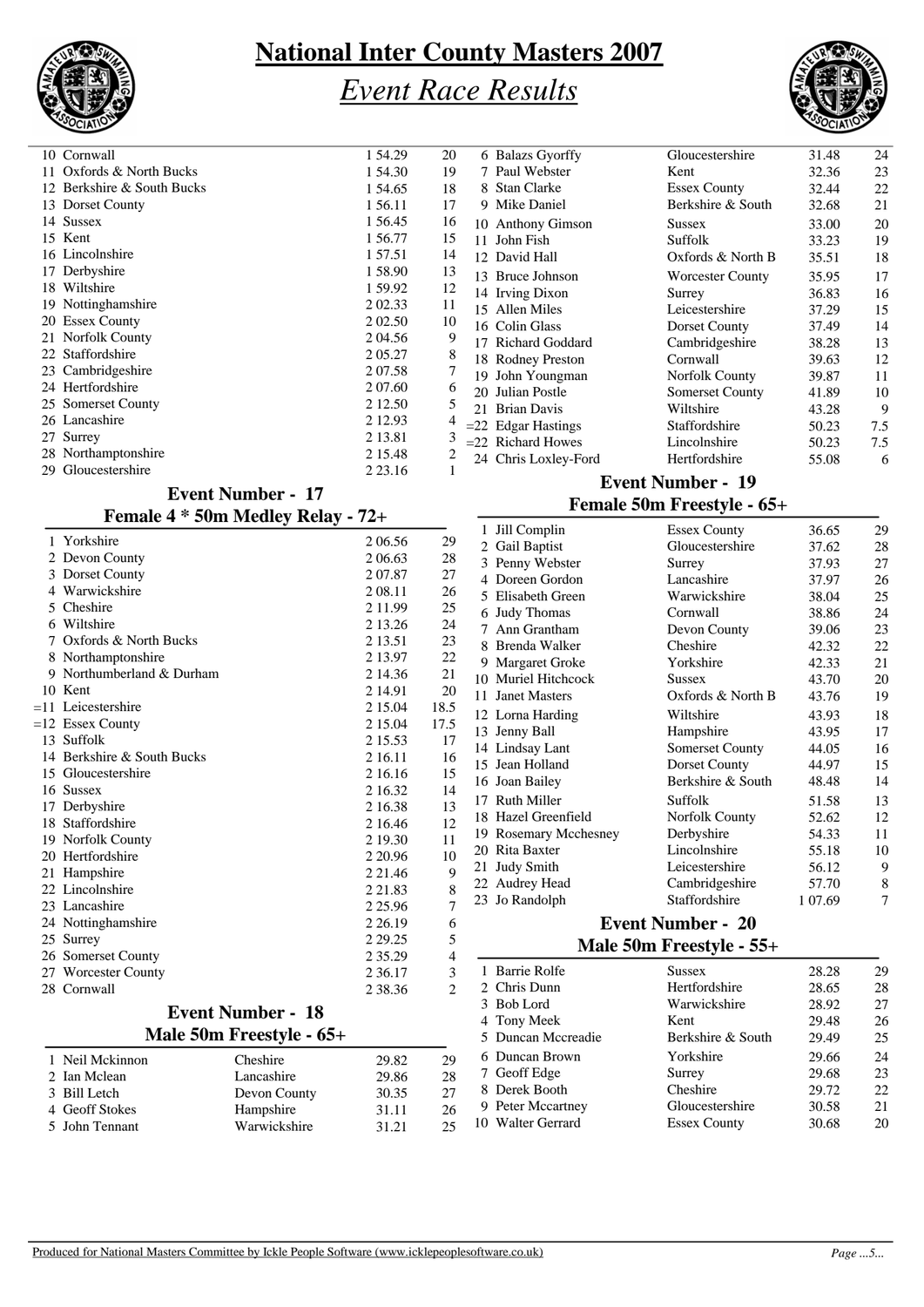

## *Event Race Results*



| 11 John Tripp     | <b>Somerset County</b> | 31.09 | 19             |
|-------------------|------------------------|-------|----------------|
| 12 Robin Snell    | Wiltshire              | 31.13 | 18             |
| 13 Charles Parker | Hampshire              | 31.19 | 17             |
| 14 Chris Burge    | Derbyshire             | 31.56 | 16             |
| 15 Paul Russell   | Devon County           | 31.83 | 15             |
| 16 Robin Oldfield | Leicestershire         | 32.05 | 14             |
| 17 Allan Duffield | Worcester County       | 32.19 | 13             |
| 18 Graham Pearson | Northumberland &       | 32.53 | 12             |
| 19 Len Phoenix    | Suffolk                | 32.79 | 11             |
| 20 Chris Staines  | Norfolk County         | 33.59 | 10             |
| 21 Iain Richards  | Cornwall               | 33.61 | 9              |
| 22 David Neville  | Lancashire             | 33.65 | 8              |
| 23 Peter Rank     | Cambridgeshire         | 33.95 | $\overline{7}$ |
| 24 Ian Paulger    | Lincolnshire           | 35.63 | 6              |
| 25 Chris Scotcher | Oxfords & North B      | 36.06 | 5              |
| 26 John Rudge     | Northamptonshire       | 38.52 | $\overline{4}$ |
| 27 Tony Perella   | Dorset County          | 43.13 | 3              |
|                   |                        |       |                |

#### **Event Number - 21**

### **Female 50m Freestyle - 55+**

| 1              | Deborah Rachel Barton | Cheshire            | 31.69 | 29 |
|----------------|-----------------------|---------------------|-------|----|
| $\mathfrak{D}$ | Kath Tunnicliffe      | Staffordshire       | 32.21 | 28 |
|                | 3 Susan Haigh         | Devon County        | 32.77 | 27 |
| 4              | Judy A Wilson         | Warwickshire        | 33.68 | 26 |
| 5              | Alison Gwynn          | <b>Sussex</b>       | 33.76 | 25 |
|                | 6 Annette Thatcher    | Berkshire & South   | 34.34 | 24 |
| 7              | Jean Howard-Jones     | Dorset County       | 34.78 | 23 |
|                | 8 Janet Wood          | Kent                | 35.82 | 22 |
|                | 9 Janet Gardiner      | Hertfordshire       | 37.53 | 21 |
|                | 10 Sue Holdich        | Suffolk             | 38.13 | 20 |
| 11             | Carol Brown           | Yorkshire           | 38.28 | 19 |
|                | 12 Diane Ford         | Hampshire           | 38.54 | 18 |
|                | 13 Mary Holland       | Derbyshire          | 38.66 | 17 |
|                | 14 Lynn Tilley        | Northamptonshire    | 39.02 | 16 |
|                | 15 Julia Kemp         | Wiltshire           | 39.08 | 15 |
|                | 16 Rotraud Palmer     | Oxfords & North B   | 41.33 | 14 |
|                | 17 Jane Brown         | Gloucestershire     | 42.39 | 13 |
|                | 18 Matty Van Der Veen | Norfolk County      | 42.59 | 12 |
|                | 19 Pat Stanmore       | Cornwall            | 42.75 | 11 |
|                | 20 Jane Hoy           | Surrey              | 43.34 | 10 |
|                | 21 Liz Reid           | Cambridgeshire      | 44.45 | 9  |
|                | 22 Hilary Essam       | Somerset County     | 44.94 | 8  |
|                | 23 Helen Jenkins      | Lancashire          | 45.43 | 7  |
|                | 24 Pat Rogers         | Lincolnshire        | 48.36 | 6  |
|                | 25 Diane Hunt         | <b>Essex County</b> | 52.95 | 5  |
|                |                       |                     |       |    |

### **Event Number - 22**

#### **Male 50m Freestyle - 45+**

| 1 Rob Lucas           | Yorkshire         | 26.53 | 29  |
|-----------------------|-------------------|-------|-----|
| 2 Alec Johnson        | Cheshire          | 26.57 | 28  |
| 3 Mick Commons        | Leicestershire    | 26.67 | 27  |
| 4 Tom Greenwood       | Hampshire         | 26.72 | 26  |
| 5 Neil Roberts        | Devon County      | 27.34 | 25  |
| 6 Steve Burcham       | Warwickshire      | 27.53 | 24  |
| 7 Wray Shewell-Cooper | Hertfordshire     | 27.82 | 23  |
| 8 Steve Papps         | Berkshire & South | 27.91 | 22. |
| 9 Kevin Pacey         | Staffordshire     | 28.00 | 21  |
| 10 Jonathan Exall     | Kent              | 28.06 | 20  |
|                       |                   |       |     |

| 11 Bryan Dullage   | Dorset County           | 28.25 | 19                      |
|--------------------|-------------------------|-------|-------------------------|
| 12 John Lamb       | Northumberland &        | 28.37 | 18                      |
| 13 Martyn Fresher  | Cambridgeshire          | 28.38 | 17                      |
| 14 Stephen Braine  | <b>Sussex</b>           | 28.47 | 16                      |
| 15 Peter Rae       | <b>Essex County</b>     | 28.55 | 15                      |
| 16 Martin Siddle   | Lincolnshire            | 28.67 | 14                      |
| 17 Bob Pearce      | Wiltshire               | 28.79 | 13                      |
| 18 David Thomson   | Lancashire              | 28.82 | 12                      |
| 19 Dale Barker     | Suffolk                 | 28.97 | 11                      |
| 20 Jim Boucher     | Surrey                  | 28.98 | 10                      |
| 21 Adam Lelean     | Norfolk County          | 29.61 | 9                       |
| 22 Robert Steele   | Nottinghamshire         | 30.41 | 8                       |
| 23 John M Parker   | Northamptonshire        | 30.65 | 7                       |
| 24 Wayne Smith     | Derbyshire              | 30.84 | $\epsilon$              |
| 25 John Holden     | <b>Worcester County</b> | 30.92 | 5                       |
| 26 Jonathan Scopes | Oxfords & North B       | 30.97 | $\overline{4}$          |
| 27 Peter Grogan    | Somerset County         | 32.52 | 3                       |
| 28 Andy Nicholls   | Cornwall                | 32.82 | $\overline{\mathbf{c}}$ |
| 29 Dave Langley    | Gloucestershire         | 36.95 | 1                       |
|                    |                         |       |                         |

### **Event Number - 23**

### **Female 50m Freestyle - 45+**

|    | 1 Suxanne C Linton   | Warwickshire            | 29.43 | 29             |
|----|----------------------|-------------------------|-------|----------------|
|    | 2 Alyson Fordham     | <b>Essex County</b>     | 30.23 | 28             |
|    | 3 Lindsay Gowland    | Staffordshire           | 30.39 | 27             |
| 4  | Maggie Smith         | Oxfords & North B       | 30.81 | 26             |
|    | 5 Lou Mcleish        | Leicestershire          | 30.89 | 25             |
| 6  | Laura Hoodless       | <b>Sussex</b>           | 31.15 | 24             |
|    | 7 Verity Dobbie      | Northumberland &        | 31.25 | 23             |
| 8. | Sue Armitage         | Hertfordshire           | 32.08 | 22             |
| 9  | Amanda Heath         | Berkshire & South       | 32.16 | 21             |
| 10 | Trish Warren         | Devon County            | 32.60 | 20             |
| 11 | Claire Dickinson     | Cheshire                | 33.00 | 19             |
|    | 12 Catherine Beckett | Hampshire               | 33.18 | 18             |
|    | 13 Pauline Caven     | Kent                    | 33.38 | 17             |
|    | 14 Helen Dickens     | Dorset County           | 33.64 | 16             |
|    | 15 Val Thorpe        | Derbyshire              | 33.78 | 15             |
| 16 | Kay Arkinstall       | Gloucestershire         | 33.85 | 14             |
| 17 | Jacqueline Robinson  | Yorkshire               | 33.89 | 13             |
| 18 | Jane Snedden         | Wiltshire               | 34.10 | 12             |
|    | 19 Alison Whiteman   | <b>Worcester County</b> | 34.63 | 11             |
|    | 20 Janis White       | Surrey                  | 34.89 | 10             |
|    | 21 Bernice Battams   | Northamptonshire        | 35.21 | 9              |
|    | 22 Jane Blackwell    | Norfolk County          | 35.33 | 8              |
|    | 23 Ninette Hibbs     | Cornwall                | 36.35 | 7              |
|    | 24 Angie Dann        | Suffolk                 | 37.64 | 6              |
|    | 25 Judith Brand      | Lincolnshire            | 39.39 | 5              |
|    | 26 Hazel Dallimore   | Lancashire              | 39.97 | $\overline{4}$ |
|    | T.                   | $\mathbf{A}$            |       |                |

#### **Event Number - 24 Male 50m Freestyle - 35+**

| 1 Dave Warren<br>2 David Chaney | Sussex<br>Northumberland & | 24.95<br>25.21 | 29<br>28 |
|---------------------------------|----------------------------|----------------|----------|
| 3 Andrew Moore                  | Berkshire & South          | 25.35          | 27       |
| 4 Craig Kirkland                | Hertfordshire              | 25.72          | 26       |
| 5 Nick Vaughan                  | Dorset County              | 25.79          | 25       |
| 6 Graham Sadler                 | Cheshire                   | 25.99          | 24       |
| 7 David Brown                   | Yorkshire                  | 26.01          | 23       |
|                                 |                            |                |          |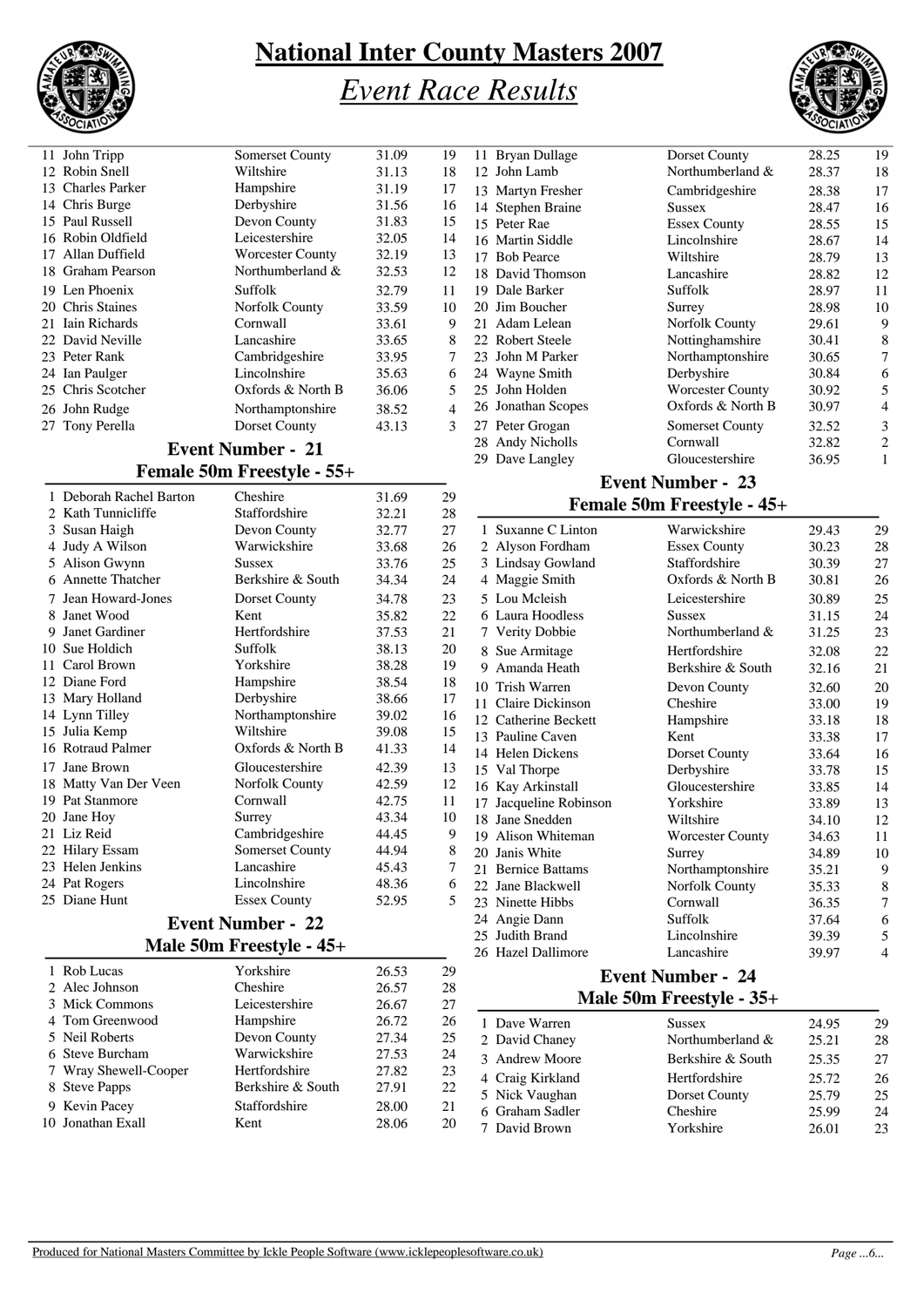

# *Event Race Results*



|    | 8 Philip Icke                        | Wiltshire                    | 26.04          | 22               |    | 3 Karl Buchholtz                      | Berkshire & South                    | 24.65          | 27             |
|----|--------------------------------------|------------------------------|----------------|------------------|----|---------------------------------------|--------------------------------------|----------------|----------------|
|    | 9 Mat Austin                         | Oxfords & North B            | 26.07          | 21               |    | 4 David Roberts                       | Warwickshire                         | 24.66          | 26             |
|    | 10 Peter Long                        | Cornwall                     | 26.27          | 20               |    | 5 Russell Page-Dove                   | Devon County                         | 24.73          | 25             |
|    | 11 Steve P Goult                     | Warwickshire                 | 26.30          | 19               |    | 6 Shaun Harrison                      | Suffolk                              | 24.74          | 24             |
|    | 12 Anton Kiss                        | Lincolnshire                 | 26.64          | 18               | 7  | <b>Steven Mavin</b>                   | Cambridgeshire                       | 24.91          | 23             |
|    | 13 Clive Benson                      | Hampshire                    | 26.67          | 17               |    | 8 Ed Stevens                          | Dorset County                        | 25.16          | 22             |
|    | =14 Gary Vickers                     | Derbyshire                   | 26.70          | 15.5             |    | $=9$ Philip Pratt                     | Yorkshire                            | 25.23          | 20.5           |
|    | $=14$ Phil Cropper                   | Lancashire                   | 26.70          | 15.5             |    | $=9$ Chris Aust                       | Oxfords & North B                    | 25.23          | 20.5           |
|    | 16 Richard Stock                     | Leicestershire               | 26.80          | 14               |    | 11 Ben Millington-Jones               | <b>Essex County</b>                  | 25.39          | 15             |
|    | 17 Wayne Stott                       | Nottinghamshire              | 26.82          | 13               |    | 12 Paul Woodley                       | Northumberland &                     | 25.43          | 18             |
|    | 18 Mark Plumridge                    | Devon County                 | 27.15          | 12               |    | 13 Jon Audis                          | Wiltshire                            | 25.49          | 17             |
|    | 19 Mark Williams                     | <b>Worcester County</b>      | 27.40          | 11               |    | 14 David Reece                        | Lancashire                           | 25.51          | 16             |
|    | 20 Andy Fresher                      | Cambridgeshire               | 27.46<br>27.76 | 10               |    | 15 Richard Bradford                   | <b>Worcester County</b>              | 25.57          | 15             |
|    | 21 Raoul Downey<br>22 David Elliston | Surrey<br>Suffolk            | 28.03          | 9<br>$\,8\,$     |    | 16 Carl Shaw                          | Leicestershire                       | 25.63          | 14             |
|    | 23 Mark Howells                      | Gloucestershire              | 28.05          | $\boldsymbol{7}$ |    | 17 James Conway                       | Hertfordshire                        | 25.77          | 13             |
|    | 24 Paul French                       | Kent                         | 28.49          | 6                |    | $=18$ Matt Lambert                    | <b>Sussex</b>                        | 25.87          | 11.5           |
|    | 25 Andy Luckett                      | Staffordshire                | 28.59          | 5                |    | $=18$ Neil Mcmahon                    | Surrey                               | 25.87          | 11.5           |
|    | 26 Paul Metson                       | <b>Essex County</b>          | 28.60          | 4                |    | 20 Neil Harris                        | Kent<br>Staffordshire                | 26.15          | 10             |
|    | 27 Steve Coe                         | Norfolk County               | 29.56          | $\mathfrak{Z}$   |    | 21 Dave Holland                       | Cornwall                             | 26.41          | ς              |
|    | 28 Ian Pragnell                      | Northamptonshire             | 29.74          | $\overline{c}$   |    | 22 Ben May<br>23 Alex Chklar          | Gloucestershire                      | 26.44<br>26.92 | 7              |
|    | 29 Sheldon Smith                     | Somerset County              | 30.60          | $\mathbf{1}$     |    | 24 Lee Kilby                          | Northamptonshire                     | 26.94          | $\epsilon$     |
|    |                                      | <b>Event Number - 25</b>     |                |                  |    | 25 Carl Mann                          | Derbyshire                           | 27.16          |                |
|    |                                      |                              |                |                  |    | 26 David Stewart                      | Somerset County                      | 27.17          | 4              |
|    |                                      | Female 50m Freestyle - 35+   |                |                  |    | 27 Kevin Hughes                       | Nottinghamshire                      | 27.63          | 3              |
|    | 1 Helen Sadler                       | Cheshire                     | 27.99          | 29               |    | 28 Guy Metcalf                        | <b>Norfolk County</b>                | 27.79          | 2              |
|    | 2 Lucie Turcotte                     | Northumberland &             | 28.77          | 28               |    | 29 Nigel Burley                       | Lincolnshire                         | 28.73          | $\mathbf{1}$   |
|    | 3 Hayley A Bettinson                 | Warwickshire                 | 28.78          | 27               |    |                                       | <b>Event Number - 27</b>             |                |                |
|    |                                      |                              |                |                  |    |                                       |                                      |                |                |
|    | 4 Heidi Hunt                         | Northamptonshire             | 29.58          | 26               |    |                                       |                                      |                |                |
|    | 5 Lesley Cordial                     | Berkshire & South            | 29.70          | 25               |    |                                       | Female 50m Freestyle - 25+           |                |                |
|    | 6 Carmen Spiers                      | Surrey                       | 29.74          | 24               |    | 1 Nicola Sheasby                      | Warwickshire                         | 27.34          | 2 <sub>5</sub> |
|    | 7 Marie Royal                        | Oxfords & North B            | 29.78          | 23               |    | 2 Sarah Lambert                       | Yorkshire                            | 27.35          | 28             |
|    | 8 Anne Vanner                        | Hertfordshire                | 30.05          | 22               | 3  | Rebecca Smith                         | Wiltshire                            | 27.64          | 27             |
|    | 9 Kate Veale                         | Devon County                 | 30.13          | 21               |    | 4 Helen Rolle                         | Derbyshire                           | 29.24          | 26             |
|    | 10 Karen Burdass                     | Yorkshire                    | 30.23          | 20               |    | 5 Emma Saunders                       | Kent                                 | 29.25          | 25             |
|    | 11 Helen Reader                      | Derbyshire                   | 30.38          | 19               |    | 6 Aneska Binks                        | Leicestershire                       | 29.28          | 24             |
|    | 12 Jenny Swallow                     | <b>Essex County</b>          | 30.43          | 18               |    | 7 Claire Liggins                      | Hampshire                            | 29.42          | 23             |
|    | 13 Helen Gray                        | Kent                         | 30.79          | 17               |    | 8 Elizabeth Bellinger                 | Hertfordshire                        | 29.45          | 22             |
|    | 14 Phillipa O'Grady                  | Somerset County              | 30.82          | 16               | 9  | Jo Duberley                           | Gloucestershire                      | 29.49          | 21             |
|    | =15 Claire Woodruffe                 | Wiltshire                    | 30.93          | 14.5             |    | 10 Kimberley Harrison                 | Suffolk                              | 29.62          | 20             |
|    | $=15$ Helen Eke                      | Lincolnshire                 | 30.93          | 14.5             |    | 11 Shelly Wakeling                    | <b>Essex County</b>                  | 29.83          | 19             |
|    | 17 Debbie Matless                    | Norfolk County               | 30.95          | 13               |    | 12 Helen Tonge                        | Cheshire                             | 29.91          | 18             |
|    | 18 Pauline Freestone                 | <b>Sussex</b>                | 30.98          | 12               |    | 13 Catherine Markwell                 | Norfolk County                       | 29.93          | 17             |
|    | 19 Andrea Merritt                    | Hampshire                    | 31.23          | 11               | 14 | Susan Gill<br>15 Juia Meazzo          | Nottinghamshire<br>Berkshire & South | 30.52          | 16             |
|    | 20 Kerry Small                       | Dorset County                | 31.41          | 10               |    |                                       |                                      | 30.78          | 15             |
|    | 21 Nic James                         | Leicestershire               | 31.51          | 9                |    | 16 Samantha Hayman                    | Devon County                         | 30.83          | 14             |
|    | 22 Sharon Perry<br>23 Linden Jack    | Suffolk                      | 31.96          | 8                |    | 17 Kathryn Fletcher                   | Oxfords & North B                    | 30.95          | 13             |
|    |                                      | Cambridgeshire<br>Lancashire | 33.68          | 7                |    | 18 Nikki Ball                         | Cornwall                             | 31.06          | 12             |
|    | 24 Julie Spaven<br>25 Judith Hancock | Staffordshire                | 33.74<br>33.85 | 6<br>5           |    | 19 Lisa Rushton<br>20 Michelle Nelson | Staffordshire                        | 31.28          | 11             |
|    | 26 Kathryn Steele                    | Nottinghamshire              | 34.03          | 4                |    |                                       | Northamptonshire                     | 31.32          | 10             |
| 27 | Jenny Cummings                       | Gloucestershire              | 34.13          | 3                |    | 21 Sarah Botting<br>22 Rachel Potter  | Surrey<br>Dorset County              | 31.42<br>31.58 | ς<br>Ş         |
|    | 28 Dorinda Outram                    | Cornwall                     | 36.57          | 2                |    | 23 Rebecca Henly                      | Sussex                               | 31.60          | 7              |
|    |                                      |                              |                |                  | 24 | Samantha Smith                        | Lincolnshire                         | 32.06          | $\epsilon$     |
|    |                                      | <b>Event Number - 26</b>     |                |                  |    | 25 Verity Dobbie                      | Northumberland &                     | 32.35          | 5              |
|    |                                      | Male 50m Freestyle - 25+     |                |                  |    | 26 Louise Smith                       | Cambridgeshire                       | 33.11          | 4              |
|    | 1 William Felgate<br>2 Neale Sayle   | Hampshire<br>Cheshire        | 24.34          | 29               |    | 27 Helen Ward                         | Somerset County                      | 33.42          | 3              |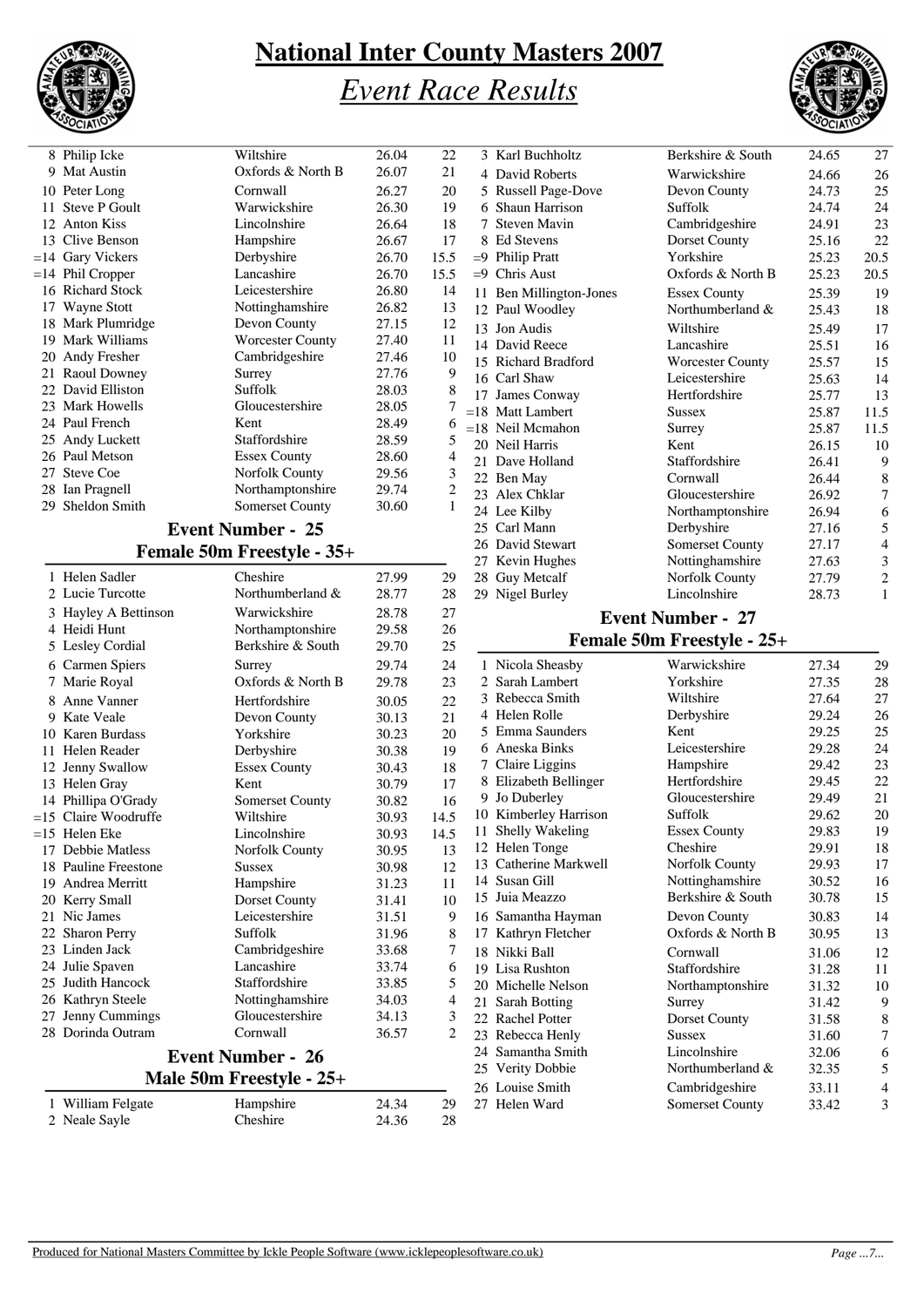

### *Event Race Results*



| <b>Event Number - 28</b> |                          |       |                |  |
|--------------------------|--------------------------|-------|----------------|--|
|                          | Male 50m Freestyle - 18+ |       |                |  |
| 1 Alistair Crawford      | Yorkshire                | 23.52 | 29             |  |
| 2 Craig Ward             | Cheshire                 | 24.23 | 28             |  |
| 3 Phil Muspratt          | Wiltshire                | 24.30 | 27             |  |
| 4 Neil Taylor            | Devon County             | 24.37 | 26             |  |
| 5 Matthew Thomas         | Warwickshire             | 24.94 | 25             |  |
| 6 David Harrison         | Suffolk                  | 24.95 | 24             |  |
| 7 Oliver Petts           | Lincolnshire             | 24.97 | 23             |  |
| 8 Adam Hennesy           | <b>Worcester County</b>  | 25.00 | 22             |  |
| 9 Shane Hassall          | Northumberland &         | 25.02 | 21             |  |
| 10 Mark Francis          | Dorset County            | 25.09 | 20             |  |
| 11 David Meguire         | Berkshire & South        | 25.28 | 19             |  |
| 12 Matt Smith            | Leicestershire           | 25.48 | 18             |  |
| 13 Mark Corben           | Hampshire                | 25.73 | 17             |  |
| 14 Mark Patterton        | Nottinghamshire          | 25.98 | 16             |  |
| 15 Ben Orr               | Cornwall                 | 26.00 | 15             |  |
| 16 Adam Valenta          | Oxfords & North B        | 26.22 | 14             |  |
| 17 Barry Cussell         | Kent                     | 26.23 | 13             |  |
| 18 Matt Bateman          | Staffordshire            | 26.46 | 12             |  |
| 19 Russell White         | <b>Essex County</b>      | 26.50 | 11             |  |
| 20 Kerrin Cruttenden     | <b>Sussex</b>            | 26.58 | 10             |  |
| 21 Philip Graveling      | Norfolk County           | 26.64 | 9              |  |
| 22 Edward Griffin        | Lancashire               | 26.65 | 8              |  |
| 23 Peter Gleed           | Gloucestershire          | 26.74 | 7              |  |
| 24 James Sirett          | Hertfordshire            | 26.94 | 6              |  |
| 25 Daniel Woodthorpe     | Derbyshire               | 27.97 | 5              |  |
| 26 Darryl Vokes          | Northamptonshire         | 28.88 | $\overline{4}$ |  |
| 27 Alex Robelou          | Cambridgeshire           | 28.96 | 3              |  |
| 28 Adrian Sureshkumar    | <b>Somerset County</b>   | 28.98 | $\overline{c}$ |  |
| 29 Richard Bulbeck       | Surrey                   | 29.96 | 1              |  |

### **Event Number - 29 Female 50m Freestyle - 18+**

|   | 1 Sian Boulton       | Devon County           | 28.06 | 29   |                         |
|---|----------------------|------------------------|-------|------|-------------------------|
|   | 2 Claire Evelyne     | Oxfords & North B      | 28.15 | 28   |                         |
|   | 3 Carla M Bosworth   | Warwickshire           | 28.19 | 27   |                         |
|   | 4 Clare Stevens      | Kent                   | 28.29 | 26   |                         |
|   | 5 Kate Smith         | Gloucestershire        | 28.46 | 25   |                         |
|   | 6 Hannah Allen       | Cheshire               | 28.50 | 24   |                         |
|   | 7 Danni Mason        | Berkshire & South      | 28.91 | 23   |                         |
|   | 8 Lesley Norton      | Sussex                 | 28.94 | 22   | 1                       |
| 9 | Jenny Pearson        | Northumberland &       | 28.98 | 21   | 1                       |
|   | 10 Claire Shortt     | Yorkshire              | 29.13 | 20   | 1                       |
|   | $=11$ Toni Ogogo     | Suffolk                | 29.25 | 18.5 | 1                       |
|   | $=11$ Lorna White    | Cornwall               | 29.25 | 18.5 | 1                       |
|   | 13 Rachel Vallins    | Dorset County          | 29.33 | 17   | 1                       |
|   | 14 Sara Greenwood    | Norfolk County         | 29.35 | 16   | 1                       |
|   | 15 Louise Maynard    | Wiltshire              | 29.95 | 15   | 1                       |
|   | 16 Catherine Lumley  | <b>Essex County</b>    | 30.00 | 14   | 1                       |
|   | 17 Natalie Barratt   | Leicestershire         | 30.08 | 13   | 1                       |
|   | 18 Steph Brakespear  | Nottinghamshire        | 30.33 | 12   | $\overline{\mathbf{c}}$ |
|   | 19 Gemma Horwell     | Derbyshire             | 30.46 | 11   | $\overline{2}$          |
|   | 20 Susie Danby       | Northamptonshire       | 30.67 | 10   | $\overline{\mathbf{c}}$ |
|   | 21 Lindsay Aldington | <b>Somerset County</b> | 31.43 | 9    | $\overline{a}$          |
|   | 22 Clare Wills       | Hampshire              | 31.46 | 8    | $\overline{a}$          |
|   | 23 Hollie Wells      | Lincolnshire           | 31.71 | 7    | $\overline{2}$          |

|    | 24 Hayley Wearn           | Surrey                                   | 32.03       | 6              |
|----|---------------------------|------------------------------------------|-------------|----------------|
|    | 25 Sarah Linguard         | Cambridgeshire                           | 32.41       | 5              |
|    | 26 Laura Brown            | Staffordshire                            | 32.58       | $\overline{4}$ |
|    | 27 Natalie Massey         | Lancashire                               | 34.43       | 3              |
|    |                           | <b>Event Number - 30</b>                 |             |                |
|    |                           | Mixed $4 * 50m$ Freestyle Relay - $240+$ |             |                |
| 1  | Warwickshire              |                                          | 2 08.57     | 29             |
|    | 2 Cheshire                |                                          | 2 12.79     | 28             |
|    | 3 Sussex                  |                                          | 2 13.89     | 27             |
|    | 4 Berkshire & South Bucks |                                          | 2 14.09     | 26             |
|    | 5 Yorkshire               |                                          | 2 14.83     | 25             |
| 6  | Surrey                    |                                          | 2 17.83     | 24             |
|    | 7 Hampshire               |                                          | 2 18.04     | 23             |
|    | 8 Essex County            |                                          | 2 19.14     | 22             |
|    | 9 Suffolk                 |                                          | 2 2 1 .5 2  | 21             |
|    | 10 Devon County           |                                          | 2 2 2 . 9 5 | 20             |
|    | 11 Gloucestershire        |                                          | 2 2 3 . 9 3 | 19             |
| 12 | Lancashire                |                                          | 2 2 4 . 5 1 | 18             |
|    | 13 Kent                   |                                          | 2 2 9 . 3 0 | 17             |
|    | 14 Cornwall               |                                          | 2 3 0.53    | 16             |
|    | 15 Wiltshire              |                                          | 2 3 1 . 4 4 | 15             |
|    | 16 Dorset County          |                                          | 2 3 1 . 4 5 | 14             |
|    | 17 Norfolk County         |                                          | 2 3 7 . 18  | 13             |
|    | 18 Derbyshire             |                                          | 242.09      | 12             |
|    | 19 Hertfordshire          |                                          | 245.35      | 11             |
|    | 20 Staffordshire          |                                          | 249.32      | 10             |
|    | 21 Oxfords & North Bucks  |                                          | 2 51.69     | 9              |
|    | 22 Somerset County        |                                          | 2 53.15     | 8              |
|    | 23 Cambridgeshire         |                                          | 2 54.54     | 7              |
|    | 24 Leicestershire         |                                          | 258.00      | 6              |
|    | $\blacksquare$            | $\mathbf{1}$<br>$\sim$                   |             |                |

#### **Event Number - 31 Female 4 \* 50m Freestyle Relay - 160+**

|       |      | 1 Warwickshire           | 1 58.74     | 29 |
|-------|------|--------------------------|-------------|----|
| 28.06 | 29   | Berkshire & South Bucks  | 2 01.02     | 28 |
| 28.15 | 28   | Yorkshire<br>3           | 2 02.09     | 27 |
|       |      | 4 Leicestershire         | 2 04.51     | 26 |
| 28.19 | 27   | Hampshire<br>5           | 2 05.28     | 25 |
| 28.29 | 26   | Devon County<br>6        | 2 0 5.41    | 24 |
| 28.46 | 25   | Derbyshire<br>7          | 2 06.16     | 23 |
| 28.50 | 24   | 8 Hertfordshire          | 2 06.79     | 22 |
| 28.91 | 23   | <b>Sussex</b><br>9       | 2 07.00     | 21 |
| 28.94 | 22   | 10 Wiltshire             | 2 07.14     | 20 |
| 28.98 | 21   | 11 Kent                  | 2 08.09     | 19 |
| 29.13 | 20   | 12 Cheshire              | 2 08.27     | 18 |
| 29.25 | 18.5 | 13 Norfolk County        | 2 08.85     | 17 |
| 29.25 | 18.5 | 14 Essex County          | 2 09.00     | 16 |
| 29.33 | 17   | 15 Staffordshire         | 2 09.17     | 15 |
| 29.35 | 16   | Surrey<br>16             | 2 09.55     | 14 |
| 29.95 | 15   | Gloucestershire<br>17    | 2 10.26     | 13 |
| 30.00 | 14   | 18 Oxfords & North Bucks | 2 14.71     | 12 |
| 30.08 | 13   | 19 Nottinghamshire       | 2 2 1 .06   | 11 |
| 30.33 | 12   | 20 Lincolnshire          | 2 2 1.53    | 10 |
| 30.46 | 11   | 21 Dorset County         | 2 2 2 .87   | 9  |
| 30.67 | 10   | 22 Lancashire            | 2 2 3 .50   | 8  |
| 31.43 | 9    | Suffolk<br>23            | 2 2 5 .04   | 7  |
| 31.46 | 8    | 24 Worcester County      | 2 2 5 . 5 5 | 6  |
| 31.71 | 7    | 25 Somerset County       | 2 3 1 . 8 5 | 5  |
|       |      |                          |             |    |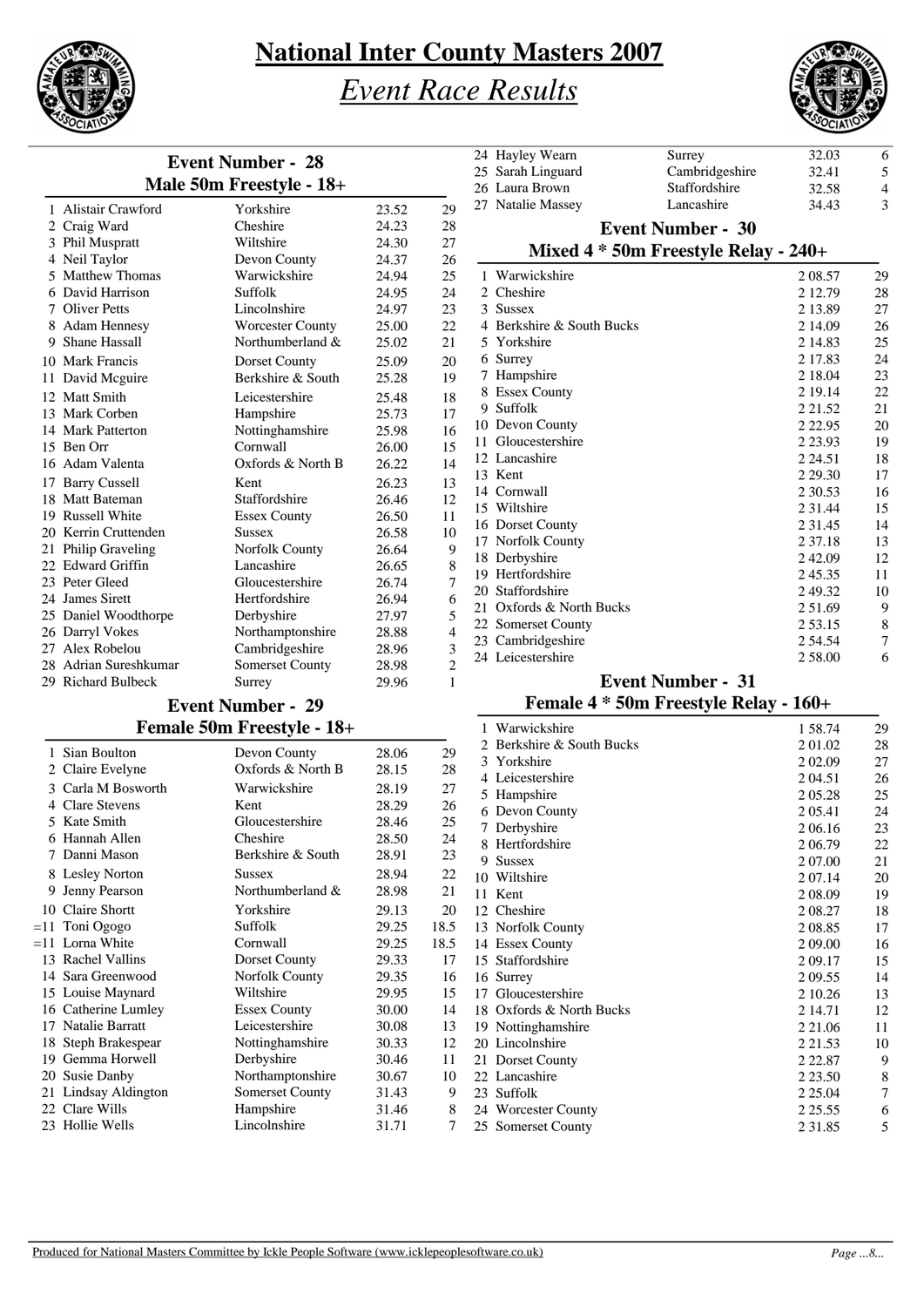

# *Event Race Results*



26 Northamptonshire 2 33.77 4<br>27 Cornwall 2 39.49 3 27 Cornwall 1 Yorkshire 145.84 29<br>2 Wiltshire 146.31 28 **Event Number - 32 Male 4 \* 50m Freestyle Relay - 160+** 1 46.31 28<br>1 46.52 27 3 Berkshire & South Bucks 1 46.52 27<br>4 Cheshire 1 47.17 26 4 Cheshire 5 Warwickshire 1 47.49 25 6 Sussex 1 47.93 24<br>
7 Hampshire 1 47.94 23 7 Hampshire 147.94 23<br>8 Northumberland & Durham 148.57 22 8 Northumberland & Durham 9 Essex County 1 48.60 21 10 Leicestershire 1 48.87 20 11 Devon County 149.50 19<br>12 Dorset County 150.65 18 12 Dorset County 1 50.65 18<br>13 Nottinghamshire 1 51.29 17 13 Nottinghamshire 14 Cambridgeshire 1 51.93 16<br>15 Worcester County 1 52.31 15 15 Worcester County 16 Hertfordshire 1 53.03 14 17 Lincolnshire 1 53.10 13<br>18 Staffordshire 1 54.14 12 18 Staffordshire 1 54.14 12<br>19 Surrey 1 54.54 11 19 Surrey 1 54.54 11<br>
20 Lancashire 1 54.80 10 20 Lancashire<br>21 Kent 21 Kent 1 54.98 9 22 Derbyshire 1 55.16 8<br>23 Norfolk County 1 55.55 7 23 Norfolk County 1 55.55 7<br>24 Cornwall 1 56.52 6 24 Cornwall 1 56.52 6<br>25 Gloucestershire 1 59.17 5 25 Gloucestershire 26 Northamptonshire 2 03.48 53745<br>27 Suffolk 2 07.16 53 27 Suffolk

### **Event Number - 33**

|   |                            | ັ | ັ         |    |
|---|----------------------------|---|-----------|----|
|   | 1 Warwickshire             |   | 1 52.40   | 29 |
| 2 | Devon County               |   | 1 53.77   | 28 |
|   | 3 Yorkshire                |   | 1 54.60   | 27 |
| 4 | Dorset County              |   | 1.54.66   | 26 |
|   | 5 Wiltshire                |   | 1 56.63   | 25 |
| 6 | Kent                       |   | 1 59.10   | 24 |
| 7 | Suffolk                    |   | 1 59.47   | 23 |
|   | 8 Norfolk County           |   | 2 00.09   | 22 |
|   | 9 Essex County             |   | 2 00.67   | 21 |
|   | 10 Berkshire & South Bucks |   | 201.08    | 20 |
|   | 11 Leicestershire          |   | 2 01.19   | 19 |
|   | 12 Oxfords & North Bucks   |   | 2 0 2 .65 | 18 |
|   | 13 Derbyshire              |   | 2 0 2.75  | 17 |
|   | 14 Cheshire                |   | 2 03.18   | 16 |
|   | 15 Gloucestershire         |   | 2 03.74   | 15 |
|   | 16 Sussex                  |   | 2 04.10   | 14 |
|   | 17 Northumberland & Durham |   | 2 04.30   | 13 |
|   | 18 Hertfordshire           |   | 2 05.48   | 12 |
|   | 19 Staffordshire           |   | 2 07.28   | 11 |
|   | 20 Nottinghamshire         |   | 2 07.62   | 10 |
|   | 21 Northamptonshire        |   | 2 09.82   | 9  |
|   | 22 Hampshire               |   | 2 10.38   | 8  |
|   | 23 Lincolnshire            |   | 2 10.70   | 7  |
|   | 24 Somerset County         |   | 2 11.52   | 6  |
|   |                            |   |           |    |

|    | 25 Cornwall                        | 2 12.39 | 5              |
|----|------------------------------------|---------|----------------|
|    | 26 Surrey                          | 2 12.89 | $\overline{4}$ |
|    | 27 Lancashire                      | 2 12.96 | 3              |
|    | 28 Worcester County                | 2 18.80 | $\overline{2}$ |
|    | <b>Event Number - 34</b>           |         |                |
|    | Male 4 * 50m Freestyle Relay - 72+ |         |                |
|    | 1 Devon County                     | 1 38.80 | 29             |
|    | 2 Yorkshire                        | 1 39.26 | 28             |
|    | 3 Northumberland & Durham          | 140.57  | 27             |
|    | 4 Dorset County                    | 1 40.92 | 26             |
|    | 5 Hampshire                        | 141.31  | 25             |
|    | 6 Worcester County                 | 141.55  | 24             |
| 7  | Suffolk                            | 141.65  | 23             |
|    | 8 Cheshire                         | 142.12  | 22             |
| 9  | Sussex                             | 142.40  | 21             |
|    | 10 Berkshire & South Bucks         | 142.47  | 20             |
| 11 | Oxfords & North Bucks              | 1 44.21 | 19             |
|    | 12 Cornwall                        | 144.23  | 18             |
|    | 13 Wiltshire                       | 144.74  | 17             |
|    | 14 Leicestershire                  | 144.78  | 16             |
|    | 15 Lincolnshire                    | 1 45.40 | 15             |
|    | 16 Essex County                    | 147.05  | 14             |
|    | 17 Northamptonshire                | 148.43  | 13             |
|    | 18 Kent                            | 148.44  | 12             |
|    | 19 Derbyshire                      | 148.81  | 11             |
|    | 20 Hertfordshire                   | 149.37  | 10             |
|    | 21 Nottinghamshire                 | 149.61  | 9              |
|    | 22 Norfolk County                  | 149.71  | 8              |
|    | 23 Somerset County                 | 149.81  | 7              |
|    | 24 Staffordshire                   | 151.27  | 6              |
|    | 25 Surrey                          | 151.72  | 5              |
|    | 26 Lancashire                      | 1 53.25 | 4              |
| 27 | Cambridgeshire                     | 1 54.00 | 3              |
|    | 28 Gloucestershire                 | 154.90  | $\overline{c}$ |

#### **Event Number - 35 Female 50m Breaststroke - 65+**

|     | 1 Elaine Bromwich      | Warwickshire           | 46.61       | 29 |
|-----|------------------------|------------------------|-------------|----|
|     | 2 Muriel Hitchcock69   | <b>Sussex</b>          | 48.33       | 28 |
| 3   | Jill Complin           | <b>Essex County</b>    | 50.13       | 27 |
| 4   | Lindsay Lant           | <b>Somerset County</b> | 51.22       | 26 |
| 5   | Myrna Taylor           | Lancashire             | 51.55       | 25 |
| 6   | <b>Judy Thomas</b>     | Cornwall               | 52.46       | 24 |
| 7   | Jane Asher             | Surrey                 | 52.68       | 23 |
| 8   | Ann Grantham           | Devon County           | 54.06       | 22 |
| 9   | <b>Brenda Walker</b>   | Cheshire               | 54.49       | 21 |
|     | 10 Pat Holmyard        | Gloucestershire        | 56.28       | 20 |
| 11  | Joan Kidd              | Hampshire              | 59.10       | 19 |
|     | 12 June Daniels        | Dorset County          | 59.71       | 18 |
|     | 13 Margaret Wilkinson  | Wiltshire              | 1 00.60     | 17 |
| 14  | <b>Betty Grayson</b>   | Yorkshire              | 1 0 3.49    | 16 |
|     | 15 Rosemary Mcchesney  | Derbyshire             | 1 05.89     | 15 |
|     | 16 Audrey Head         | Cambridgeshire         | 1 06.78     | 14 |
|     | 17 Pauline Wilkinson   | Berkshire & South      | 1 06.88     | 13 |
|     | 18 Rita Baxter         | Lincolnshire           | 1 08.39     | 12 |
| 19  | <b>Ruth Miller</b>     | Suffolk                | 1 1 1 1 1 5 | 11 |
| 20  | <b>Margaret Holmes</b> | Staffordshire          | 1 24.70     | 10 |
| 21. | <b>Babs</b> Talbot     | Norfolk County         | 1 25.81     | 9  |
|     |                        |                        |             |    |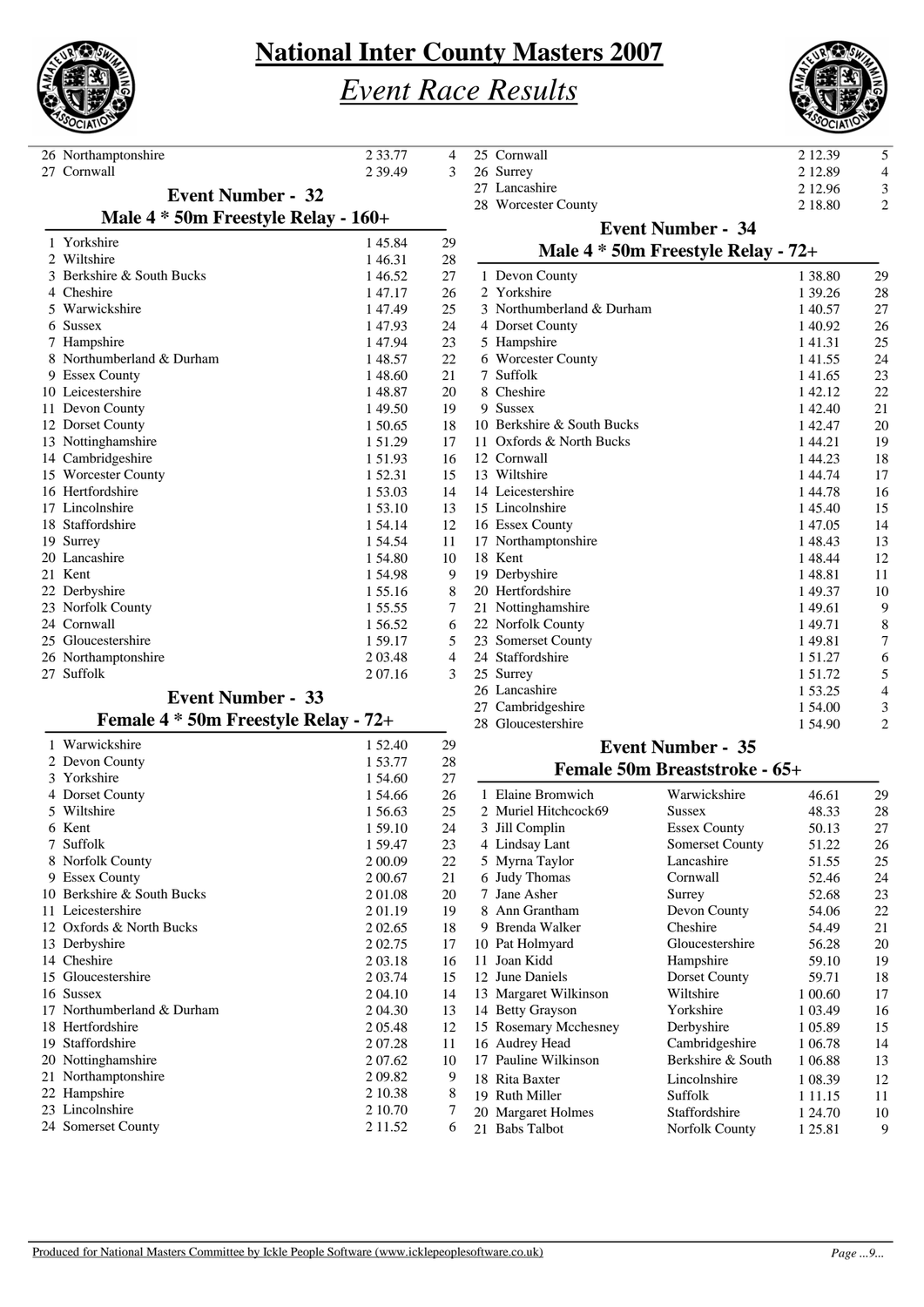

*Event Race Results*



|                                   | <b>Event Number - 36</b>                |                    |          |                             |                                     | <b>Event Number - 38</b>           |                |                     |
|-----------------------------------|-----------------------------------------|--------------------|----------|-----------------------------|-------------------------------------|------------------------------------|----------------|---------------------|
|                                   | Male 50m Breaststroke - 65+             |                    |          | Male 50m Breaststroke - 55+ |                                     |                                    |                |                     |
| 1 Bill Moore                      | Yorkshire                               | 39.15              | 29       |                             | 1 Graham Pearson                    | Northumberland &                   | 34.77          | 29                  |
| 2 Morris Dick                     | Hampshire                               | 39.37              | 28       |                             | 2 Brian Taylor                      | Yorkshire                          | 35.54          | 28                  |
| 3 Keith R Ingram                  | Warwickshire                            | 40.12              | 27       |                             | 3 Frank Stoney                      | Warwickshire                       | 37.43          | 27                  |
| 4 Alan Canham                     | <b>Essex County</b>                     | 40.60              | 26       |                             | 4 David Hart                        | <b>Sussex</b>                      | 38.79          | 26                  |
| 5 Paul Webster<br>6 Thomas Walker | Kent<br>Cheshire                        | 43.29<br>43.30     | 25<br>24 |                             | 5 Duncan Mccreadie                  | Berkshire & South                  | 38.95          | 25                  |
| 7 Tony Cherrington                | Gloucestershire                         | 43.64              | 23       |                             | 6 Terry Windeatt                    | Devon County                       | 39.33          | 24                  |
| 8 Anthony Gimson                  | Sussex                                  | 44.09              | 22       |                             | 7 Ian Bays                          | Hertfordshire                      | 39.43          | 23                  |
| 9 Robert Lloyd-Evans              | Dorset County                           | 45.02              | 21       |                             | 8 George Jackson                    | <b>Norfolk County</b>              | 39.48          | 22                  |
| 10 Brian Davis                    | Wiltshire                               | 46.83              | 20       |                             | 9 Frank Jones                       | <b>Worcester County</b><br>Suffolk | 39.63<br>39.92 | 21                  |
| 11 Tony Sword                     | <b>Norfolk County</b>                   | 47.31              | 19       |                             | 10 John Fry<br>11 John Tomlinson    | <b>Essex County</b>                | 39.99          | 20<br>19            |
| 12 John Fish                      | Suffolk                                 | 47.57              | 18       |                             | 12 Ian Hamblet                      | Leicestershire                     | 40.02          | 18                  |
| 13 John Penswick                  | Lancashire                              | 48.26              | 17       |                             | 13 John Foskett                     | Cheshire                           | 40.28          | 17                  |
| 14 Norman Storey                  | Devon County                            | 48.57              | 16       |                             | 14 Alan Morris                      | <b>Somerset County</b>             | 40.87          | 16                  |
| 15 David Hall                     | Oxfords & North B                       | 48.81              | 15       |                             | 15 Morris Dick                      | Hampshire                          | 40.98          | 15                  |
| 16 Rodney Preston                 | Cornwall                                | 50.85              | 14       |                             | 16 Tony Catterall                   | Lancashire                         | 41.06          | 14                  |
| 17 Dave Cobb                      | Leicestershire                          | 51.70              | 13       |                             | 17 Rodney Marks                     | Lincolnshire                       | 41.27          | 13                  |
| 18 Chris Loxley-Ford              | Hertfordshire                           | 53.29              | 12       |                             | 18 Balazs Gyorffy                   | Gloucestershire                    | 41.79          | 12                  |
| 19 Edgar Hastings                 | Staffordshire                           | 56.09              | 11       |                             | 19 Roger Guttridge                  | Dorset County                      | 42.80          | 11                  |
| 20 Julian Postle                  | <b>Somerset County</b>                  | 56.85              | 10       |                             | 20 Adrian Pike                      | Cambridgeshire                     | 42.87          | 10                  |
| 21 Richard Goddard                | Cambridgeshire                          | 57.32              | 9        |                             | 21 Bruce Murchie                    | Surrey                             | 43.13          | 9                   |
| 22 Peter Pollard                  | Surrey                                  | 58.21              | 8        |                             | 22 Pat Cole                         | Wiltshire                          | 44.16          | 8                   |
| 23 Bernard Pressdee               | <b>Worcester County</b>                 | 1 0 1.41           | 7        |                             | 23 John Rudge                       | Northamptonshire                   | 44.32          | 7                   |
| 24 Richard Howes                  | Lincolnshire                            | 1 01.46            | 6        |                             | 24 Peter Fuller                     | Cornwall                           | 44.63          | 6                   |
|                                   | <b>Event Number - 37</b>                |                    |          |                             | 25 Dorian Woodward                  | Kent                               | 45.12          | 5                   |
|                                   | Female 50m Breaststroke - 55+           |                    |          | 27                          | 26 Richard Milner<br>Chris Scotcher | Derbyshire<br>Oxfords & North B    | 48.49          | 4                   |
| 1 Jenny Merritt                   | Derbyshire                              | 40.60              |          |                             |                                     | Staffordshire                      | 49.92          | 3<br>$\overline{2}$ |
| 2 Diane Ford                      | Hampshire                               | 42.83              | 29<br>28 |                             | 28 Mike Fereday                     |                                    | 1 07.10        |                     |
| 3 Kath Tunnicliffe                | Staffordshire                           | 43.70              | 27       |                             |                                     | <b>Event Number - 39</b>           |                |                     |
| 4 Helen Jenkins                   | Lancashire                              | 45.08              | 26       |                             |                                     | Female 50m Breaststroke - 45+      |                |                     |
| 5 Judy Mcrae                      | Dorset County                           | 45.64              | 25       |                             |                                     |                                    |                |                     |
| 6 Annette Thatcher                | Berkshire & South                       | 46.58              | 24       |                             | 1 Ruth Cheema<br>2 Alison Nye       | Leicestershire<br>Kent             | 37.34<br>38.30 | 29                  |
| 7 Margaret Bickley                | Devon County                            | 46.65              | 23       |                             | 3 Verity Dobbie                     | Northumberland &                   | 38.65          | 28<br>27            |
| 8 Rotraud Palmer                  | Oxfords & North B                       | 46.72              | 22       |                             | 4 Linda Sprigge                     |                                    | 39.37          |                     |
| 9 Hilary Crick                    | Yorkshire                               | 47.44              | 21       |                             | 5 Amanda Heath                      | <b>Sussex</b><br>Berkshire & South | 39.63          | 26<br>25            |
| 10 Elaine Bromwich                | Warwickshire                            | 47.49              | 20       |                             |                                     |                                    |                |                     |
| 11 Liz Reid                       | Cambridgeshire                          | 48.02              | 19       |                             | 6 Karen Stacey<br>7 Sally Shields   | Warwickshire<br>Yorkshire          | 39.74<br>39.87 | 24<br>23            |
| 12 Jane Kewley                    | Sussex                                  | 48.61              | 18       |                             | 8 Trish Warren                      | Devon County                       | 40.17          | 22                  |
| 13 Glenys France                  | Wiltshire                               | 49.82              | 17       |                             | 9 Frances Penwarden                 | Surrey                             | 40.20          | 21                  |
| 14 Linda Coghlan                  | Norfolk County                          | 50.94              | 16       |                             | 10 Jayne O'Brien                    | Northamptonshire                   | 40.30          | 20                  |
| 15 Sandy Foskett                  | Cheshire                                | 51.29              | 15       |                             | 11 Janet Jones                      | <b>Worcester County</b>            | 40.89          | 19                  |
| 16 Vicki Buck                     | Suffolk                                 | 52.11              | 14       |                             | 12 Barbara Boxall                   | <b>Essex County</b>                | 42.84          | 18                  |
| 17 Sally Hough                    | Cornwall                                | 52.81              | 13       |                             | 13 Linda Corcoran                   | Lancashire                         | 43.43          | 17                  |
| 18 Jane Hoy                       | Surrey                                  | 52.92              | 12       |                             | 14 Lindsay Gowland                  | Staffordshire                      | 43.81          | 16                  |
| 19 Janet Gardiner                 | Hertfordshire                           | 53.51              | 11       |                             | 15 Berry Wilson                     | Derbyshire                         | 44.03          | 15                  |
| 20 Pat Rogers                     | Lincolnshire                            | 54.53              | 10       |                             | 16 Julie Howitt                     | Wiltshire                          | 44.04          | 14                  |
| 21 Annette Bugaighis              | Gloucestershire                         | 54.64              | 9        |                             | 17 Helen Dickens                    | Dorset County                      | 44.08          | 13                  |
| 22 Shelley Robinson               | Kent                                    | 55.21              | 8        |                             | 18 Julie Britton                    | Gloucestershire                    | 44.51          | 12                  |
| 23 Hilary Essam<br>24 Diane Hunt  | Somerset County                         | 59.85              | 7        |                             | 19 Ninette Hibbs                    | Cornwall                           | 44.91          | 11                  |
| 25 Jean Thomas                    | <b>Essex County</b><br>Northamptonshire | 1 04.92<br>1 05.71 | 6<br>5   |                             | 20 Rachel Berryman                  | Nottinghamshire                    | 44.97          | 10                  |
|                                   |                                         |                    |          |                             | 21 Jill Ellis-Williams              | Norfolk County                     | 46.41          | 9                   |
|                                   |                                         |                    |          |                             | 22 Margaret Carrier                 | Hertfordshire                      | 46.70          | 8                   |
|                                   |                                         |                    |          |                             | 23 Sadie Turner                     | Somerset County                    | 47.14          | 7                   |
|                                   |                                         |                    |          |                             | 24 Julie Aust                       | Oxfords & North B                  | 48.11          | 6                   |
|                                   |                                         |                    |          |                             |                                     |                                    |                |                     |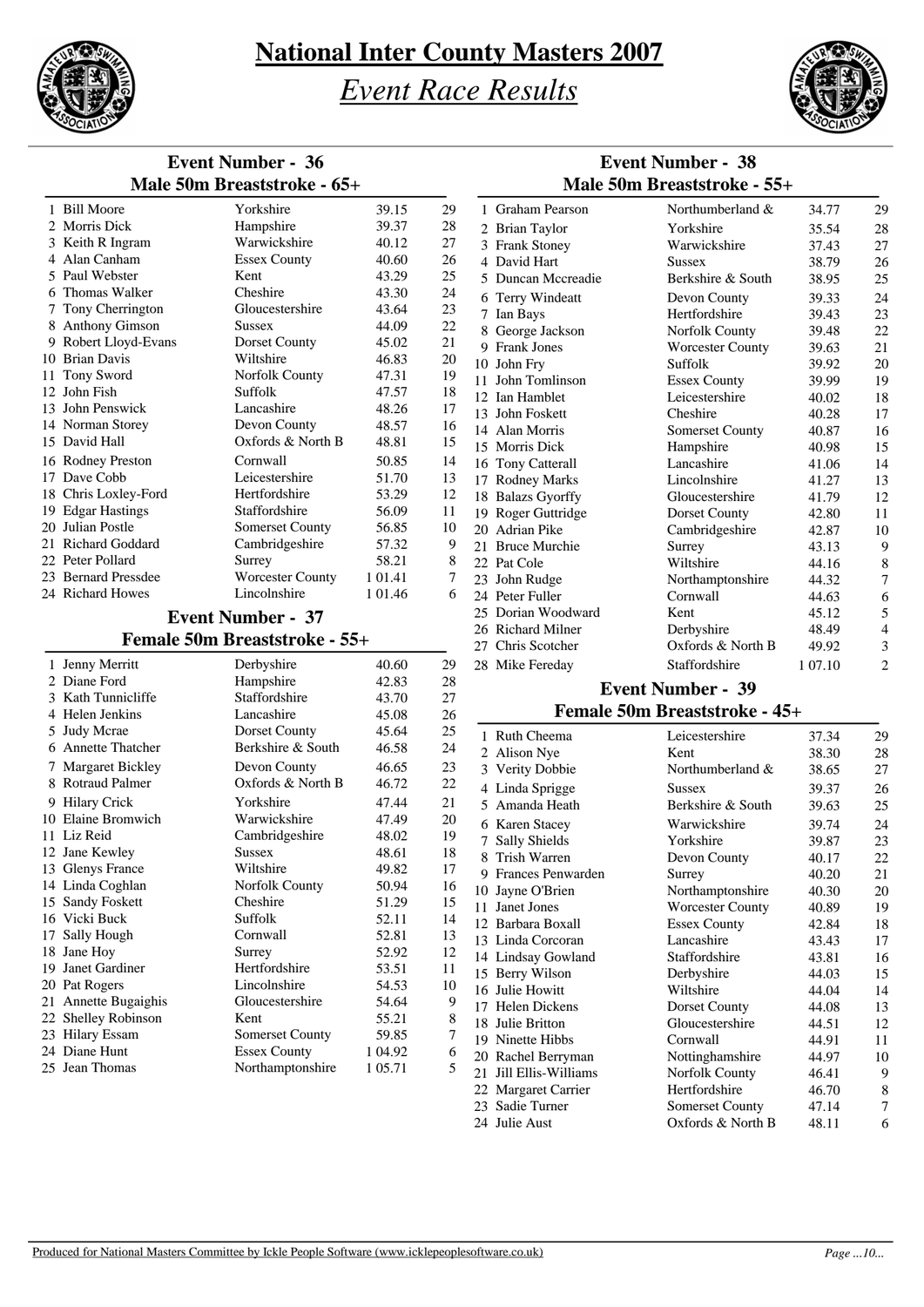

# *Event Race Results*



| 25 Clare Barrington         | Cheshire                 | 48.81 | 5<br>$\bar{z}$                   |  |  |  |  |  |  |  |  |  |
|-----------------------------|--------------------------|-------|----------------------------------|--|--|--|--|--|--|--|--|--|
| 26 Angie Dann               | Suffolk                  | 50.46 | $\overline{a}$<br>$\overline{4}$ |  |  |  |  |  |  |  |  |  |
| 27 Judith Brand             | Lincolnshire             | 54.35 | 3                                |  |  |  |  |  |  |  |  |  |
| 28 Susan Dewar              | Hampshire                | 54.82 | $\overline{c}$                   |  |  |  |  |  |  |  |  |  |
|                             | <b>Event Number - 40</b> |       |                                  |  |  |  |  |  |  |  |  |  |
| Male 50m Breaststroke - 45+ |                          |       |                                  |  |  |  |  |  |  |  |  |  |
| 1 Anthony O'Driscoll        | Warwickshire             | 32.76 | 29                               |  |  |  |  |  |  |  |  |  |
| 2 Neville Barton            | Cheshire                 | 33.23 | 28                               |  |  |  |  |  |  |  |  |  |
| 3 David Brown               | Yorkshire                | 33.32 | 27                               |  |  |  |  |  |  |  |  |  |
| 4 Barry O'Brien             | Northamptonshire         | 34.18 | 26                               |  |  |  |  |  |  |  |  |  |
| 5 Phil Davies               | Nottinghamshire          | 34.65 | 25                               |  |  |  |  |  |  |  |  |  |
| 6 Robert Bunney             | Devon County             | 34.88 | 24                               |  |  |  |  |  |  |  |  |  |
| 7 Bryn Dymott               | Cambridgeshire           | 35.06 | 23                               |  |  |  |  |  |  |  |  |  |
| 8 Wray Shewell-Cooper       | Hertfordshire            | 35.25 | 22                               |  |  |  |  |  |  |  |  |  |
| 9 Gary Thomas               | Hampshire                | 35.88 | 21                               |  |  |  |  |  |  |  |  |  |
| 10 Mark Walsh               | <b>Somerset County</b>   | 36.02 | 20                               |  |  |  |  |  |  |  |  |  |
| 11 Dave Halshaw             | Berkshire & South        | 36.13 | 19                               |  |  |  |  |  |  |  |  |  |
| 12 John Forster             | Northumberland &         | 36.63 | 18                               |  |  |  |  |  |  |  |  |  |
| 13 John Rhodes              | Cornwall                 | 36.76 | 17                               |  |  |  |  |  |  |  |  |  |
| 14 Tony Whiles              | Leicestershire           | 37.09 | 16                               |  |  |  |  |  |  |  |  |  |
| 15 Nick Hunt                | <b>Essex County</b>      | 37.13 | 15                               |  |  |  |  |  |  |  |  |  |
| 16 Adam Lelean              | Norfolk County           | 37.16 | 14                               |  |  |  |  |  |  |  |  |  |
| 17 Tim Fraser               | <b>Sussex</b>            | 37.33 | 13                               |  |  |  |  |  |  |  |  |  |
| 18 Bob Pearce               | Wiltshire                | 37.80 | 12                               |  |  |  |  |  |  |  |  |  |
| 19 John Holden              | <b>Worcester County</b>  | 38.08 | 11                               |  |  |  |  |  |  |  |  |  |
| 20 Warren Harris            | Kent                     | 38.12 | 10                               |  |  |  |  |  |  |  |  |  |
| $= 21$ Ian Gordon           | Dorset County            | 38.92 | 8.5                              |  |  |  |  |  |  |  |  |  |
| $= 21$ Stephen Wall         | Lancashire               | 38.92 | 8.5                              |  |  |  |  |  |  |  |  |  |
| 23 Martin Siddle            | Lincolnshire             | 39.28 | 7                                |  |  |  |  |  |  |  |  |  |
| 24 Tony Ward                | Staffordshire            | 39.41 | 6                                |  |  |  |  |  |  |  |  |  |
| 25 Peter Curran             | Surrey                   | 40.34 | 5                                |  |  |  |  |  |  |  |  |  |
| 26 Simon Holden             | Derbyshire               | 40.60 | $\overline{\mathcal{L}}$         |  |  |  |  |  |  |  |  |  |
| 27 Andrew Wright            | Suffolk                  | 41.67 | 3                                |  |  |  |  |  |  |  |  |  |
| 28 Rob Hutchinson           | Gloucestershire          | 42.38 | $\overline{c}$                   |  |  |  |  |  |  |  |  |  |
| 29 Roman Walczak            | Oxfords & North B        | 43.09 | $\mathbf{1}$                     |  |  |  |  |  |  |  |  |  |
|                             |                          |       |                                  |  |  |  |  |  |  |  |  |  |

#### **Event Number - 41 Female 50m Breaststroke - 35+**

|   | 1 Nicola J Bainbridge | Warwickshire           | 36.90 | 29   |
|---|-----------------------|------------------------|-------|------|
|   | 2 Joanne Ovens        | Wiltshire              | 37.47 | 28   |
|   | $=$ 3 Tarn Whitworth  | Yorkshire              | 37.66 | 26.5 |
|   | $=3$ Sharon Lock      | Leicestershire         | 37.66 | 26.5 |
|   | 5 Lucie Turcotte      | Northumberland &       | 37.88 | 25   |
|   | 6 Carmen Spiers       | Surrey                 | 38.24 | 24   |
| 7 | Gill Prince           | Kent                   | 39.16 | 23   |
| 8 | Phillipa O'Grady      | <b>Somerset County</b> | 39.29 | 22   |
| 9 | <b>Helen Ramsey</b>   | Hampshire              | 39.53 | 21   |
|   | 10 Rebecca Jenkinson  | Devon County           | 39.77 | 20   |
|   | 11 Helen Eke          | Lincolnshire           | 39.81 | 19   |
|   | 12 Karen Sargent      | <b>Sussex</b>          | 39.82 | 18   |
|   | 13 Hannah Ueckermann  | <b>Essex County</b>    | 39.83 | 17   |
|   | 14 Linda Brown        | Berkshire & South      | 39.95 | 16   |
|   | 15 Pam Ware           | Hertfordshire          | 39.99 | 15   |
|   | 16 Nicola Latty       | Northamptonshire       | 40.06 | 14   |
|   | 17 Jayne Luckett      | Staffordshire          | 40.31 | 13   |
|   | 18 Kerry Small        | Dorset County          | 40.83 | 12   |
|   | 19 Jacqui Graham      | Derbyshire             | 41.61 | 11   |
|   |                       |                        |       |      |

| $=20$ Isobel Robson | Norfolk County          | 41.66 | 9.5            |
|---------------------|-------------------------|-------|----------------|
| $=20$ Ruth Brown    | Cambridgeshire          | 41.66 | 9.5            |
| 22 Sharon Perry     | Suffolk                 | 42.22 | 8              |
| 23 Helen Sadler     | Cheshire                | 43.03 | $\overline{7}$ |
| 24 Oline Baker      | Cornwall                | 43.36 | 6              |
| 25 Tracy Barnes     | Lancashire              | 43.59 | 5              |
| 26 Amanda Green     | Gloucestershire         | 44.04 | $\overline{4}$ |
| 27 Maxine Robbins   | Nottinghamshire         | 44.05 | 3              |
| 28 Claire Collins   | <b>Worcester County</b> | 44.23 | $\overline{2}$ |
| 29 Rotraud Palmer   | Oxfords & North B       | 46.12 | 1              |
|                     |                         |       |                |

#### **Event Number - 42 Male 50m Breaststroke - 35+**

|    | 1 Chris R Ellis           | Warwickshire            | 31.49 | 29             |
|----|---------------------------|-------------------------|-------|----------------|
|    | 2 Nigel Masters           | Wiltshire               | 32.08 | 28             |
|    | 3 Dave Warren             | <b>Sussex</b>           | 32.22 | 27             |
|    | 4 Phil Cropper            | Lancashire              | 32.83 | 26             |
| 5. | <b>Richard Stock</b>      | Leicestershire          | 33.54 | 25             |
| 6  | <b>Philip Bradley</b>     | Kent                    | 33.95 | 24             |
| 7  | <b>Ian Harris</b>         | Yorkshire               | 34.26 | 23             |
|    | 8 Anton Kiss              | Lincolnshire            | 34.32 | 22             |
| 9  | <b>Matthew Gomez</b>      | Oxfords & North B       | 34.35 | 21             |
| 10 | <b>Gary Vickers</b>       | Derbyshire              | 34.40 | 20             |
| 11 | Craig Muckleson           | Hertfordshire           | 34.58 | 19             |
|    | 12 Stuart Galvin          | Surrey                  | 34.59 | 18             |
|    | 13 Peter Long             | Cornwall                | 34.67 | 17             |
|    | 14 Colin Bennett          | Hampshire               | 34.95 | 16             |
|    | 15 Myles Carter           | Northumberland &        | 34.98 | 15             |
|    | 16 Andrew Fresher         | Cambridgeshire          | 35.24 | 14             |
|    | 17 Mark Claxton           | Norfolk County          | 35.30 | 13             |
|    | 18 Keith Oddy             | <b>Essex County</b>     | 35.55 | 12             |
| 19 | Simeon Hemmings           | Staffordshire           | 36.03 | 11             |
|    | 20 Andy Cox               | <b>Worcester County</b> | 36.04 | 10             |
| 21 | Simon Cowan               | Berkshire & South       | 36.09 | 9              |
|    | 22 Ian Hardern            | Cheshire                | 36.31 | 8              |
|    | 23 Mark Plumridge         | Devon County            | 36.36 | 7              |
|    | 24 Chris Monk             | Dorset County           | 36.47 | 6              |
|    | 25 Graham King            | Suffolk                 | 37.67 | 5              |
|    | 26 Rob Steel              | Nottinghamshire         | 38.34 | $\overline{4}$ |
|    | 27 Mark Partridge         | Gloucestershire         | 38.89 | 3              |
|    | 28 Christopher Gillingham | Somerset County         | 39.64 | $\overline{2}$ |
|    | 29 Ian Goodall            | Northamptonshire        | 40.14 | $\mathbf{1}$   |
|    |                           |                         |       |                |

#### **Event Number - 43 Female 50m Breaststroke - 25+**

| emane com preabwerenc |                     |       |    |  |  |  |  |  |
|-----------------------|---------------------|-------|----|--|--|--|--|--|
| 1 Nicola Sheasby      | Warwickshire        | 34.48 | 29 |  |  |  |  |  |
| 2 Christine Hawkrigg  | Derbyshire          | 36.65 | 28 |  |  |  |  |  |
| 3 Jane Nevin          | Devon County        | 36.70 | 27 |  |  |  |  |  |
| 4 Carol Eyles         | Berkshire & South   | 37.46 | 26 |  |  |  |  |  |
| 5 Joannie Marriott    | Norfolk County      | 37.82 | 25 |  |  |  |  |  |
| 6 Aneska Binks        | Leicestershire      | 37.91 | 24 |  |  |  |  |  |
| 7 Sharon Crowhurst    | <b>Sussex</b>       | 37.94 | 23 |  |  |  |  |  |
| 8 Elizabeth Mirlees   | Cheshire            | 38.09 | 22 |  |  |  |  |  |
| 9 Sarah Botting       | Surrey              | 38.27 | 21 |  |  |  |  |  |
| 10 Sally Wood         | <b>Essex County</b> | 38.29 | 20 |  |  |  |  |  |
| 11 Nikki Ball         | Cornwall            | 38.33 | 19 |  |  |  |  |  |
| 12 Julia Yeoman       | Yorkshire           | 38.38 | 18 |  |  |  |  |  |
| 13 Susie Danby        | Northamptonshire    | 39.20 | 17 |  |  |  |  |  |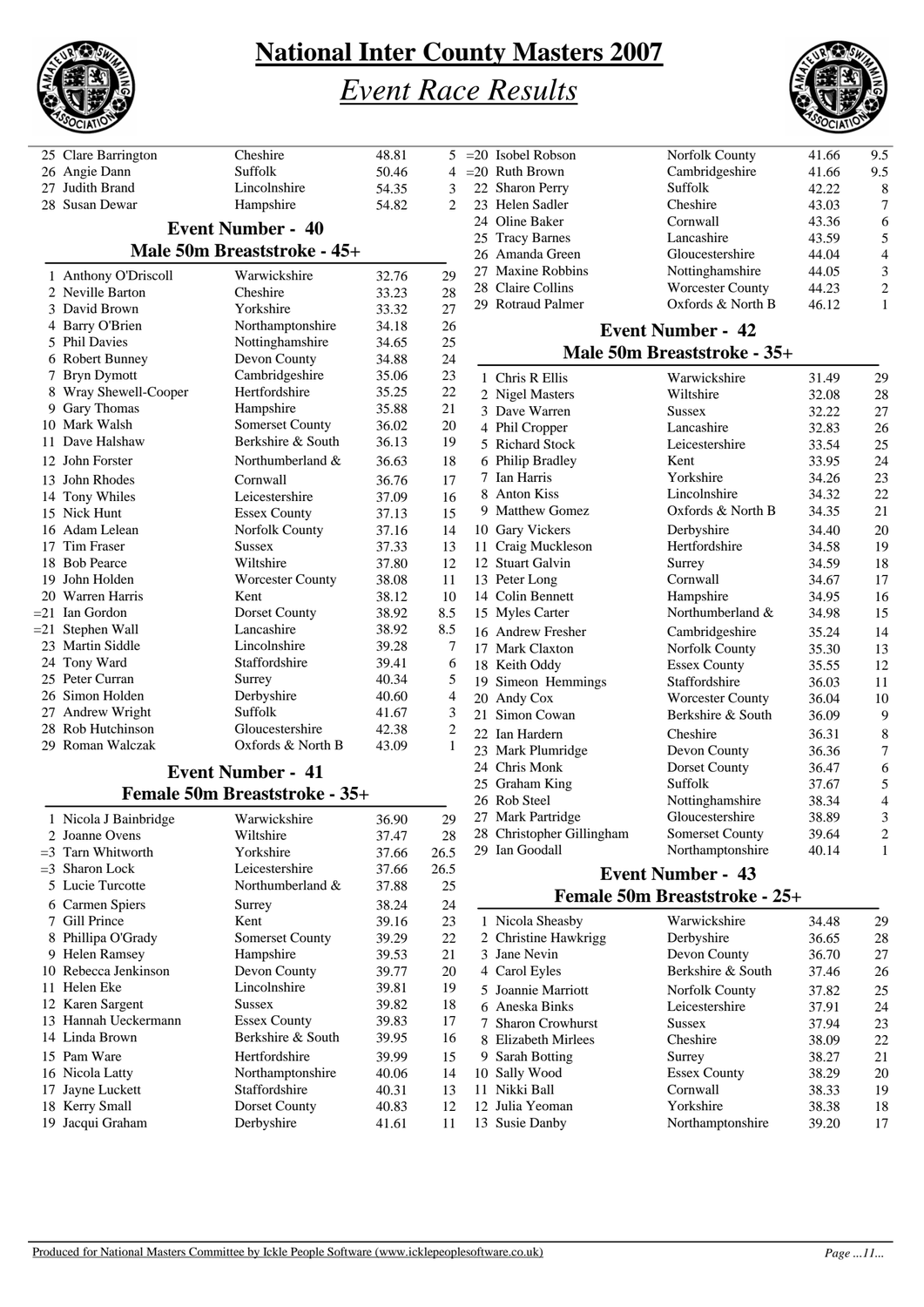

## *Event Race Results*



| 14 Claire Hayes              | Wiltshire                     | 40.14 | 16     | 9 Mandy Bedder          | Norfolk County                        | 38.23 | 21             |
|------------------------------|-------------------------------|-------|--------|-------------------------|---------------------------------------|-------|----------------|
| 15 Ashley Newman             | Kent                          | 40.23 | 15     | 10 Jenny Pearson        | Northumberland &                      | 38.31 | 20             |
| 16 Diane Chaney              | Northumberland &              | 40.57 | 14     | 11 R Bradbury           | Leicestershire                        | 38.35 | 19             |
| 17 Kimberley Harrison        | Suffolk                       | 40.68 | 13     | 12 Jane Staller         | Berkshire & South                     | 38.48 | 18             |
| 18 Helen Ramsey              | Hampshire                     | 40.70 | 12     | 13 Samantha Godden      | Wiltshire                             | 38.56 | 17             |
| 19 Louise Mills              | Dorset County                 | 40.83 | 11     | 14 Sarah Carrington     | <b>Essex County</b>                   | 38.64 | 16             |
| 20 Lindsey Walker            | Oxfords & North B             | 40.90 | 10     | $=15$ Joni Ludgate      | Cheshire                              | 38.71 | 14.5           |
| Roberta Gorden<br>21         | Nottinghamshire               | 40.91 | 9      | $=15$ Charlotte Cox     | Oxfords & North B                     | 38.71 | 14.5           |
| Karen Taylor<br>22           | Gloucestershire               | 40.92 | 8      | 17 Chloe Dix            | Lincolnshire                          | 38.98 | 13             |
| Amanda White<br>23           | Hertfordshire                 | 41.43 | 7      | 18 Claire Matthews      | Hertfordshire                         | 39.38 | 12             |
| 24 Judith Hancock            | Staffordshire                 | 42.43 | 6      | 19 Lorna White          | Cornwall                              | 40.03 | 11             |
| 25 Helen Whittle             | Lancashire                    | 43.08 | 5      | 20 Gill Prince          | Kent                                  | 40.29 | 1 <sup>C</sup> |
| 26 Samantha Smith            | Lincolnshire                  | 45.24 | 4      | 21 Kerrie Aldridge      | Gloucestershire                       | 40.50 | ς              |
| 27 Louise Smith              | Cambridgeshire                | 46.03 | 3      | $=22$ Sarah Linguard    | Cambridgeshire                        | 41.17 | 7.5            |
| 28 Helen Ward                | <b>Somerset County</b>        | 46.16 | 2      | $=22$ Lindsay Aldington | Somerset County                       | 41.17 | 7.5            |
| 29 Lucy Walters              | <b>Worcester County</b>       | 48.60 | 1      | 24 Jenny Martin         | Surrey                                | 42.25 | $\epsilon$     |
|                              | <b>Event Number - 44</b>      |       |        | 25 Laura Healey         | Suffolk                               | 42.72 | 5              |
|                              |                               |       |        | 26 Lauren Hemsley       | <b>Sussex</b>                         | 43.23 | 4              |
|                              | Male 50m Breaststroke - 25+   |       |        | 27 Claire Adams         | Nottinghamshire                       | 44.05 | 3              |
| 1 Sam Seddon                 | Yorkshire                     | 30.94 | 29     | 28 Rebecca Simkins      | <b>Worcester County</b>               | 45.00 | $\overline{2}$ |
| 2 Martin Bennell             | Hampshire                     | 31.14 | 28     | 29 Elizabeth Marsden    | Lancashire                            | 45.29 | $\mathbf{1}$   |
| 3 Carl Shaw                  | Leicestershire                | 31.24 | 27     |                         |                                       |       |                |
| 4 David Roberts              | Warwickshire                  | 31.42 | 26     |                         | <b>Event Number - 46</b>              |       |                |
| 5 Nick Gaggini               | Northamptonshire              | 31.66 | 25     |                         | Male 50m Breaststroke - 18+           |       |                |
| 6 Jon Audis                  | Wiltshire                     | 31.77 | 24     | 1 Joseph Sowden         | Yorkshire                             | 29.83 | 2 <sub>5</sub> |
| 7 Scott Burton               | Nottinghamshire               | 31.79 | 23     | 2 Barrie Stewart        | Hampshire                             | 30.04 | 28             |
| 8 James Conway               | Hertfordshire                 | 32.05 | 22     | 3 Edward Rafipay        | Devon County                          | 30.73 | 27             |
| Shaun Harrison<br>9.         | Suffolk                       | 32.07 | 21     | 4 Matt Bateman          | Staffordshire                         | 30.76 | 26             |
| 10 Peter Button              | Oxfords & North B             | 32.12 | 20     | $=$ 5 Daniel Thirwell   | Northumberland &                      | 30.78 | 24.5           |
| 11 Robert Will               | Devon County                  | 32.18 | 19     |                         |                                       |       |                |
| Chris Hulme<br>12            | Northumberland &              | 32.33 | 18     | $=$ 5 Oliver Petts      | Lincolnshire                          | 30.78 | 24.5           |
|                              |                               |       |        | 7 Ed Stevens            | Dorset County                         | 31.21 | 23             |
| <b>Tony Flattery</b><br>13   | Dorset County                 | 32.43 | 17     | 8 Mark Collett          | <b>Worcester County</b>               | 31.27 | 22             |
| 14 Chris Rolle               | Derbyshire                    | 32.70 | 16     | 9 Chris Aust            | Oxfords & North B                     | 31.40 | 21             |
| 15 Ian Poulter               | Berkshire & South             | 32.89 | 15     | 10 David Harrison       | Suffolk                               | 31.60 | 20             |
| 16 Sean Stimson              | <b>Sussex</b>                 | 33.30 | 14     | 11 Aaron Jones          | Cheshire                              | 32.37 | 15             |
| <b>Bradley Parsons</b><br>17 | <b>Essex County</b>           | 33.61 | 13     | 12 Ian Potter           | Warwickshire                          | 32.61 | 18             |
| David Stewart<br>18          | <b>Somerset County</b>        | 34.01 | 12     | 13 John Davey           | Derbyshire                            | 32.82 | 17             |
| <b>Neville Barton</b><br>19  | Cheshire                      | 34.11 | 11     | 14 James Ryan           | Cornwall                              | 32.93 | 16             |
| 20 David Ormerod             | Lancashire                    | 34.28 | 10     | 15 Stewart Grant        | Kent                                  | 33.03 | 15             |
| 21 Ben May                   | Cornwall                      | 34.58 | 9      | 16 Haseley Gordon       | Nottinghamshire                       | 33.67 | 14             |
| 22 Paul Hancock              | Kent                          | 34.72 | 8      | 17 Daniel Messenger     | <b>Essex County</b>                   | 33.87 | 13             |
| 23 Alex Chklar               | Gloucestershire               | 34.84 | 7      | 18 Greg Kyd             | Somerset County                       | 34.33 | 12             |
| 24 Andy Luckett              | Staffordshire                 | 35.41 | 6      | 19 Remi Stockwell       | Norfolk County                        | 34.57 | 11             |
| 25 William Appleby           | Norfolk County                | 35.90 | 5      | 20 Edward Griffin       | Lancashire                            | 34.90 | 10             |
| 26 Juan Londono              | Surrey                        | 35.92 | 4      | 21 Daniel Crowley       | Wiltshire                             | 35.91 | ς              |
| 27 Marc Soulsby              | <b>Worcester County</b>       | 37.03 | 3      | 22 Gary Smith           | Cambridgeshire                        | 36.05 | 8              |
| 28 Paul Cobb                 | Lincolnshire                  | 38.34 | 2      | 23 Chris Sansom         | Leicestershire                        | 36.30 | 7              |
|                              | <b>Event Number - 45</b>      |       |        | 24 Kris Pringle         | Hertfordshire                         | 37.00 | $\epsilon$     |
|                              | Female 50m Breaststroke - 18+ |       |        | 25 David Mcguire        | Berkshire & South                     | 37.11 | 5              |
|                              |                               |       |        | 26 Darren Simms         | <b>Sussex</b>                         | 37.20 | 4              |
| 1 Laura A Heeley             | Warwickshire                  | 34.50 | 29     | 27 Simon Vaughan        | Northamptonshire                      | 38.21 | 3              |
| 2 Alex Savage                | Dorset County                 | 35.37 | 28     | 28 Tom Baker            | Surrey                                | 39.10 | 2              |
| 3 Kayleigh Vine              | Devon County                  | 35.79 | 27     |                         | <b>Event Number - 47</b>              |       |                |
| 4 Vanessa Grayson            | Yorkshire                     | 36.31 | 26     |                         | Mixed $4 * 50m$ Medley Relay - $260+$ |       |                |
| 5 Allison Inwood             | Derbyshire                    | 36.81 | $25\,$ |                         |                                       |       |                |

### **Mixed 4 \* 50m Medley Relay - 260+**

| 1 Warwickshire | 2 30.49   | 29 |
|----------------|-----------|----|
| 2 Suffolk      | 2 3 7 1 7 | 28 |
| 3 Sussex       | 244.34    | 27 |

Northamptonshire 37.84 23

5 Allison Inwood Derbyshire 36.81 25<br>6 Laura Sims Staffordshire 37.30 24

8 Clare Wills **Hampshire** 38.18 22

6 Laura Sims Staffordshire<br>7 Michelle Nelson Northampton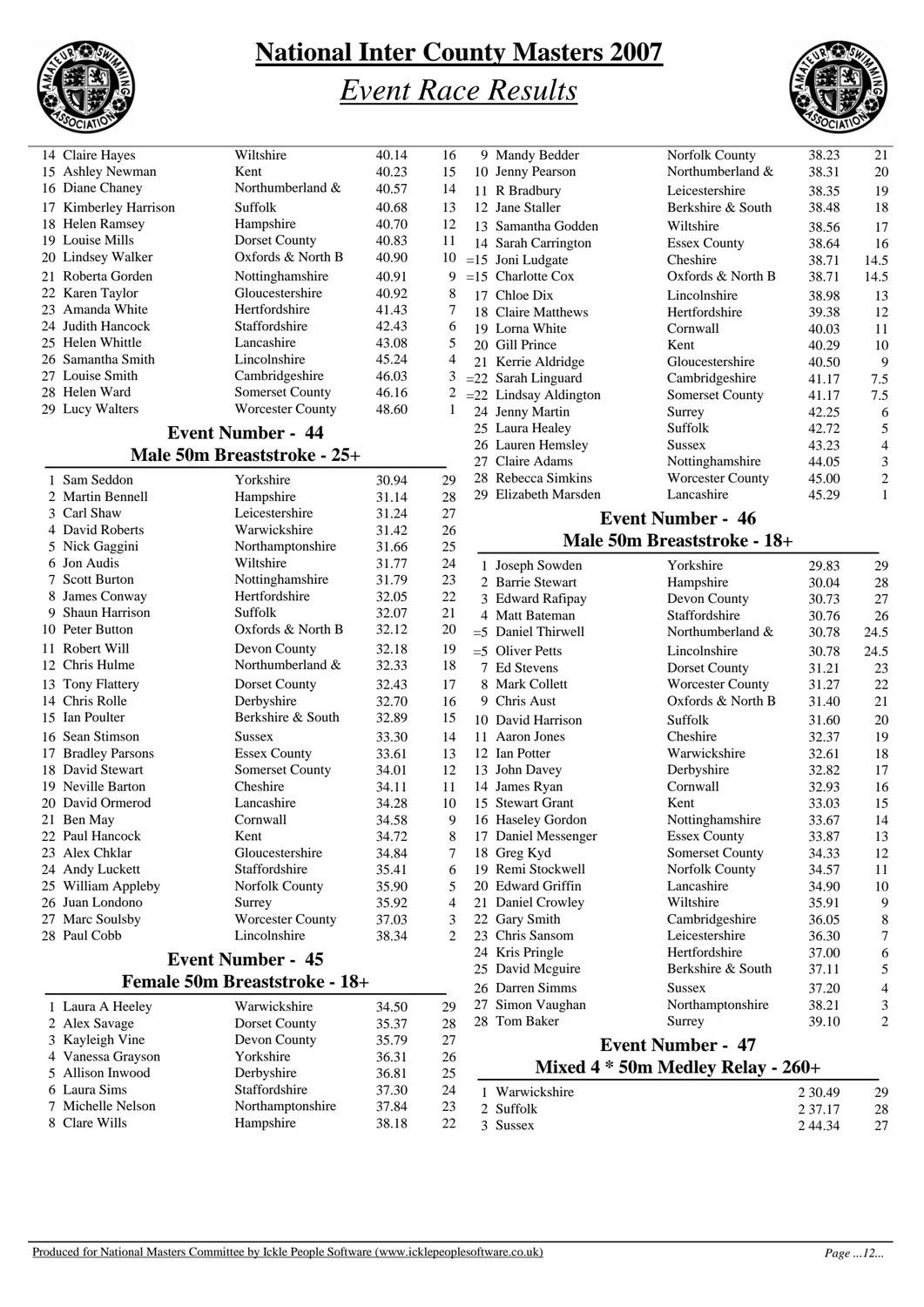

# *Event Race Results*



| 4 Essex County                        | 245.34      | 26                       | 16 Suffolk                         | 2 2 1.65    | 14             |
|---------------------------------------|-------------|--------------------------|------------------------------------|-------------|----------------|
| 5 Lancashire                          | 2 47.20     | 25                       | 17 Worcester County                | 2 2 1.72    | 13             |
| 6 Gloucestershire                     | 247.41      | 24                       | 18 Norfolk County                  | 2 2 1.85    | 12             |
| 7 Hampshire                           | 2 47.84     | 23                       | 19 Wiltshire                       | 2 2 1.93    | 11             |
| 8 Cheshire                            | 2 50.93     | 22                       | 20 Kent                            | 2 2 2.93    | 10             |
| 9 Yorkshire                           | 2 5 2 . 2 1 | 21                       | 21 Gloucestershire                 | 2 2 3 .00   | 9              |
| 10 Norfolk County                     | 2 5 2.8 4   | 20                       | 22 Cornwall                        | 2 2 5 . 1 5 | 8              |
| 11 Berkshire & South Bucks            | 252.91      | 19                       | 23 Derbyshire                      | 2 2 6.99    | 7              |
| 12 Devon County                       | 2 5 6.81    | 18                       | 24 Lincolnshire                    | 2 3 1 . 8 8 | 6              |
| 13 Wiltshire                          | 3 04.64     | 17                       | 25 Northamptonshire                | 2 3 3 .50   | 5              |
| 14 Somerset County                    | 3 05.29     | 16                       | <b>Event Number - 50</b>           |             |                |
| 15 Dorset County                      | 3 05.30     | 15                       |                                    |             |                |
| 16 Surrey                             | 3 16.66     | 14                       | Female 4 * 50m Medley Relay - 100+ |             |                |
| 17 Oxfords & North Bucks              | 3 2 2.9 3   | 13                       | 1 Warwickshire                     | 2 08.33     | 29             |
| 18 Lincolnshire                       | 3 50.50     | 12                       | 2 Yorkshire                        | 2 11.32     | 28             |
| 19 Staffordshire                      | 358.82      | 11                       | 3 Dorset County                    | 2 13.06     | $27\,$         |
| <b>Event Number - 48</b>              |             |                          | 4 Hertfordshire                    | 2 15.02     | 26             |
|                                       |             |                          | 5 Wiltshire                        | 2 15.03     | 25             |
| Female 4 * 50m Medley Relay - 200+    |             |                          | 6 Gloucestershire                  | 2 16.34     | 24             |
| 1 Warwickshire                        | 2 2 6 1 2   | 29                       | 7 Leicestershire                   | 2 16.61     | 23             |
| 2 Berkshire & South Bucks             | 2 2 8 . 1 3 | 28                       | 8 Essex County                     | 2 16.96     | 22             |
| 3 Derbyshire                          | 2 2 9.74    | 27                       | $=9$ Berkshire & South Bucks       | 2 17.02     | 20.5           |
| 4 Yorkshire                           | 2 3 3 .00   | 26                       | $=9$ Suffolk                       | 2 17.02     | 20.5           |
| 5 Kent                                | 2 3 5 . 4 9 | 25                       | 11 Northumberland & Durham         | 2 17.24     | 19             |
| 6 Hertfordshire                       | 2 3 6 4 6   | 24                       | 12 Northamptonshire                | 2 17.70     | 18             |
| 7 Surrey                              | 2 3 7 . 8 5 | 23                       | 13 Kent                            | 2 17.73     | 17             |
| 8 Cheshire                            | 2.39.24     | 22                       | 14 Devon County                    | 2 17.77     | 16             |
| 9 Gloucestershire                     | 2 4 0.98    | 21                       | 15 Cheshire                        | 2 19.87     | 15             |
| 10 Suffolk                            | 242.46      | 20                       | 16 Derbyshire                      | 2 2 0.16    | 14             |
| 11 Devon County                       | 244.45      | 19                       | 17 Staffordshire                   | 2 2 0.17    | 13             |
| 12 Hampshire                          | 246.01      | 18                       | 18 Oxfords & North Bucks           | 2 2 0.25    | 12             |
| 13 Wiltshire                          | 246.66      | 17                       | 19 Sussex                          | 2 2 0.77    | 11             |
| 14 Oxfords & North Bucks              | 246.79      | 16                       | 20 Surrey                          | 2 2 1.73    | 10             |
| 15 Lancashire                         | 2 47.34     | 15                       | 21 Hampshire                       | 2 2 2.23    | 9              |
| 16 Staffordshire                      | 2 50.06     | 14                       | 22 Norfolk County                  | 2 2 2.71    | 8              |
| 17 Norfolk County                     | 2 5 1 . 2 2 | 13                       | 23 Nottinghamshire                 | 2 2 2.90    | 7              |
| 18 Dorset County                      | 2 5 3.47    | 12                       | 24 Cornwall                        | 2 2 8.94    | 6              |
| 19 Cornwall                           | 3 10.73     | 11                       | 25 Lancashire                      | 2 3 5 .07   | 5              |
| 20 Cambridgeshire                     | 3 18.62     | 10                       | 26 Cambridgeshire                  | 2 38.36     | $\overline{4}$ |
| 21 Northamptonshire                   | 3 2 3.56    | 9                        | 27 Worcester County                | 2 38.61     | 3              |
| 22 Somerset County                    | 3 24.99     | 8                        | 28 Somerset County                 | 2 3 8 . 9 4 | 2              |
| <b>Event Number - 49</b>              |             |                          | 29 Lincolnshire                    | 245.48      | 1              |
| Male $4 * 50$ m Medlev Relay - $200+$ |             | <b>Event Number - 51</b> |                                    |             |                |

### **Male 4 \* 50m Medley Relay - 200+**

### **Male 4 \* 50m Medley Relay - 100+**

|            | 1 Warwickshire             | 2 02.39   | 29 | Male $4 * 50m$ Medley Relay - $100+$ |         |                |
|------------|----------------------------|-----------|----|--------------------------------------|---------|----------------|
|            | 2 Yorkshire                | 2 03.87   | 28 | 1 Hampshire                          | 149.52  | 2 <sub>5</sub> |
|            | 3 Devon County             | 2 06.35   | 27 | 2 Yorkshire                          | 1 50.17 | 28             |
| 4 Cheshire |                            | 2 0 7 .51 | 26 | 3 Wiltshire                          | 1 51.61 | 27             |
|            | 5 Dorset County            | 2 08.81   | 25 | 4 Suffolk                            | 1 52.47 | 26             |
|            | 6 Essex County             | 2 08.83   | 24 | 5 Northumberland & Durham            | 1 54.12 | 25             |
|            | 7 Berkshire & South Bucks  | 2 10.75   | 23 | 6 Warwickshire                       | 1 54.52 | 24             |
|            | 8 Hampshire                | 2 12.00   | 22 | 7 Cheshire                           | 1 54.94 | 23             |
|            | 9 Oxfords & North Bucks    | 2 13.16   | 21 | 8 Dorset County                      | 1 55.78 | 22             |
| 10 Sussex  |                            | 2 14.14   | 20 | 9 Leicestershire                     | 1 56.84 | 21             |
|            | 11 Northumberland & Durham | 2 15.89   | 19 | 10 Cornwall                          | 1 56.98 | 20             |
|            | 12 Lancashire              | 2 16.01   | 18 | Berkshire & South Bucks              | 1 57.61 | 19             |
|            | 13 Leicestershire          | 2 16.70   | 17 | 12 Devon County                      | 1 58.35 | 18             |
|            | 14 Staffordshire           | 2 17.29   | 16 | 13 Sussex                            | 1 58.54 | 17             |
|            | 15 Hertfordshire           | 2 19.09   | 15 | 14 Kent                              | 1 59.26 | 16             |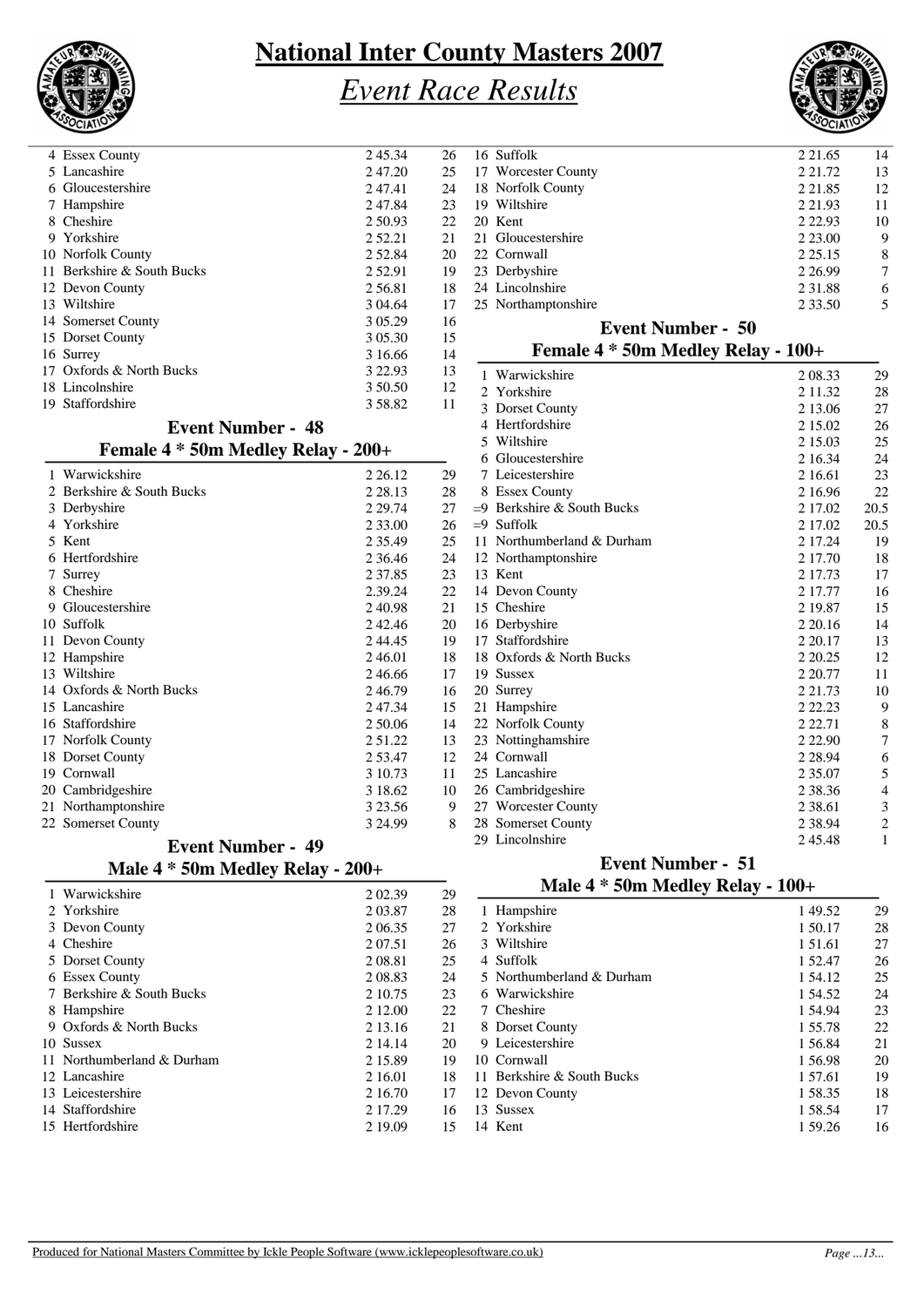

### *Event Race Results*



| 15 Worcester County | 1 59.58 | 15             |
|---------------------|---------|----------------|
| 16 Essex County     | 1 59.81 | 14             |
| 17 Hertfordshire    | 2 00.29 | 13             |
| 18 Cambridgeshire   | 201.13  | 12             |
| 19 Derbyshire       | 2 01.26 | 11             |
| 20 Lancashire       | 2 02.81 | 10             |
| 21 Staffordshire    | 2 04.41 | 9              |
| 22 Gloucestershire  | 2 05.04 | 8              |
| 23 Nottinghamshire  | 2 05.21 | 7              |
| 24 Northamptonshire | 2 06.04 | 6              |
| 25 Lincolnshire     | 2 07.77 | 5              |
| 26 Norfolk County   | 2 08.33 | $\overline{4}$ |
| 27 Somerset County  | 2 08.46 | 3              |
| 28 Surrey           | 2 14.08 | 2              |
|                     |         |                |

#### **Event Number - 52 Male 50m Butterfly - 65+**

|   | 1 Neil Mckinnon    | Cheshire               | 33.00     | 29 |
|---|--------------------|------------------------|-----------|----|
|   | 2 John Tennant     | Warwickshire           | 33.94     | 28 |
|   | 3 Bill Letch       | Devon County           | 34.31     | 27 |
|   | 4 Ian Mclean       | Lancashire             | 34.62     | 26 |
|   | 5 Mike Daniell     | Berkshire & South      | 34.81     | 25 |
|   | 6 David Stavely    | Kent                   | 35.18     | 24 |
|   | 7 Charles Parker   | Hampshire              | 35.26     | 23 |
|   | 8 Dave Cumming     | Sussex                 | 35.79     | 22 |
| 9 | <b>Stan Clarke</b> | <b>Essex County</b>    | 37.09     | 21 |
|   | 10 David Hall      | Oxfords & North B      | 39.35     | 20 |
|   | 11 Balazs Gyorffy  | Gloucestershire        | 40.28     | 19 |
|   | 12 John Fish       | Suffolk                | 41.63     | 18 |
|   | 13 Dennis Harrison | Yorkshire              | 43.92     | 17 |
|   | 14 Richard Goddard | Cambridgeshire         | 49.50     | 16 |
|   | 15 Brian Davis     | Wiltshire              | 53.31     | 15 |
|   | 16 Julian Postle   | <b>Somerset County</b> | 56.05     | 14 |
|   | 17 Rodney Preston  | Cornwall               | 56.84     | 13 |
|   | 18 Cecil Benfold   | Surrey                 | 1 1 1 .67 | 12 |
|   |                    |                        |           |    |

### **Event Number - 53**

### **Female 50m Butterfly - 65+**

|    | 1 Jane Asher         | Surrey                     | 45.32   | 29 |
|----|----------------------|----------------------------|---------|----|
|    | 2 Margaret Groke     | Yorkshire                  | 49.93   | 28 |
| 3  | <b>Janet Masters</b> | Oxfords & North B          | 50.01   | 27 |
|    | Doreen Gordon        | Lancashire                 | 50.20   | 26 |
|    | 5 Muriel Hitchcock   | Sussex                     | 50.98   | 25 |
| 6  | Jill Complin         | <b>Essex County</b>        | 51.72   | 24 |
| 7  | Gail Baptist         | Gloucestershire            | 53.88   | 23 |
|    | 8 Brenda Hallard     | Warwickshire               | 54.54   | 22 |
| 9  | Brenda Walker        | Cheshire                   | 56.21   | 21 |
|    | 10 Rosemary Johnson  | <b>Somerset County</b>     | 1 01.84 | 20 |
| 11 | Jenny Ball           | Hampshire                  | 1 02.07 | 19 |
|    | 12 Doreen Carr       | Wiltshire                  | 1 04.33 | 18 |
|    | 13 Jean Kitson       | Devon County               | 1 06.71 | 17 |
|    | 14 Pauline Wilkinson | Berkshire & South          | 1 09.58 | 16 |
|    | 15 Ruth Miller       | Suffolk                    | 1 23.69 | 15 |
|    |                      | <b>Event Number - 54</b>   |         |    |
|    |                      | Male 50m Butterfly - $55+$ |         |    |
|    | Tony Meek            | Kent                       | 32.04   | 29 |
|    | 2 Graham Pearson     | Northumberland &           | 32.90   | 28 |

|      | 3 Scot Hatfield      | Warwickshire            | 33.38 | 27   |
|------|----------------------|-------------------------|-------|------|
| $=4$ | Duncan Brown         | Yorkshire               | 33.54 | 25.5 |
| $=4$ | Barrie Rolfe         | Sussex                  | 33.54 | 25.5 |
| 6    | Derek Booth          | Cheshire                | 33.57 | 24   |
| 7    | Walter Gerrard       | <b>Essex County</b>     | 33.76 | 23   |
|      | 8 Chris Dunn         | Hertfordshire           | 34.07 | 22   |
| 9    | Ian Hamblet          | Leicestershire          | 34.41 | 21   |
|      | 10 Chris Burge       | Derbyshire              | 34.57 | 20   |
|      | 11 Duncan Mccreadie  | Berkshire & South       | 34.73 | 19   |
|      | 12 Bob Jones         | <b>Worcester County</b> | 34.79 | 18   |
|      | 13 Colin Hamling     | Surrey                  | 34.93 | 17   |
|      | 14 Paul Russell      | Devon County            | 36.04 | 16   |
|      | 15 Nigel Foster      | Dorset County           | 36.19 | 15   |
|      | 16 Peter Mccartney   | Gloucestershire         | 36.22 | 14   |
|      | 17 Charles Parker    | Hampshire               | 36.24 | 13   |
|      | 18 Robin Snell       | Wiltshire               | 36.46 | 12   |
|      | 19 Richard Braybrook | Northamptonshire        | 37.53 | 11   |
| 20   | Philip Kitts         | Lancashire              | 37.93 | 10   |
| 21   | Timm Mann            | Cornwall                | 38.03 | 9    |
|      | 22 Godfrey Green     | Lincolnshire            | 38.92 | 8    |
|      | 23 Len Phoenix       | Suffolk                 | 39.12 | 7    |
|      | 24 George Jackson    | Norfolk County          | 40.05 | 6    |
|      | 25 Adrian Pike       | Cambridgeshire          | 41.75 | 5    |
|      | 26 Chris Scotcher    | Oxfords & North B       | 49.67 | 4    |
|      |                      |                         |       |      |

### **Event Number - 55 Female 50m Butterfly - 55+**

|    | Deborah Rachel Barton    | Cheshire          | 34.90   | 29 |  |  |  |
|----|--------------------------|-------------------|---------|----|--|--|--|
| 2  | Judy A Wilson            | Warwickshire      | 35.32   | 28 |  |  |  |
| 3  | Susan Haigh              | Devon County      | 36.71   | 27 |  |  |  |
| 4  | Kath Tunnicliffe         | Staffordshire     | 37.16   | 26 |  |  |  |
| 5  | Jenny Merritt            | Derbyshire        | 38.10   | 25 |  |  |  |
| 6  | Anne Cork                | Berkshire & South | 38.49   | 24 |  |  |  |
| 7  | Meryl Alexander          | <b>Sussex</b>     | 39.14   | 23 |  |  |  |
|    | 8 Pat Jackson            | Norfolk County    | 40.21   | 22 |  |  |  |
| 9  | Diane Ford               | Hampshire         | 42.30   | 21 |  |  |  |
|    | 10 Jean Howard-Jones     | Dorset County     | 42.52   | 20 |  |  |  |
| 11 | Julia Kemp               | Wiltshire         | 43.08   | 19 |  |  |  |
|    | 12 Helen Jenkins         | Lancashire        | 45.77   | 18 |  |  |  |
|    | 13 Carol Brown           | Yorkshire         | 46.89   | 17 |  |  |  |
|    | 14 Janet Wood            | Kent              | 48.30   | 16 |  |  |  |
|    | 15 Rotraud Palmer        | Oxfords & North B | 48.42   | 15 |  |  |  |
|    | 16 Vicki Buck            | Suffolk           | 50.14   | 14 |  |  |  |
| 17 | <b>Annette Bugaighis</b> | Gloucestershire   | 52.25   | 13 |  |  |  |
|    | 18 Sally Hough           | Cornwall          | 53.77   | 12 |  |  |  |
| 19 | Sue Norman               | Surrey            | 55.37   | 11 |  |  |  |
| 20 | Jan Morse                | Hertfordshire     | 55.44   | 10 |  |  |  |
|    | 21 Liz Reid              | Cambridgeshire    | 59.35   | 9  |  |  |  |
|    | 22 Lindsay Lant          | Somerset County   | 1 09.37 | 8  |  |  |  |
|    | <b>Event Number - 56</b> |                   |         |    |  |  |  |

#### 1 Simon Veale Devon County 28.67 29<br>2 Graham Sadler Cheshire 29.21 28 **Male 50m Butterfly - 45+** 2 Graham Sadler Cheshire 29.21 28<br>3 Trevor J Clark Warwickshire 29.26 27 3 Trevor J Clark Warwickshire 29.26 27<br>4 Tom Greenwood Hampshire 29.44 26 4 Tom Greenwood Hampshire 29.44 26<br>5 Tim Fraser 29.70 25 5 Tim Fraser Sussex 29.70<br>6 Rob Lucas 137325 137325 20.02 6 Rob Lucas Yorkshire 30.02 24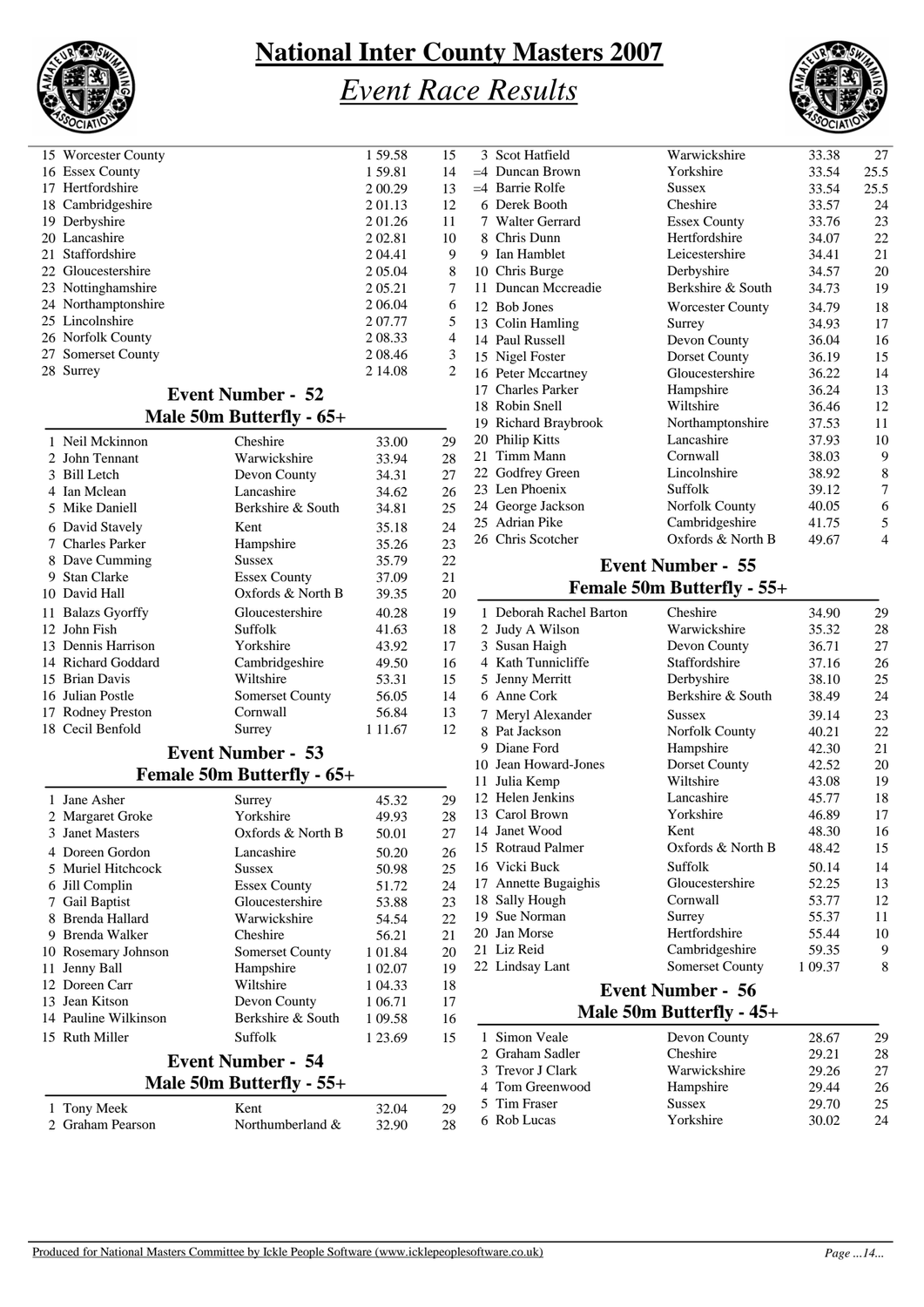

### *Event Race Results* **National Inter County Masters 2007**



Berkshire & South  $29.12$  21

|   | 7 Dale Barker          | Suffolk                 | 30.16 | 23             |
|---|------------------------|-------------------------|-------|----------------|
|   | 8 David Shamp          | Surrey                  | 30.51 | 22             |
| 9 | <b>Barry Chandler</b>  | Hertfordshire           | 30.69 | 21             |
|   | 10 Geoff Baker         | <b>Essex County</b>     | 30.70 | 20             |
|   | 11 John Lamb           | Northumberland &        | 30.84 | 19             |
|   | 12 Christopher Roberts | Nottinghamshire         | 30.96 | 18             |
|   | 13 Kevin Honour        | Kent                    | 31.69 | 17             |
|   | 14 Alistair Asher      | Dorset County           | 32.05 | 16             |
|   | 15 John Rhodes         | Cornwall                | 32.16 | 15             |
|   | 16 Philip Cotton       | Norfolk County          | 32.21 | 14             |
|   | 17 Peter Seward        | Wiltshire               | 32.36 | 13             |
|   | 18 Gavin Kilpatrick    | Cambridgeshire          | 32.45 | 12             |
|   | 19 Martin Siddle       | Lincolnshire            | 32.80 | 11             |
|   | 20 Peter Iles          | Oxfords & North B       | 33.44 | 10             |
|   | 21 Mark Walsh          | Somerset County         | 33.49 | 9              |
|   | 22 Chris Goddard       | Lancashire              | 33.57 | 8              |
|   | 23 Martyn Finney       | Staffordshire           | 34.43 | 7              |
|   | 24 Rob Hutchinson      | Gloucestershire         | 34.99 | 6              |
|   | 25 Tony Whiles         | Leicestershire          | 35.11 | 5              |
|   | 26 Gerald Battams      | Northamptonshire        | 35.15 | $\overline{4}$ |
|   | 27 Jim Corbett         | Derbyshire              | 35.51 | 3              |
|   | 28 Pete Woodams        | <b>Worcester County</b> | 35.71 | 2              |
|   |                        |                         |       |                |

#### **Event Number - 57 Female 50m Butterfly - 45+**

|   | 1 Michelle Dige      | Warwickshire             | 33.22 | 29             |
|---|----------------------|--------------------------|-------|----------------|
|   | 2 Laura Hoodless     | <b>Sussex</b>            | 34.12 | 28             |
|   | 3 Maggie Smith       | Oxfords & North B        | 34.24 | 27             |
|   | 4 Alison Nye         | Kent                     | 34.29 | 26             |
|   | 5 Linda Brown        | Berkshire & South        | 34.91 | 25             |
|   | 6 Ruth Cheema        | Leicestershire           | 35.47 | 24             |
| 7 | Alyson Fordham       | <b>Essex County</b>      | 35.82 | 23             |
|   | 8 Sally Winter       | Hertfordshire            | 35.94 | 22             |
|   | 9 Berry Wilson       | Derbyshire               | 36.19 | 21             |
|   | 10 Lesley Killen     | Yorkshire                | 36.53 | 20             |
|   | 11 Helen Dickens     | Dorset County            | 36.96 | 19             |
|   | 12 Jayne O'Brien     | Northamptonshire         | 37.28 | 18             |
|   | 13 Lindsay Gowland   | Staffordshire            | 37.51 | 17             |
|   | 14 Diane Chaney      | Northumberland &         | 37.69 | 16             |
|   | 15 Frances Penwarden | Surrey                   | 37.75 | 15             |
|   | 16 Ninette Hibbs     | Cornwall                 | 38.33 | 14             |
|   | 17 Jane Snedden      | Wiltshire                | 38.52 | 13             |
|   | 18 Julie Hector      | <b>Somerset County</b>   | 38.54 | 12             |
|   | 19 Kay Arkinstall    | Gloucestershire          | 39.90 | 11             |
|   | 20 Val Bull          | Norfolk County           | 40.24 | 10             |
|   | 21 Janet Jones       | <b>Worcester County</b>  | 40.72 | 9              |
|   | 22 Trish Warren      | Devon County             | 41.16 | 8              |
|   | 23 Sandy Foskett     | Cheshire                 | 42.16 | 7              |
|   | 24 Lindsey Shenton   | Hampshire                | 47.09 | 6              |
|   | 25 Linda Corcoran    | Lancashire               | 48.43 | 5              |
|   | 26 Angie Dann        | <b>Suffolk</b>           | 50.19 | $\overline{4}$ |
|   | 27 Judith Brand      | Lincolnshire             | 55.42 | 3              |
|   |                      | <b>Event Number - 58</b> |       |                |
|   |                      | Male 50m Butterfly - 35+ |       |                |
|   | 1 David Chaney       | Northumberland &         | 26.72 | 29             |
|   | 2 Dave Warren        | <b>Sussex</b>            | 26.83 | 28             |

#### 3 Nick Vaughan Dorset County 27.71 27

|    | 11 Martin Gale         | <b>Norfolk County</b>    | 29.54 | 19             |  |
|----|------------------------|--------------------------|-------|----------------|--|
|    | 12 Andy Cox            | <b>Worcester County</b>  | 29.58 | 18             |  |
| 13 | Simon Nicholson        | <b>Essex County</b>      | 29.77 | 17             |  |
| 14 | <b>Stephen Greaves</b> | Leicestershire           | 29.98 | 16             |  |
|    | 15 Stephen Irwin       | Surrey                   | 30.04 | 15             |  |
|    | 16 Neil Roberts        | Devon County             | 30.06 | 14             |  |
|    | 17 Kevin Binns         | Hertfordshire            | 30.57 | 13             |  |
|    | 18 Clive Benson        | Hampshire                | 30.64 | 12             |  |
|    | 19 Peter Long          | Cornwall                 | 30.85 | 11             |  |
|    | 20 Mark Howells        | Gloucestershire          | 31.03 | 10             |  |
|    | 21 Timothy Roberts     | Nottinghamshire          | 31.11 | 9              |  |
|    | 22 Julian Reed         | Oxfords & North B        | 31.82 | 8              |  |
|    | 23 David Elliston      | <b>Suffolk</b>           | 31.94 | 7              |  |
|    | 24 Paul James          | Cambridgeshire           | 32.00 | 6              |  |
|    | 25 Mark Kendall        | Derbyshire               | 32.36 | 5              |  |
|    | 26 Mark Phillips       | Kent                     | 32.48 | $\overline{4}$ |  |
|    | 27 Ian Pragnell        | Northamptonshire         | 32.73 | 3              |  |
|    | 28 Gavin Munnery       | <b>Somerset County</b>   | 35.82 | 2              |  |
|    | 29 Brendan Harvey      | Staffordshire            | 36.12 | 1              |  |
|    |                        | <b>Event Number - 59</b> |       |                |  |
|    | 1 FA TA JA M<br>ш      |                          |       |                |  |

4 Paul Kirk Wiltshire 28.30 26<br>5 Chris R Ellis Warwickshire 28.42 25 Warwickshire<br>Cheshire 6 Alec Johnson Cheshire 28.81 24<br>
7 Phil Cropper Lancashire 28.94 23 7 Phil Cropper Lancashire 28.94 23<br>8 David Brown Yorkshire 29.01 22 8 David Brown Yorkshire 29.01<br>9 Andrew Moore Berkshire & South 29.12

10 Anton Kiss Lincolnshire 29.32 20

# **Female 50m Butterfly - 35+**

|    | 1 Lesley Norton        | <b>Sussex</b>           | 31.18 | 29             |
|----|------------------------|-------------------------|-------|----------------|
|    | 2 Helen Sadler         | Cheshire                | 31.58 | 28             |
|    | 3 Kate Veale           | Devon County            | 31.62 | 27             |
|    | 4 Sandy Jones          | Gloucestershire         | 32.17 | 26             |
|    | 5 Hayley A Bettinson   | Warwickshire            | 32.28 | 25             |
|    | 6 Lucie Turcotte       | Northumberland &        | 32.37 | 24             |
| 7  | Angela Wilson          | Berkshire & South       | 32.39 | 23             |
|    | 8 Debbie Matless       | <b>Norfolk County</b>   | 33.33 | 22             |
|    | 9 Heidi Hunt           | Northamptonshire        | 33.41 | 21             |
|    | 10 Phillipa O'Grady    | Somerset County         | 33.61 | 20             |
| 11 | <b>Helen Hanks</b>     | Wiltshire               | 34.32 | 19             |
|    | 12 Karen Burdass       | Yorkshire               | 34.33 | 18             |
|    | 13 Sarah Brandrick     | Derbyshire              | 34.54 | 17             |
|    | 14 Charlotte Llewelyne | <b>Worcester County</b> | 34.66 | 16             |
|    | 15 Ruth Brown          | Cambridgeshire          | 35.01 | 15             |
|    | 16 Oline Baker         | Cornwall                | 35.08 | 14             |
|    | 17 Michelle Hewson     | Hertfordshire           | 35.12 | 13             |
|    | 18 Donna Wickens       | Kent                    | 35.14 | 12             |
|    | 19 Maggie Smith        | Oxfords & North B       | 35.83 | 11             |
|    | 20 Emma Kelly          | Surrey                  | 36.01 | 10             |
|    | 21 Catherine Shearn    | Hampshire               | 36.62 | 9              |
|    | 22 Julie Spaven        | Lancashire              | 36.69 | 8              |
|    | 23 Jenny Swallow       | <b>Essex County</b>     | 37.37 | 7              |
|    | 24 Tina Sudell         | Lincolnshire            | 37.78 | 6              |
|    | 25 Jackie Pacey        | Staffordshire           | 37.90 | 5              |
|    | 26 Shelley Davies      | Nottinghamshire         | 38.15 | $\overline{4}$ |
|    | 27 Sharon Lock         | Leicestershire          | 38.92 | 3              |
|    | 28 Sam Fulcher         | Suffolk                 | 39.00 | $\sqrt{2}$     |
|    | 29 Nicky Brunell       | Dorset County           | 39.07 | $\mathbf{1}$   |
|    |                        |                         |       |                |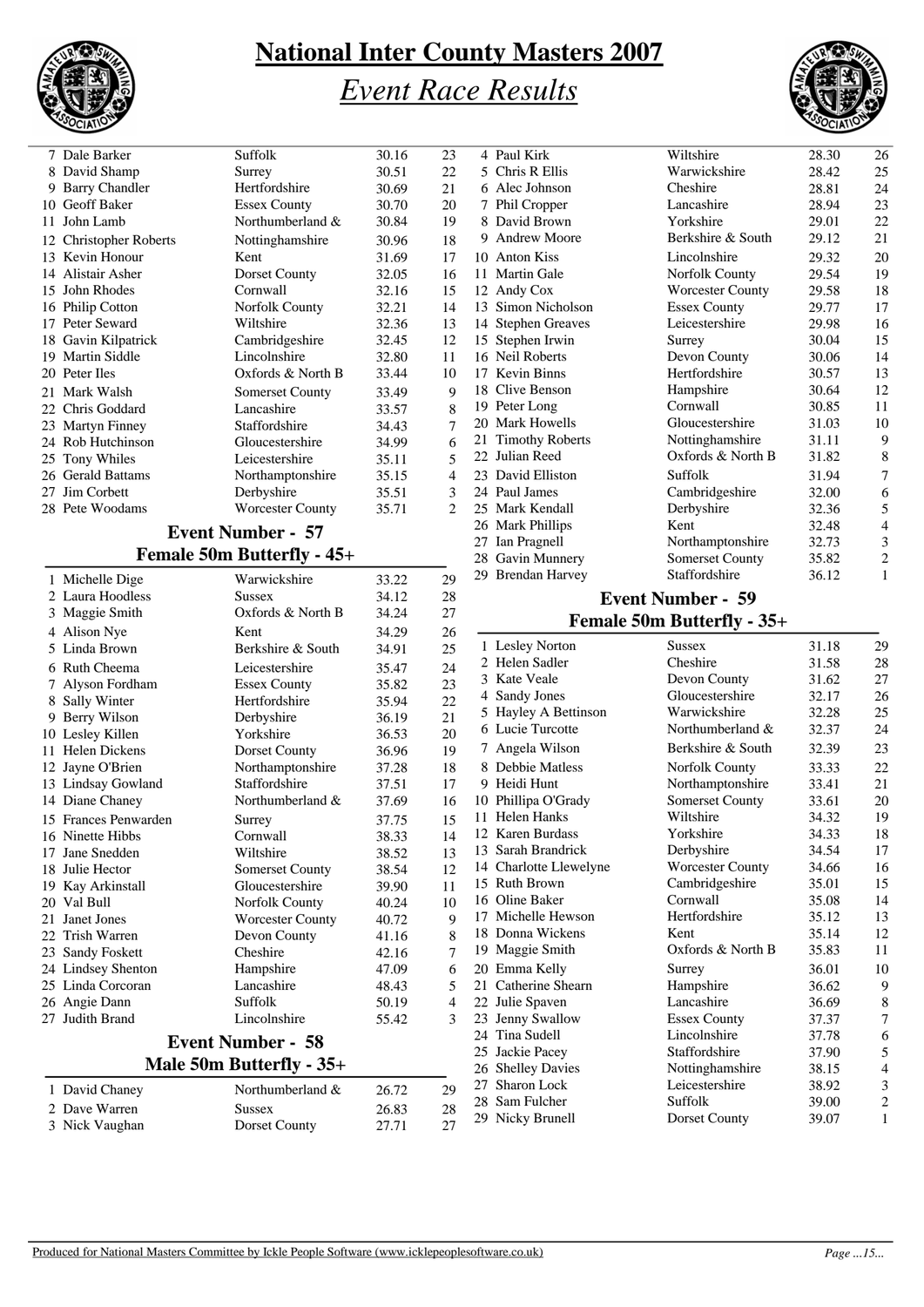

# *Event Race Results*



| <b>Event Number - 60</b> |                                   |       |                |  |
|--------------------------|-----------------------------------|-------|----------------|--|
| Male 50m Butterfly - 25+ |                                   |       |                |  |
| 1 Steven Mavin           | Cambridgeshire                    | 25.93 | 29             |  |
| 2 William Felgate        | Hampshire                         | 26.23 | 28             |  |
| 3 Russell Page-Dove      | Devon County                      | 27.08 | 27             |  |
| 4 Jon Audis              | Wiltshire                         | 27.18 | 26             |  |
| 5 David Bower            | Derbyshire                        | 27.64 | 25             |  |
| 6 Jon Andrews            | <b>Sussex</b>                     | 27.65 | 24             |  |
| 7 Ian Potter             | Warwickshire                      | 27.68 | 23             |  |
| 8 Paul Woodley           | Northumberland &                  | 27.73 | 22             |  |
| 9 Karl Buchholtz         | Berkshire & South                 | 28.00 | 21             |  |
| 10 Matt Penny            | Dorset County                     | 28.09 | 20             |  |
| 11 Ben Millington-Jones  | <b>Essex County</b>               | 28.20 | 19             |  |
| 12 Richard Symons        | Cheshire                          | 28.30 | 18             |  |
| 13 Daniel Pilbrow        | Suffolk                           | 28.31 | 17             |  |
| 14 Richard Smith         | Yorkshire                         | 28.32 | 16             |  |
| 15 Richard Bradford      | <b>Worcester County</b>           | 28.45 | 15             |  |
| 16 David Ormerod         | Lancashire                        | 28.48 | 14             |  |
| 17 David Denny           | Oxfords & North B                 | 28.50 | 13             |  |
| 18 Matt Bateman          | Staffordshire                     | 28.66 | 12             |  |
| 19 Peter Gleed           | Gloucestershire                   | 28.73 | 11             |  |
| 20 Barry Cussell         | Kent                              | 29.02 | 10             |  |
| 21 Lee Kilby             | Northamptonshire                  | 29.15 | 9              |  |
| 22 Gavin Vaughan         | Lincolnshire                      | 29.41 | 8              |  |
| 23 Kev James             | Leicestershire                    | 29.49 | 7              |  |
| 24 Wray Shewell-Cooper   | Hertfordshire                     | 30.00 | 6              |  |
| 25 Ben May               | Cornwall                          | 30.59 | 5              |  |
| 26 David Stewart         | <b>Somerset County</b>            | 30.89 | $\overline{4}$ |  |
| 27 Guy Metcalf           | Norfolk County                    | 30.97 | 3              |  |
| 28 Andy Burbridge        | Surrey                            | 32.50 | $\overline{c}$ |  |
| 29 Chris Shepherd        | Nottinghamshire                   | 33.74 | 1              |  |
|                          | <b>Event Number - 61</b>          |       |                |  |
|                          | <b>Female 50m Butterfly - 25+</b> |       |                |  |

|   | 1 Elizabeth Bellinger    | Hertfordshire       | 29.31 | 29 |
|---|--------------------------|---------------------|-------|----|
|   | 2. Aneska Binks          | Leicestershire      | 31.54 | 28 |
|   | 3 Shelley Barnes         | Lancashire          | 31.82 | 27 |
|   | Emma Saunders            | Kent                | 31.84 | 26 |
|   | 5 Claire Liggins         | Hampshire           | 32.01 | 25 |
|   | 6 Lisa Rushton           | Staffordshire       | 32.38 | 24 |
| 7 | Sarah Kinsey             | Yorkshire           | 32.57 | 23 |
|   | 8 Lucy Hammond           | Northamptonshire    | 32.69 | 22 |
|   | 9 Louis Parsons          | <b>Essex County</b> | 32.88 | 21 |
|   | 10 Carol Eyles           | Berkshire & South   | 33.31 | 20 |
|   | 11 Elizabeth Mirlees     | Cheshire            | 33.32 | 19 |
|   | 12 Suzanne M Hurst       | Warwickshire        | 33.34 | 18 |
|   | 13 Bethan Smith          | Wiltshire           | 33.51 | 17 |
|   | 14 Michelle Trudgeon     | Surrey              | 33.55 | 16 |
|   | 15 Charlie Goodes-Wilson | Dorset County       | 33.74 | 15 |
|   | 16 Kimberley Harrison    | Suffolk             | 33.94 | 14 |
|   | 17 Samantha Smith        | Lincolnshire        | 34.09 | 13 |
|   | 18 Jane Nevin            | Devon County        | 34.12 | 12 |
|   | 19 Kate Vines            | Nottinghamshire     | 34.16 | 11 |
|   | 20 Karen Taylor          | Gloucestershire     | 34.67 | 10 |
|   | 21 Katie Bull            | Norfolk County      | 34.77 | 9  |
|   | 22 Clarissa Tilley       | Sussex              | 35.41 | 8  |
|   | 23 Nikki Ball            | Cornwall            | 35.70 | 7  |
|   |                          |                     |       |    |

|   | 24 Sarah Brooksbank<br>Derbyshire<br>35.98 |                                   |                |                |
|---|--------------------------------------------|-----------------------------------|----------------|----------------|
|   | 25 Kathryn Fletcher                        | 36.07                             | 5              |                |
|   | 26 Verity Dobbie                           | 36.72                             | 4              |                |
|   | 27 Louise Smith                            | Cambridgeshire                    |                | 3              |
|   | 28 Sarah Miles                             | <b>Somerset County</b>            | 37.84<br>38.31 | $\overline{c}$ |
|   | 29 Lucy Walters                            | <b>Worcester County</b>           | 43.73          | 1              |
|   |                                            | <b>Event Number - 62</b>          |                |                |
|   |                                            |                                   |                |                |
|   |                                            | Male 50m Butterfly - 18+          |                |                |
|   | 1 Alistair Crawford                        | Yorkshire                         | 25.86          | 29             |
|   | 2 Matt Smith                               | Leicestershire                    | 26.52          | 28             |
|   | 3 Craig Ward                               | Cheshire                          | 26.59          | 27             |
|   | 4 Edward Rafipay                           | Devon County                      | 26.72          | 26             |
|   | $=5$ David Roberts                         | Warwickshire                      | 27.15          | 24.5           |
|   | $=5$ Marc Collett                          | <b>Worcester County</b>           | 27.15          | 24.5           |
|   | 7 David Mcguire                            | Berkshire & South                 | 27.40          | 23             |
|   | 8 Adam Valenta                             | Oxfords & North B                 | 27.56          | 22             |
|   | 9 Nye Levett                               | Cornwall                          | 27.59          | 21             |
|   | 10 Scott Newson                            | Lincolnshire                      | 28.21          | 20             |
|   | 11 Darren Simms                            | Sussex                            | 28.35          | 19             |
|   | 12 Mark Corben                             | Hampshire                         | 28.43          | 18             |
|   | 13 Simon Morley                            | Suffolk                           | 28.80          | 17             |
|   | 14 Paul Corbin                             | Dorset County                     | 28.95          | 16             |
|   | 15 Craig Campion                           | <b>Essex County</b>               | 29.34          | 15             |
|   | 16 Steve Goodall<br>17 Richartd Fouracre   | Derbyshire<br>Wiltshire           | 29.39<br>29.50 | 14             |
|   | 18 Alex Chklar                             | Gloucestershire                   | 29.51          | 13<br>12       |
|   | 19 Shane Hassall                           | Northumberland &                  | 29.76          | 11             |
|   |                                            |                                   |                |                |
|   | 20 Nick Gaggini<br>21 Karl White           | Northamptonshire<br>Lancashire    | 29.87          | 10             |
|   | 22 Tom Allen                               | Kent                              | 30.67<br>30.77 | 9<br>8         |
|   | 23 Sam Lasson                              | <b>Somerset County</b>            | 30.79          | 7              |
|   | 24 James Sirett                            | Hertfordshire                     | 30.89          | 6              |
|   | 25 Dale Brown                              | Cambridgeshire                    | 31.25          | 5              |
|   | 26 Michael Seaman                          | Norfolk County                    | 31.78          | 4              |
|   | 27 Oliver Brown                            | Staffordshire                     | 33.50          | 3              |
|   | 28 Tom Baker                               | Surrey                            | 36.60          | 2              |
|   |                                            | <b>Event Number - 63</b>          |                |                |
|   |                                            | <b>Female 50m Butterfly - 18+</b> |                |                |
|   |                                            |                                   |                |                |
|   | 1 Julie Owen                               | Yorkshire                         | 30.25          | 29             |
|   | 2 Sian Boulton                             | Devon County                      | 30.26          | 28             |
|   | 3 Alex Savage                              | Dorset County                     | 30.48          | 27             |
|   | 4 Alison Inwood                            | Derbyshire                        | 30.88          | 26             |
|   | 5 Hannah Allen                             | Cheshire<br>Oxfords & North B     | 30.91          | 25             |
|   | 6 Claire Evelyne                           |                                   | 30.96          | 24             |
| 7 | Jenny Pearson                              | Northumberland &                  | 31.61          | 23             |
|   | 8 Louise Stewart                           | Kent                              | 31.94          | 22             |
| 9 | Sara Greenwood                             | Norfolk County                    | 31.96          | 21             |
|   | 10 Diana Steele                            | Warwickshire                      | 32.45          | 20             |
|   | 11 Claire Liggins                          | Hampshire                         | 32.55          | 19             |
|   | 12 Katie Wills                             | Northamptonshire                  | 32.64          | 18             |

| 12 Native Wills      | <b>NOTURALIPROITSILLE</b> | 24.04 | 10. |
|----------------------|---------------------------|-------|-----|
| 13 Kate Smith        | Gloucestershire           | 32.87 | 17  |
| 14 Stephanie Rich    | Berkshire & South         | 32.91 | 16  |
| 15 Terri-Anne Sutton | Leicestershire            | 33.13 | 15  |
| 16 Harriett Lerwill  | Wiltshire                 | 33.23 | 14  |
| 17 Natalie Conway    | Hertfordshire             | 33.80 | 13  |
| 18 Catherine Lumley  | <b>Essex County</b>       | 33.89 | 12  |

Northamptonshire 32.64 18<br>
Gloucestershire 32.87 17 17 Gloucestershire 32.87 917<br>Berkshire & South 32.91 916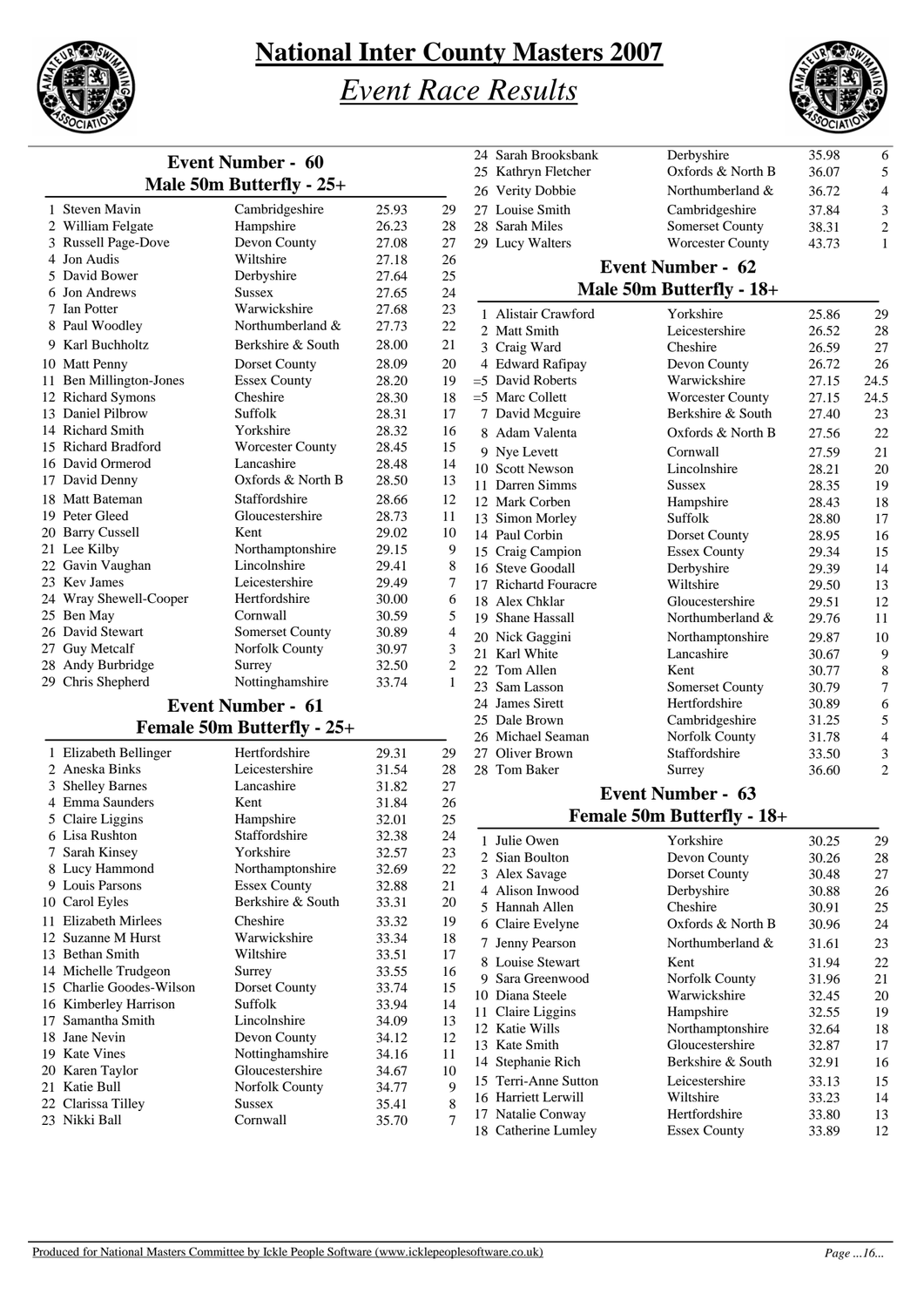

# *Event Race Results*



| 19 Suzanne Davis                         | <b>Sussex</b>            | 34.32       | 11                      | 23 Northamptonshire                   | 3 06.08    | $\overline{7}$ |
|------------------------------------------|--------------------------|-------------|-------------------------|---------------------------------------|------------|----------------|
| 20 Laura Healey                          | Suffolk                  | 34.38       | 10                      | <b>Event Number - 66</b>              |            |                |
| 21 Emily Dix                             | Lincolnshire             | 34.86       | 9                       |                                       |            |                |
| 22 Phillipa O'Grady                      | <b>Somerset County</b>   | 34.97       | $\,$ 8 $\,$             | Male 4 * 50m Freestyle Relay - 200+   |            |                |
| 23 Lorna White                           | Cornwall                 | 35.03       | 7                       | 1 Cheshire                            | 1 50.35    | 29             |
| 24 Sarah Linguard                        | Cambridgeshire           | 37.00       | 6                       | 2 Yorkshire                           | 152.99     | 28             |
| 25 Natalie Massey                        | Lancashire               | 37.03       | 5                       | 3 Berkshire & South Bucks             | 1 53.42    | 27             |
| 26 Hayley Wearn                          | Surrey                   | 37.15       | $\overline{\mathbf{4}}$ | 4 Warwickshire                        | 1 53.73    | 26             |
| 27 Laura Brown                           | Staffordshire            | 37.58       | 3                       |                                       |            |                |
| 28 Claire Adams                          | Nottinghamshire          | 39.70       | $\mathbf{2}$            | 5 Devon County                        | 153.90     | 25             |
| 29 Rebecca Simkins                       | <b>Worcester County</b>  | 44.58       | $\mathbf{1}$            | 6 Dorset County                       | 1 54.55    | 24             |
|                                          |                          |             |                         | 7 Hampshire                           | 1 55.71    | 23             |
|                                          | <b>Event Number - 64</b> |             |                         | 8 Sussex                              | 1 57.24    | 22             |
| Mixed $4 * 50m$ Freestyle Relay - $260+$ |                          |             |                         | 9 Essex County                        | 157.33     | 21             |
|                                          |                          |             |                         | 10 Wiltshire                          | 157.84     | 20             |
| 1 Warwickshire                           |                          | 2 15.04     | 29                      | 11 Oxfords & North Bucks              | 158.36     | 19             |
| 2 Surrey                                 |                          | 2 15.11     | 28                      | 12 Leicestershire                     | 1 59.97    | 18             |
| 3 Gloucestershire                        |                          | 2 2 3 .06   | 27                      | 13 Kent                               | 2 00.09    | 17             |
| 4 Sussex                                 |                          | 2 2 3 . 6 2 | 26                      | 14 Derbyshire                         | 2 00.55    | 16             |
| 5 Devon County                           |                          | 2 2 5 .71   | 25                      | 15 Hertfordshire                      | 2 02.72    | 15             |
| 6 Berkshire & South Bucks                |                          | 2 2 9 . 6 1 | 24                      | 16 Staffordshire                      | 202.89     | 14             |
| 7 Lancashire                             |                          | 2 30.10     | 23                      | 17 Lancashire                         | 2 03.46    | 13             |
| 8 Hampshire                              |                          | 2 3 2.29    | 22                      | 18 Norfolk County                     | 2 05.12    | 12             |
| 9 Yorkshire                              |                          | 2 3 4 . 9 4 | 21                      | $=19$ Suffolk                         | 2 06.62    | 10.5           |
| 10 Cheshire                              |                          | 2 3 6.80    | 20                      | $=19$ Cambridgeshire                  | 2 06.62    | 10.5           |
| 11 Wiltshire                             |                          | 241.19      | 19                      | 21 Gloucestershire                    | 206.86     | 9              |
| 12 Dorset County                         |                          | 246.17      | 18                      | 22 Northamptonshire                   | 209.86     | $\,8\,$        |
| 13 Cornwall                              |                          | 247.89      | 17                      | 23 Surrey                             | 2 10.83    | 7              |
| 14 Somerset County                       |                          | 258.77      | 16                      | 24 Northumberland & Durham            | 2 1 1 . 24 | 6              |
| 15 Suffolk                               |                          | 3 00.06     | 15                      | 25 Worcester County                   | 2 12.23    |                |
|                                          |                          |             |                         |                                       |            | 5              |
| 16 Essex County                          |                          | 3 04.47     | 14                      | 26 Cornwall                           | 2 15.70    | $\overline{4}$ |
| 17 Oxfords & North Bucks                 |                          | 3 06.16     | 13                      | 27 Somerset County                    | 2 15.90    | 3              |
| 18 Norfolk County                        |                          | 3 08.33     | 12                      | 28 Lincolnshire                       | 2 16.85    | 2              |
| 19 Lincolnshire                          |                          | 3 3 2.1 2   | 11                      | <b>Event Number - 67</b>              |            |                |
| 20 Staffordshire                         |                          | 3 4 1.9 3   | 10                      | Female 4 * 50m Freestyle Relay - 100+ |            |                |
|                                          | <b>Event Number - 65</b> |             |                         |                                       |            |                |
| Female 4 * 50m Freestyle Relay - 200+    |                          |             |                         | 1 Warwickshire                        | 153.66     | 29             |
|                                          |                          |             |                         | 2 Cheshire                            | 157.57     | 28             |
| 1 Warwickshire                           |                          | 2 10.66     | 29                      | 3 Yorkshire                           | 158.99     | 27             |
| 2 Cheshire                               |                          | 2 11.02     | 28                      | 4 Wiltshire                           | 1 59.01    | 26             |
| 3 Sussex                                 |                          | 2 11.90     | 27                      | 5 Suffolk                             | 1 59.55    | 25             |
| 4 Essex County                           |                          | 2 12.54     | 26                      | 6 Dorset County                       | 2 00.57    | 24             |
| 5 Devon County                           |                          | 2 14.46     | 25                      | 7 Kent                                | 2 00.64    | 23             |
| 6 Berkshire & South Bucks                |                          | 2 15.03     | 24                      | 8 Leicestershire                      | 201.23     | 22             |
| 7 Yorkshire                              |                          | 2 16.66     | 23                      | 9 Oxfords & North Bucks               | 201.26     | 21             |
| 8 Derbyshire                             |                          | 2 17.52     | 22                      | 10 Hertfordshire                      | 201.43     | 20             |
| 9 Kent                                   |                          | 2 18.77     | 21                      | 11 Berkshire & South Bucks            | 2 02.08    | 19             |
| 10 Gloucestershire                       |                          | 2 19.90     | 20                      | 12 Gloucestershire                    | 2 03.17    | 18             |
| 11 Hertfordshire                         |                          | 2 2 0.44    | 19                      | 13 Norfolk County                     | 2 04.24    | 17             |
| 12 Dorset County                         |                          | 2 2 3.89    | 18                      | 14 Derbyshire                         | 2 04.33    | 16             |
| 13 Wiltshire                             |                          | 2 2 6.45    | 17                      | 15 Devon County                       | 204.97     | 15             |
|                                          |                          |             |                         |                                       |            |                |
| 14 Staffordshire                         |                          | 2 27.79     | 16                      | 16 Northumberland & Durham            | 2 05.32    | 14             |
| 15 Suffolk                               |                          | 2 3 2 . 11  | 15                      | 17 Northamptonshire                   | 2 05.77    | 13             |
| 16 Hampshire                             |                          | 2 3 3.22    | 14                      | 18 Nottinghamshire                    | 205.88     | 12             |
| 17 Norfolk County                        |                          | 2 3 3 . 3 1 | 13                      | 19 Surrey                             | 2 06.14    | 11             |
| 18 Oxfords & North Bucks                 |                          | 2 3 6 . 6 1 | 12                      | 20 Sussex                             | 2 06.47    | 10             |
| 19 Lancashire                            |                          | 2 40.72     | 11                      | 21 Staffordshire                      | 2 06.95    | 9              |
| 20 Cambridgeshire                        |                          | 2 50.78     | 10                      | 22 Hampshire                          | 2 09:04    | 8              |
| 21 Somerset County                       |                          | 251.28      | 9                       | 23 Cornwall                           | 2 1 1.93   | 7              |
| 22 Cornwall                              |                          | 254.51      | 8                       | 24 Cambridgeshire                     | 2 16.10    | 6              |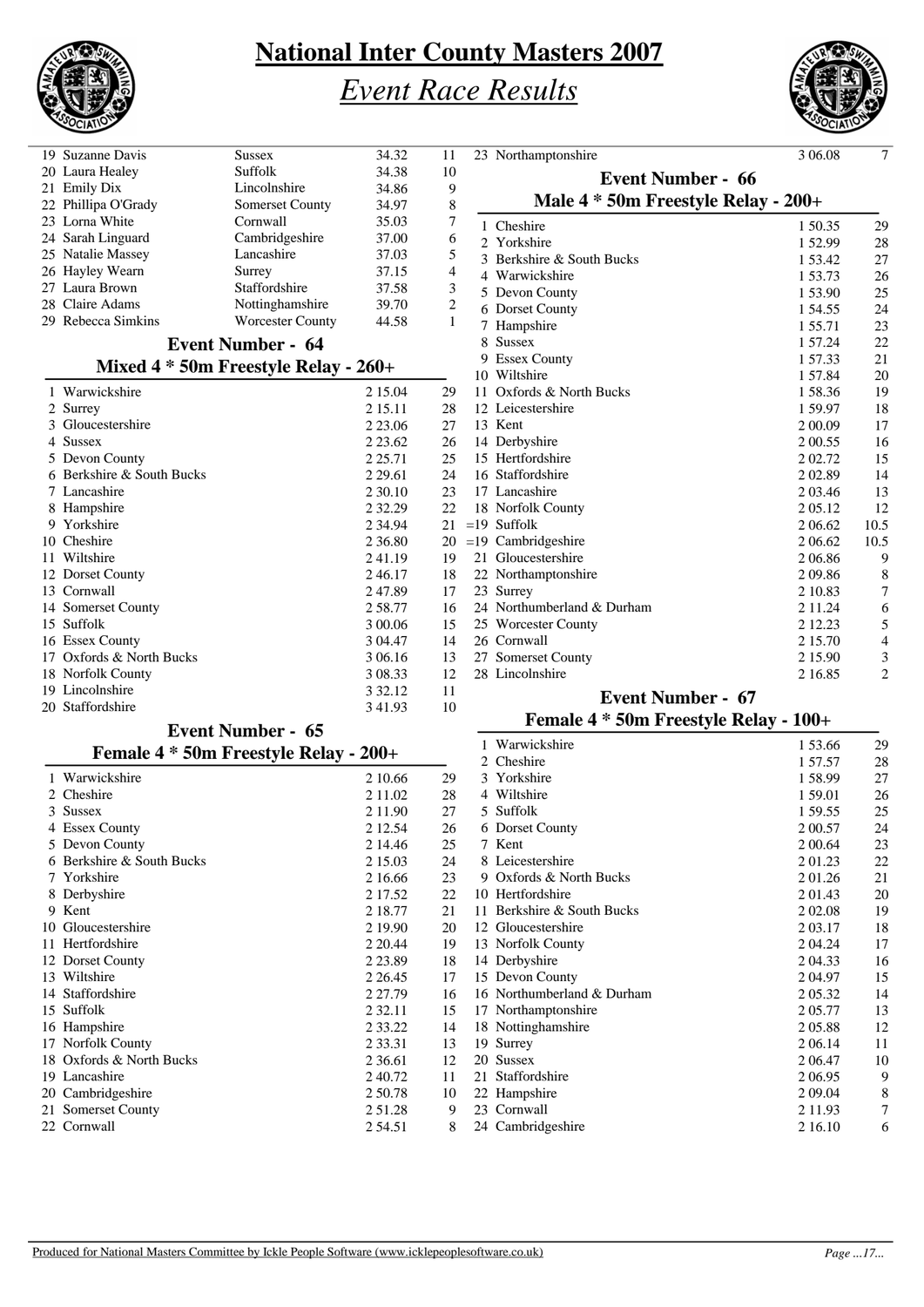# *Event Race Results*

| 25 Lancashire       | 2 17.13   |   |
|---------------------|-----------|---|
| 26 Worcester County | 2 19.48   | 4 |
| 27 Somerset County  | 2 19.56   |   |
| 28 Lincolnshire     | 2 2 6 1 5 |   |
|                     |           |   |

#### **Event Number - 68**

### **Male 4 \* 50m Freestyle Relay - 100+**

| Cheshire                   | 1 39.42 | 29 |
|----------------------------|---------|----|
| 2 Yorkshire                | 1 39.59 | 28 |
| 3 Northumberland & Durham  | 140.53  | 27 |
| 4 Suffolk                  | 1 40.64 | 26 |
| 5 Wiltshire                | 140.76  | 25 |
| 6 Warwickshire             | 141.14  | 24 |
| 7 Lancashire               | 141.30  | 23 |
| 8 Dorset County            | 141.31  | 22 |
| 9 Cornwall                 | 143.38  | 21 |
| 10 Berkshire & South Bucks | 143.40  | 20 |
| 11 Hampshire               | 144.26  | 19 |
| 12 Leicestershire          | 144.63  | 18 |
| 13 Essex County            | 145.76  | 17 |
| 14 Sussex                  | 145.80  | 16 |
| 15 Worcester County        | 146.10  | 15 |
| 16 Devon County            | 146.22  | 14 |
| 17 Kent                    | 1 47.24 | 13 |
| 18 Gloucestershire         | 147.39  | 12 |
| 19 Lincolnshire            | 1 47.54 | 11 |
| 20 Derbyshire              | 147.63  | 10 |
| 21 Hertfordshire           | 147.86  | 9  |
| 22 Cambridgeshire          | 148.07  | 8  |
| 23 Nottinghamshire         | 1 50.13 | 7  |
| 24 Staffordshire           | 1 50.73 | 6  |
| 25 Norfolk County          | 1 52.17 | 5  |
| 26 Northamptonshire        | 1 52.29 | 4  |
| 27 Somerset County         | 1 53.14 | 3  |
|                            |         |    |